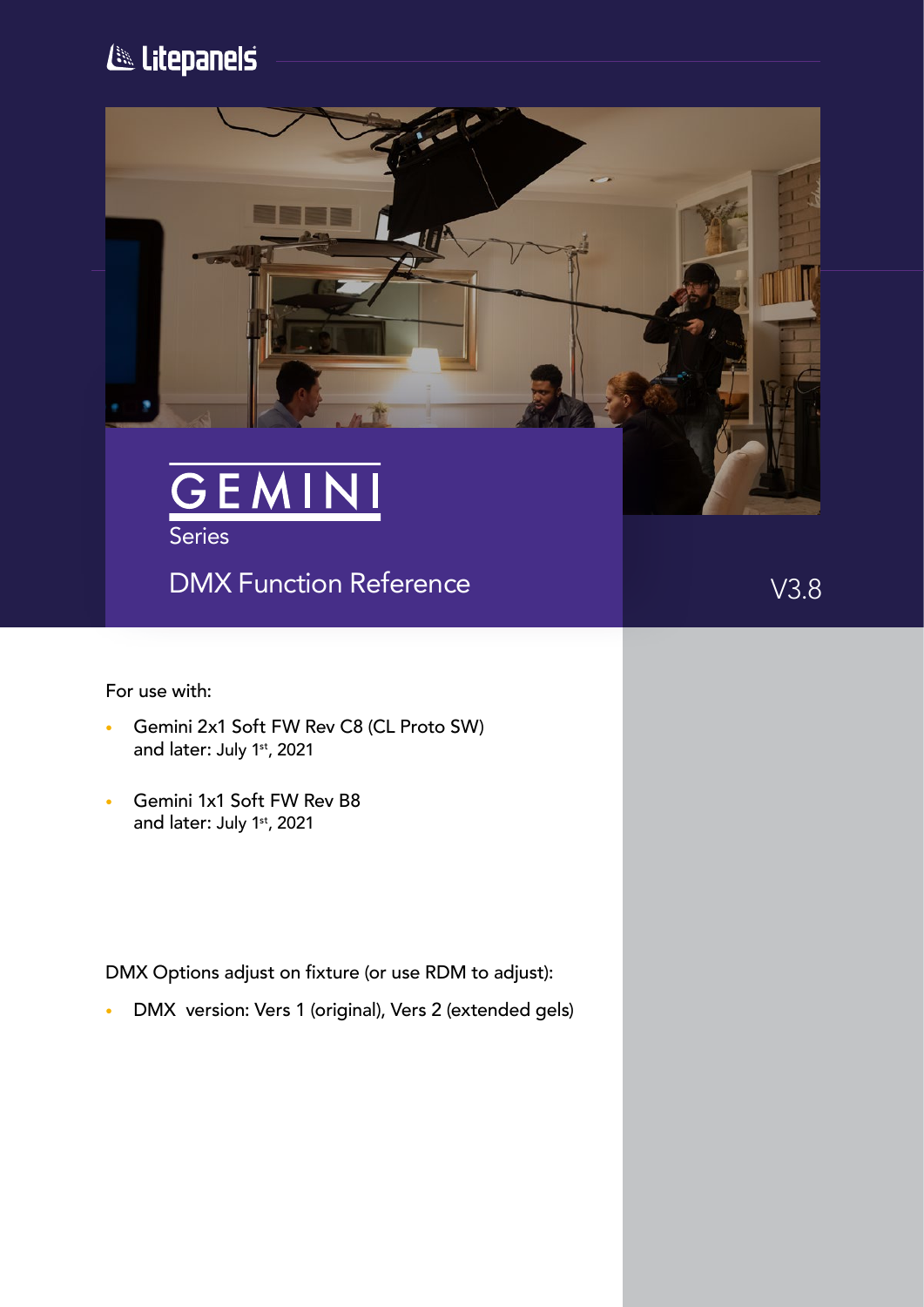# **Contents**

| Contents     |  |
|--------------|--|
| Introduction |  |

# CCT Mode 4 HSI Mode 5 GEL Mode 6 RGBW Mode 8 EFFECTS Mode 9 Presets Trigger Mode 10 CCT & HSI Mode Fixed 2001 11 CCT & RGBW Mode Fixed 12 8-Bit  $\overline{15}$ XY Mode 6

| <b>CCT Mode</b>                  | 13 |
|----------------------------------|----|
| <b>HSI</b> Mode                  | 14 |
| XY Mode                          | 14 |
| <b>GEL Mode</b>                  | 15 |
| <b>RGBW Mode</b>                 | 17 |
| <b>EFFECTS Mode</b>              | 18 |
| Presets Trigger Mode             | 19 |
| CCT & HSI Mode Fixed             | 20 |
| <b>CCT &amp; RGBW Mode Fixed</b> | 21 |
| <b>DMX Effects Parameters</b>    | 22 |
| Gel ID Charts                    | 24 |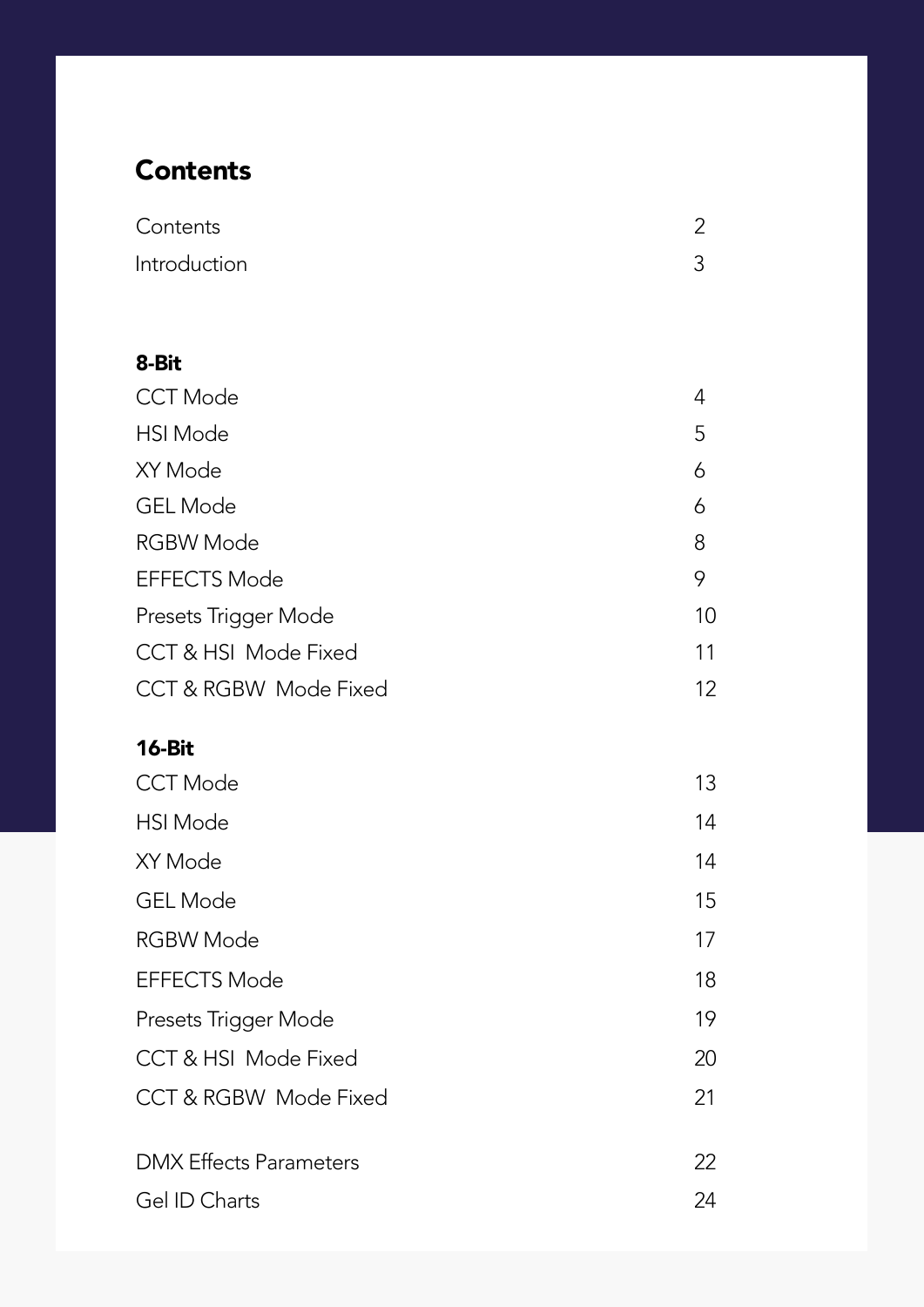#### Introduction

Litepanels' Gemini family of lights can be controlled via DMX. Starting at a base channel, all other control channels are offset from that base channel as indicated in the following charts.

Each DMX mode can operate in 8-bit or 16-bit resolution. These two options are presented side-by-side in this document for easy comparison. The 8-bit options are in the left column chart while the 16-bit options are shown in the right column chart. Note that some charts may extend onto multiple pages.

Several DMX options can be adjusted directly on the Gemini fixture, or adjusted via RDM control:

- DMX version: Version 1, Version 2, CCT&RGBW (Version 3), CCT&HSI (Version 4)
- DMX channel: 1-497 range
- DMX resolution: 8/16 bit
- DMX mod Cntrl Enable/Disable
- DMX term resistor: ON/OFF (Gemini 1x1 only)
- Fan Cntrl settings

Please see the *Gemini RDM Reference Guide* for details on these settings. For additional DMX control information in Gel Mode, refer to the *Gemini Gel ID Reference Chart* on pages 24 and 25.

Note: dark gray highlight on table entries signifies changes since prior revision.

# Lost DMX Signal

When in CCT&HSI or CCT&RGBW mode if DMX is lost the fixture will remain "held" in this mode until DMX is restored or the power switch is cycled.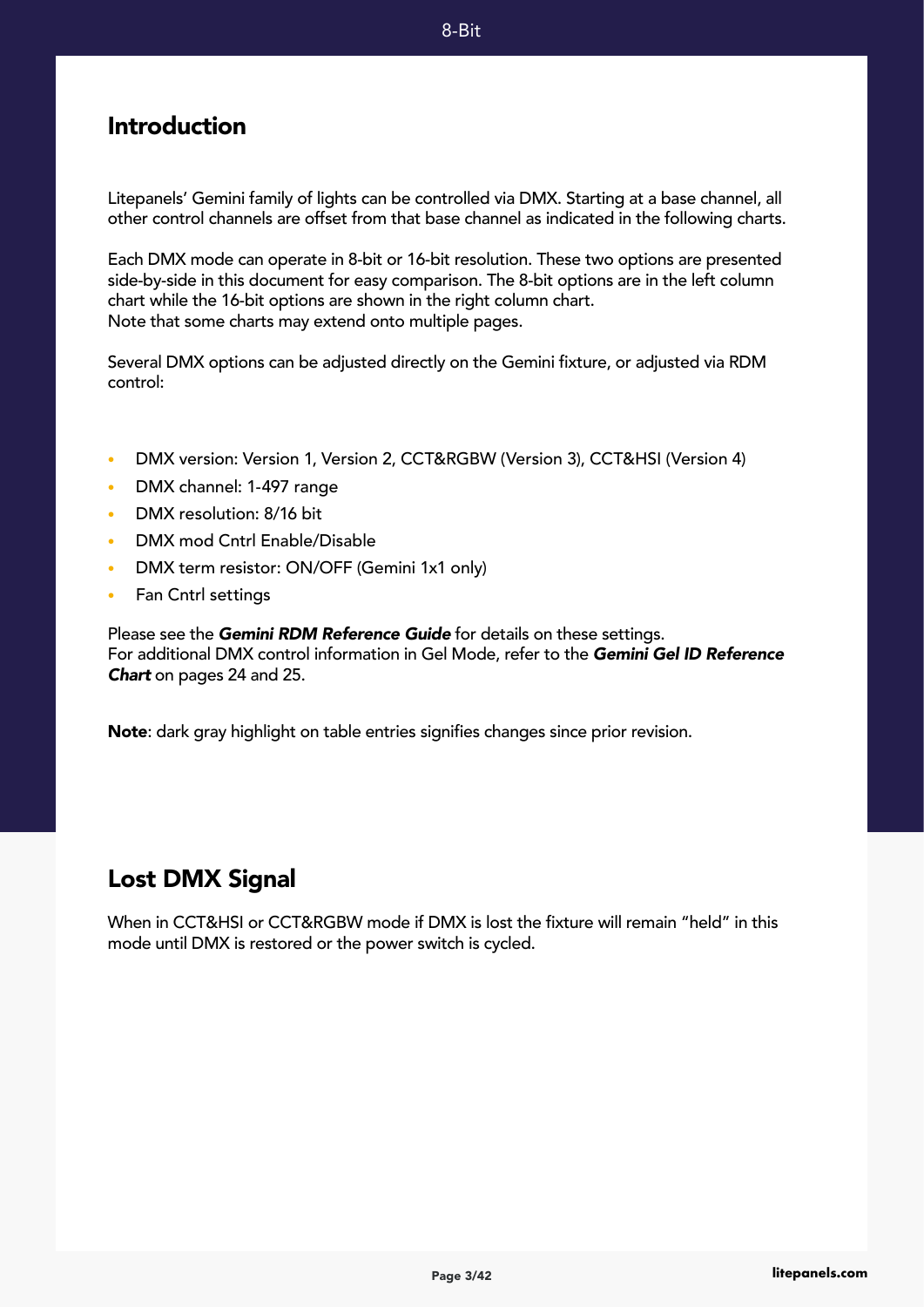# CCT Mode

Gemini Set to Vers 1 or Vers 2 and 8 Bit Mode

| <b>CHANNEL</b> | <b>VALUE</b>                                                                     | %                                                                                | <b>FUNCTION</b>                                                                                                                                                 | <b>NOTES</b>                                                        |
|----------------|----------------------------------------------------------------------------------|----------------------------------------------------------------------------------|-----------------------------------------------------------------------------------------------------------------------------------------------------------------|---------------------------------------------------------------------|
| Channel 1      | $0 - 255$                                                                        | $0 - 100$                                                                        | <b>Dimmer</b>                                                                                                                                                   | Base Chan= 1 to 497                                                 |
| Channel 2      | $0 - 255$                                                                        | $0 - 100$                                                                        | CCT (2700K-10000K)                                                                                                                                              | Gemini $2x1$ : Max = 10000K<br>Gemini $1x1$ : Max = $10000K$        |
| Channel 3      | $0 - 10$<br>$11 - 20$<br>21-119<br>120-145<br>146-244<br>245-255                 | $0 - 4$<br>$4 - 8$<br>$8-47$<br>$47 - 57$<br>47-96<br>96-100                     | <b>Green OffSet</b><br>NO OffSet (0 Green)<br>-100 Green<br>-99 to -1 Green<br>No OffSet (0 Green)<br>$+1$ to $+99$ Green<br>$+100$ Green                       |                                                                     |
| Channel 4      |                                                                                  |                                                                                  | <b>Reserved</b>                                                                                                                                                 |                                                                     |
| Channel 5      | $0 - 29$<br>30-59<br>60-89<br>90-119<br>120-149<br>150-179<br>180-209<br>210-255 | $0 - 11$<br>$12 - 23$<br>24-34<br>$35 - 47$<br>48-58<br>69-70<br>71-82<br>83-100 | <b>Mode</b><br><b>CCT</b><br><b>HSI</b><br><b>GEL</b><br><b>RGBW</b><br>EFFECTS (Loop Mode)<br><b>PRESETS TRIGGER MODE</b><br><b>XY</b><br><b>RESERVED</b>      | $0 <$ Val $<$ 29                                                    |
| Channel 6      | $0 - 63$<br>64-127<br>128-191<br>192-255                                         | $0 - 25$<br>25-50<br>50-75<br>75-100                                             | <b>DMX Fan Control</b><br>Fan Auto (Fan On with Full Power)<br>Fan Delayed (Fan On at Hi Temp)<br>Fan Max (Maximum Speed Fan)<br>Fan Off (Power reduced by 50%) | (Enable/Disable DMX Fan<br>Control Option in Gemini<br>Menu or RDM) |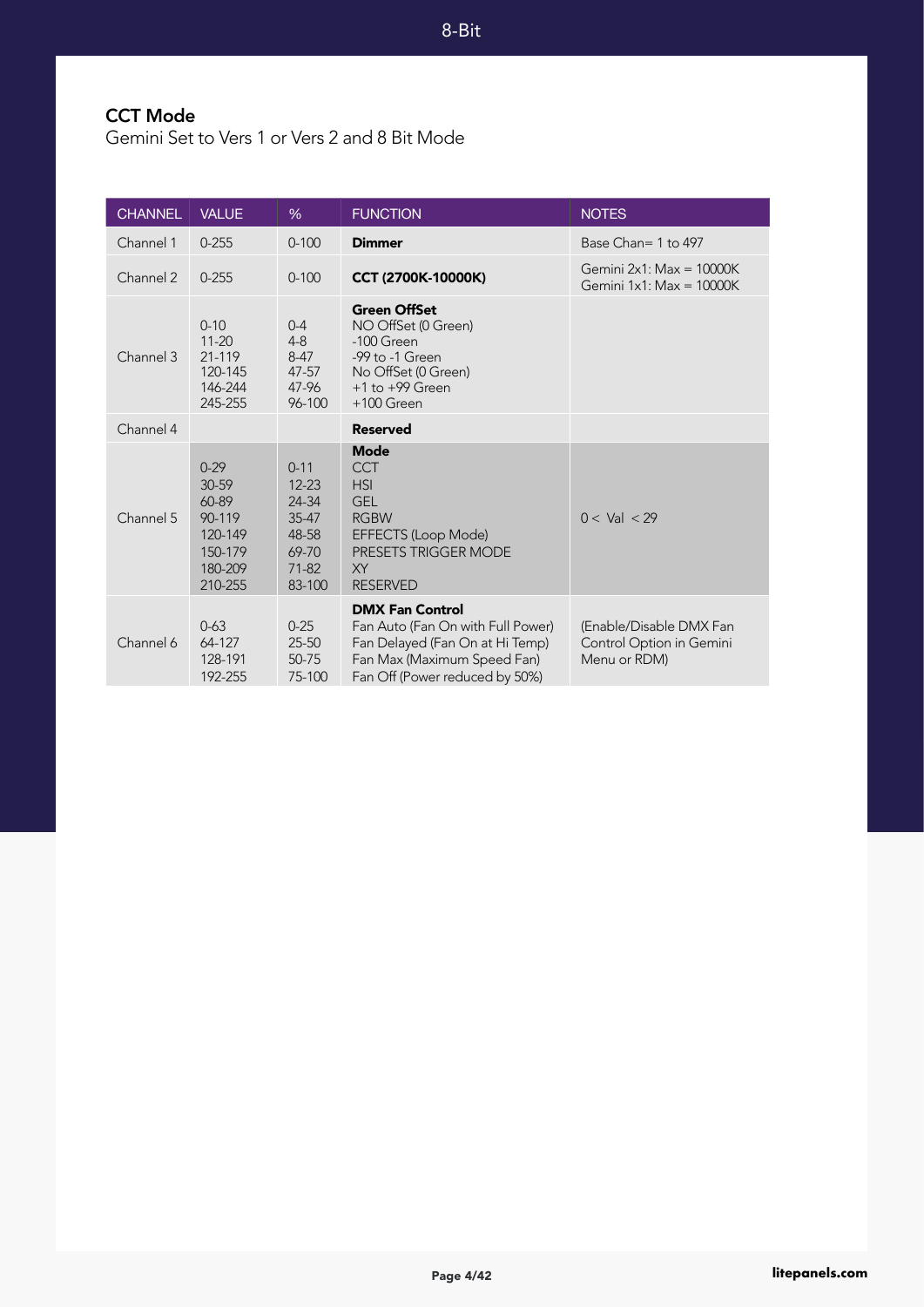8-Bit

## HSI Mode

Gemini Set to Vers 1 or Vers 2 and 8 Bit Mode

| <b>CHANNEL</b> | <b>VALUE</b>                                                                     | %                                                                                    | <b>FUNCTION</b>                                                                                                                                                 | <b>NOTES</b>                                                        |
|----------------|----------------------------------------------------------------------------------|--------------------------------------------------------------------------------------|-----------------------------------------------------------------------------------------------------------------------------------------------------------------|---------------------------------------------------------------------|
| Channel 1      | $0 - 255$                                                                        | $0 - 100$                                                                            | <b>Dimmer</b>                                                                                                                                                   | Base Chan= 1 to 497                                                 |
| Channel 2      | $0 - 255$                                                                        | $0 - 100$                                                                            | <b>HUE</b><br>0 to 359 Degrees                                                                                                                                  |                                                                     |
| Channel 3      | $0 - 255$                                                                        | $0 - 100$                                                                            | <b>Saturation</b><br>0 to Full Saturation                                                                                                                       |                                                                     |
| Channel 4      |                                                                                  |                                                                                      | <b>Reserved</b>                                                                                                                                                 |                                                                     |
| Channel 5      | $0 - 29$<br>30-59<br>60-89<br>90-119<br>120-149<br>150-179<br>180-209<br>210-255 | $0 - 11$<br>$12 - 23$<br>24-34<br>$35 - 47$<br>48-58<br>69-70<br>$71 - 82$<br>83-100 | <b>Mode</b><br><b>CCT</b><br><b>HSI</b><br><b>GEL</b><br><b>RGBW</b><br>EFFECTS (Loop Mode)<br><b>PRESETS TRIGGER MODE</b><br>XY<br><b>RESERVED</b>             | $30 <$ Value $< 59$                                                 |
| Channel 6      | $0 - 63$<br>64-127<br>128-191<br>192-255                                         | $0 - 25$<br>$25 - 50$<br>50-75<br>75-100                                             | <b>Dmx Fan Control</b><br>Fan Auto (Fan On with Full Power)<br>Fan Delayed (Fan On at Hi Temp)<br>Fan Max (Maximum Speed Fan)<br>Fan Off (Power reduced by 50%) | (Enable/Disable DMX Fan<br>Control Option in Gemini<br>Menu or RDM) |

#### XY Mode

Gemini Set to Vers 1 or Vers 2 and 8 Bit Mode

| <b>CHANNEL</b> | <b>VALUE</b>                                                                     | $\%$                                                                         | <b>FUNCTION</b>                                                                                                                                                 | <b>NOTES</b>                                                        |
|----------------|----------------------------------------------------------------------------------|------------------------------------------------------------------------------|-----------------------------------------------------------------------------------------------------------------------------------------------------------------|---------------------------------------------------------------------|
| Channel 1      | $0 - 255$                                                                        | $0 - 100$                                                                    | <b>Dimmer</b>                                                                                                                                                   |                                                                     |
| Channel 2      | $0 - 255$                                                                        | $0 - 100$                                                                    | <b>X Coordinate</b><br>$0.0000 - 0.8000$                                                                                                                        |                                                                     |
| Channel 3      | $0 - 255$                                                                        | $0 - 100$                                                                    | <b>Y Coordinate</b><br>$0.0000 - 0.8000$                                                                                                                        |                                                                     |
| Channel 4      |                                                                                  |                                                                              | <b>Reserved</b>                                                                                                                                                 |                                                                     |
| Channel 5      | $0 - 29$<br>30-59<br>60-89<br>90-119<br>120-149<br>150-179<br>180-209<br>210-255 | $0 - 11$<br>$12 - 23$<br>24-34<br>35-47<br>48-58<br>69-70<br>71-82<br>83-100 | Mode<br><b>CCT</b><br><b>HSI</b><br><b>GFI</b><br><b>RGBW</b><br>EFFECTS (Loop Mode)<br>PRESETS TRIGGER MODE<br><b>XY</b><br><b>RESERVED</b>                    | $180 <$ Value $< 255$                                               |
| Channel 6      | $0 - 63$<br>64-127<br>128-191<br>192-255                                         | $0 - 25$<br>25-50<br>50-75<br>75-100                                         | <b>Dmx Fan Control</b><br>Fan Auto (Fan On with Full Power)<br>Fan Delayed (Fan On at Hi Temp)<br>Fan Max (Maximum Speed Fan)<br>Fan Off (Power reduced by 50%) | (Enable/Disable DMX Fan<br>Control Option in Gemini<br>Menu or RDM) |
| Channel 7      |                                                                                  |                                                                              | <b>Reserved</b>                                                                                                                                                 |                                                                     |
| Channel 8      |                                                                                  |                                                                              | <b>Reserved</b>                                                                                                                                                 |                                                                     |
| Channel 9      |                                                                                  |                                                                              | <b>Reserved</b>                                                                                                                                                 |                                                                     |
| Channel 10     |                                                                                  |                                                                              | <b>Reserved</b>                                                                                                                                                 |                                                                     |
| Channel 11     |                                                                                  |                                                                              | <b>Reserved</b>                                                                                                                                                 |                                                                     |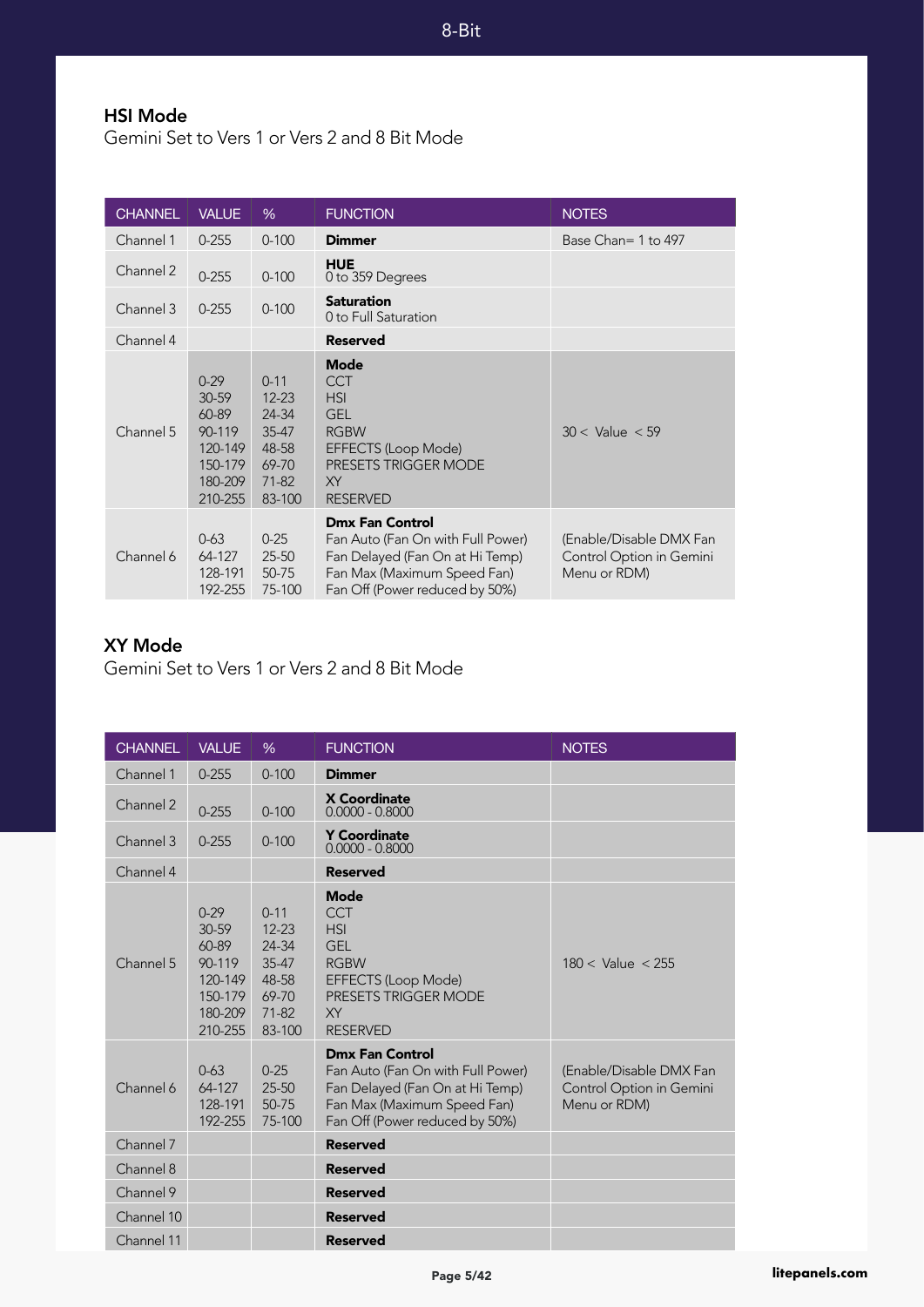### GEL Mode

Gemini Set to Vers 1 and 8 Bit Mode

| <b>CHANNEL</b> | <b>VALUE</b>                                                                                               | %                                                                                                      | <b>FUNCTION</b>                                                                                                                                            | <b>NOTES</b>                                                                                                                                                |
|----------------|------------------------------------------------------------------------------------------------------------|--------------------------------------------------------------------------------------------------------|------------------------------------------------------------------------------------------------------------------------------------------------------------|-------------------------------------------------------------------------------------------------------------------------------------------------------------|
| Channel 1      | $0 - 255$                                                                                                  | $0 - 100$                                                                                              | <b>Dimmer</b>                                                                                                                                              | Base Chan= 1 to 497                                                                                                                                         |
| Channel 2      | $0 - 127$<br>128-255                                                                                       | $0 - 50$<br>50-100                                                                                     | CCT (2700K or 6000K)<br>Tungsten Source<br>Daylight Source                                                                                                 |                                                                                                                                                             |
| Channel 3      | $0 - 25$<br>$26 - 51$<br>52-76<br>77-102<br>103-127<br>128-153<br>154-178<br>179-204<br>205-229<br>230-255 | $0 - 10$<br>$10 - 20$<br>$20 - 30$<br>$30 - 40$<br>40-50<br>50-60<br>60-70<br>70-80<br>80-90<br>90-100 | Gel ID 1's Digit<br>(See V1 GEL ID Chart)<br>0<br>$\mathbf{1}$<br>$\overline{2}$<br>3<br>$\overline{4}$<br>5<br>6<br>$\overline{7}$<br>$\,8\,$<br>9        | GellD#= $\sqrt{0}$<br>GellD#= $_1$<br>GellD#= $_2$<br>GellD#= $_3$<br>GellD#= $_4$<br>GelID#= 5<br>$GellD# = 6$<br>GellD#= $7$<br>GellD#= $_8$<br>GELID#= 9 |
| Channel 4      | $0 - 25$<br>26-51<br>52-76<br>77-102<br>103-127<br>128-153<br>154-178<br>179-204<br>205-229<br>230-255     | $0 - 10$<br>$10 - 20$<br>$20 - 30$<br>30-40<br>40-50<br>50-60<br>60-70<br>70-80<br>80-90<br>90-100     | Gel ID 10's Digit<br>(See V1 GEL ID Chart)<br>0<br>$\mathbf{1}$<br>$\overline{2}$<br>3<br>$\overline{4}$<br>5<br>6<br>$\overline{7}$<br>$\,8\,$<br>9       | GelID#=0<br>GelID#= 1<br>$GellD#=2$<br>GelID#= 3<br>GellD#= $4$<br>GellD#= $5$<br>GelID#= 6_<br>$G$ ellD#= 7 $\_$<br>$G$ ell $D#=8$<br>$GELID#= 9$          |
| Channel 5      | $0 - 29$<br>30-59<br>60-89<br>90-119<br>120-149<br>150-179<br>180-209<br>210-255                           | $0 - 11$<br>$12 - 23$<br>24-34<br>$35 - 47$<br>48-58<br>69-70<br>71-82<br>83-100                       | Mode<br><b>CCT</b><br><b>HSI</b><br><b>GEL</b><br><b>RGBW</b><br>EFFECTS (Loop Mode)<br><b>PRESETS TRIGGER MODE</b><br>XY<br><b>RESERVED</b>               | $60 <$ Value $< 89$                                                                                                                                         |
| Channel 6      | $0 - 63$<br>64-127<br>128-191<br>192-255                                                                   | $0 - 25$<br>25-50<br>50-75<br>75-100                                                                   | <b>DMX Fan Control</b><br>Fan Auto (Fan On with Power)<br>Fan Delayed (Fan On at Hi Temp)<br>Fan Max (Maximum Speed Fan)<br>Fan Off (Power reduced by 50%) | (Enable/Disable DMX Fan<br>Control Option in Gemini<br>Menu or RDM)                                                                                         |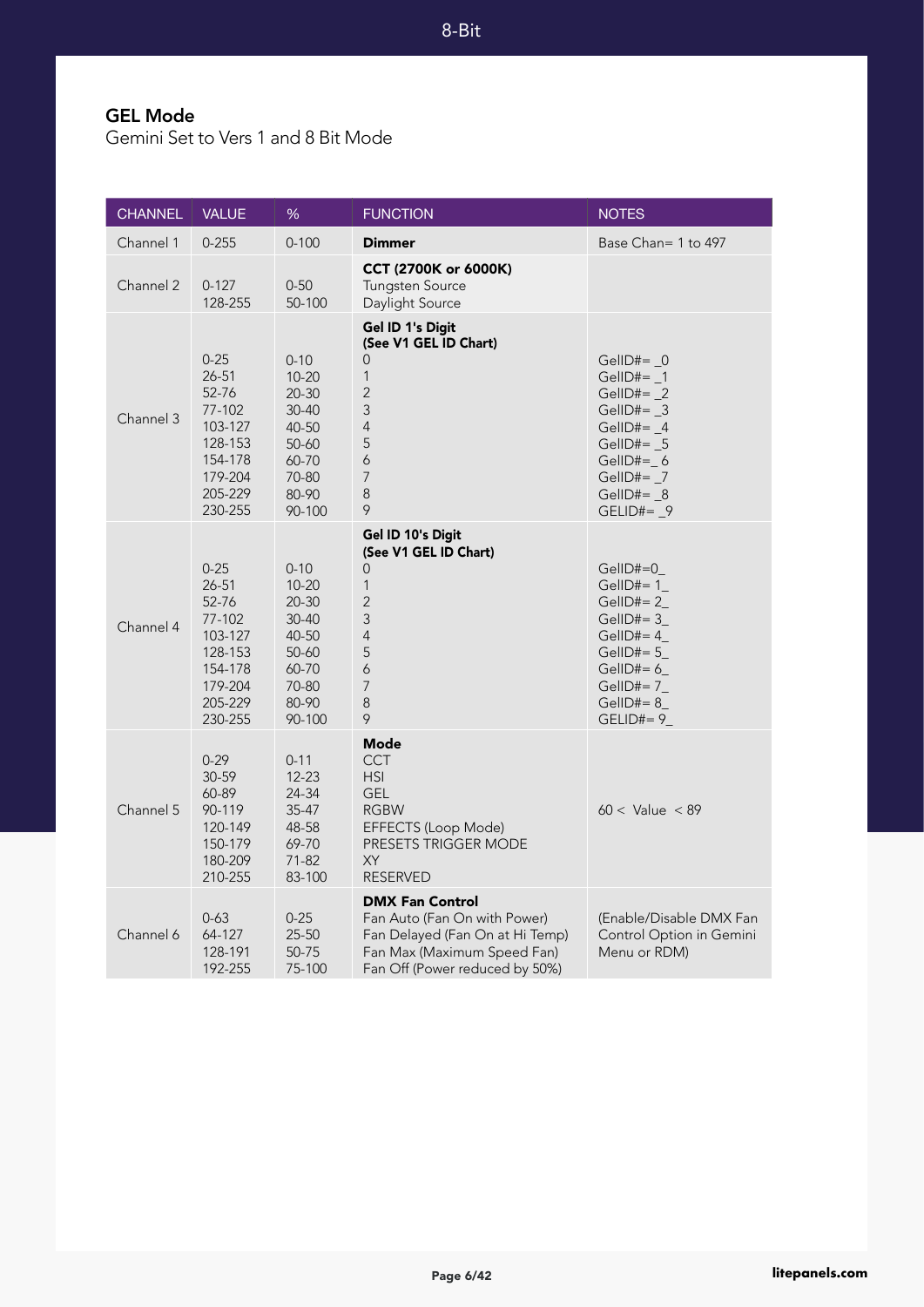### GEL Mode

Gemini Set to Vers 2 and 8 Bit Mode

| <b>CHANNEL</b> | <b>VALUE</b>                                                                | %                                                               | <b>FUNCTION</b>                                                                                                                                            | <b>NOTES</b>                                                                                                                        |
|----------------|-----------------------------------------------------------------------------|-----------------------------------------------------------------|------------------------------------------------------------------------------------------------------------------------------------------------------------|-------------------------------------------------------------------------------------------------------------------------------------|
| Channel 1      | $0 - 255$                                                                   | $0 - 100$                                                       | <b>Dimmer</b>                                                                                                                                              | Base Chan= 1 to 497                                                                                                                 |
| Channel 2      | $0 - 127$<br>128-255                                                        | $0 - 50$<br>50-100                                              | CCT (2700K or 6000K)<br><b>Tungsten Source</b><br>Daylight Source                                                                                          |                                                                                                                                     |
| Channel 3      | $0 - 127$<br>128-255                                                        | $0 - 50$<br>50-100                                              | <b>Manufacturer</b><br>R Type Gels<br>L Type Gels                                                                                                          |                                                                                                                                     |
| Channel 4      | $0 - 50$<br>$51 - 101$<br>102-152<br>153-203<br>204-255                     | $0 - 20$<br>$21 - 39$<br>40-60<br>61-80<br>81-100               | <b>Category</b><br>1<br>$\overline{c}$<br>3<br>$\overline{4}$<br>5                                                                                         | R and L Clr Correction<br>R 4000 Series and L Color<br>Filters R2000 and L600 Series<br>R CINE and L Cosmetic L700<br><b>Series</b> |
| Channel 5      | $0 - 36$<br>$37 - 72$<br>73-108<br>109-144<br>145-180<br>181-216<br>217-255 | $0 - 14$<br>14-28<br>28-42<br>42-56<br>56-70<br>70-74<br>74-100 | <b>Mode</b><br><b>CCT</b><br><b>HSI</b><br><b>GEL</b><br><b>RGBW</b><br>EFFECTS (Loop Mode)<br><b>PRESETS TRIGGER MODE</b><br><b>XY</b>                    | $60 <$ Value $< 89$                                                                                                                 |
| Channel 6      | $0 - 63$<br>64-127<br>128-191<br>192-255                                    | $0 - 25$<br>25-50<br>50-75<br>75-100                            | <b>DMX Fan Control</b><br>Fan Auto (Fan On with Power)<br>Fan Delayed (Fan On at Hi Temp)<br>Fan Max (Maximum Speed Fan)<br>Fan Off (Power reduced by 50%) | (Enable/Disable DMX Fan<br>Control Option in<br>Gemini Menu or RDM)                                                                 |
| Channel 7      | $0 - 255$                                                                   | $0 - 100$                                                       | <b>Gel Select</b><br>(See V2 Gel Detail Chart)                                                                                                             |                                                                                                                                     |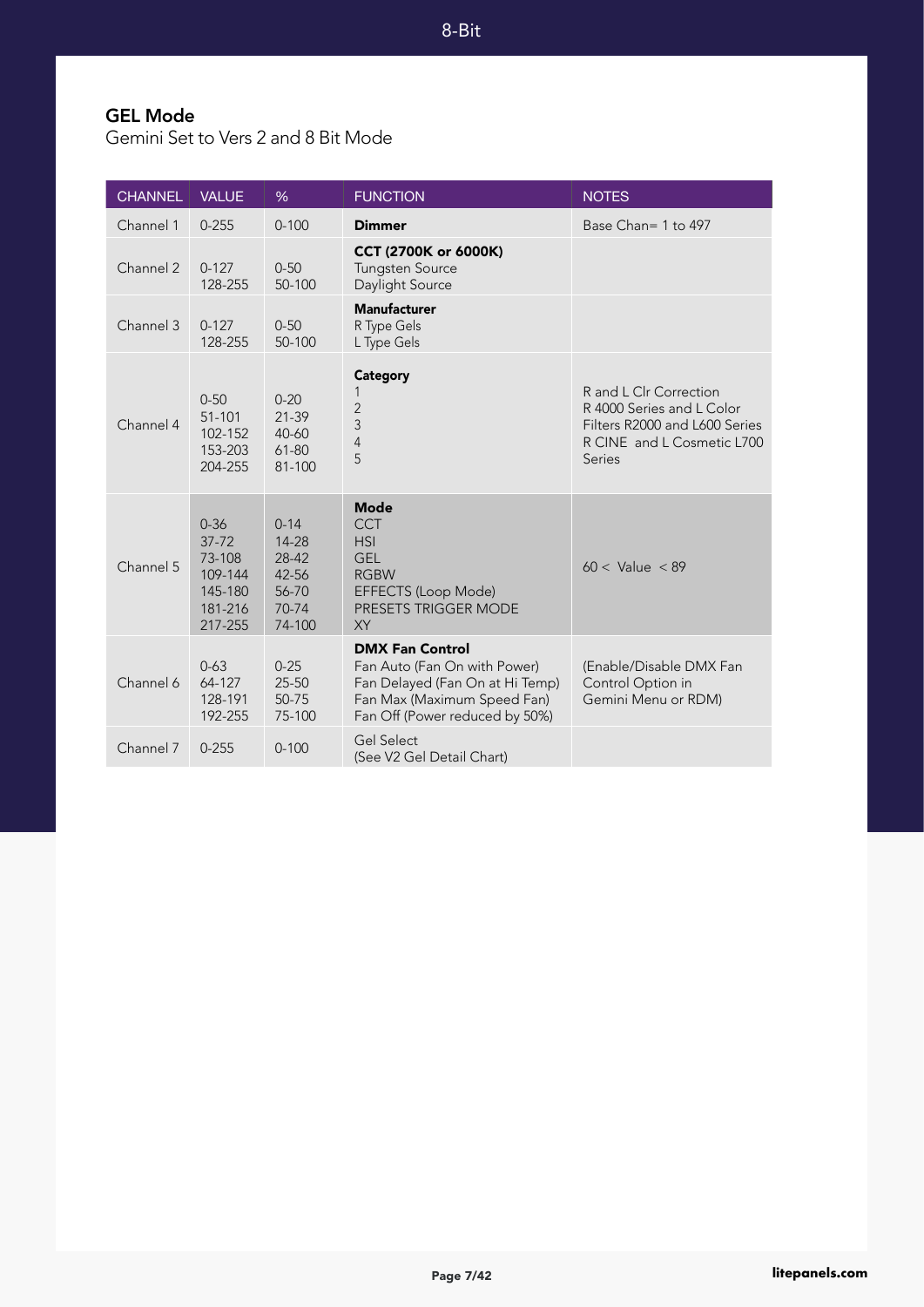#### RGBW Mode

Gemini Set to Vers 1 or Vers 2 and 8 Bit Mode

| <b>CHANNEL</b> | <b>VALUE</b>                                                                     | $\%$                                                                               | <b>FUNCTION</b>                                                                                                                                                 | <b>NOTES</b>                                                     |
|----------------|----------------------------------------------------------------------------------|------------------------------------------------------------------------------------|-----------------------------------------------------------------------------------------------------------------------------------------------------------------|------------------------------------------------------------------|
| Channel 1      | $0 - 255$                                                                        | $0 - 100$                                                                          | <b>Dimmer</b>                                                                                                                                                   | Base Chan= 1 to 497                                              |
| Channel 2      | $0 - 255$                                                                        | $0 - 100$                                                                          | <b>CCT (2700K-6000K)</b>                                                                                                                                        | Gemini $2x1$ : Max = 6000K<br>Gemini $1x1$ : Max = 6000K         |
| Channel 3      | $0 - 255$                                                                        | $0 - 100$                                                                          | <b>White Intensity</b>                                                                                                                                          |                                                                  |
| Channel 4      | $0 - 255$                                                                        | $0 - 100$                                                                          | <b>Red Intensity</b>                                                                                                                                            |                                                                  |
| Channel 5      | $0 - 29$<br>30-59<br>60-89<br>90-119<br>120-149<br>150-179<br>180-209<br>210-255 | $0 - 11$<br>$12 - 23$<br>24-34<br>$35-47$<br>48-58<br>69-70<br>$71 - 82$<br>83-100 | <b>Mode</b><br><b>CCT</b><br><b>HSI</b><br><b>GEL</b><br><b>RGBW</b><br>EFFECTS (Loop Mode)<br><b>PRESETS TRIGGER MODE</b><br><b>XY</b><br><b>RESERVED</b>      | $90 <$ Value $< 119$                                             |
| Channel 6      | $0 - 63$<br>64-127<br>128-191<br>192-255                                         | $0 - 25$<br>$25 - 50$<br>50-75<br>75-100                                           | <b>Dmx Fan Control</b><br>Fan Auto (Fan On with Full Power)<br>Fan Delayed (Fan On at Hi Temp)<br>Fan Max (Maximum Speed Fan)<br>Fan Off (Power reduced by 50%) | (Enable/Disable DMX Fan Control<br>Option in Gemini Menu or RDM) |
| Channel 7      | $0 - 255$                                                                        | $0 - 100$                                                                          | <b>Green Intensity</b>                                                                                                                                          |                                                                  |
| Channel 8      | $0 - 255$                                                                        | $0 - 100$                                                                          | <b>Blue Intensity</b>                                                                                                                                           |                                                                  |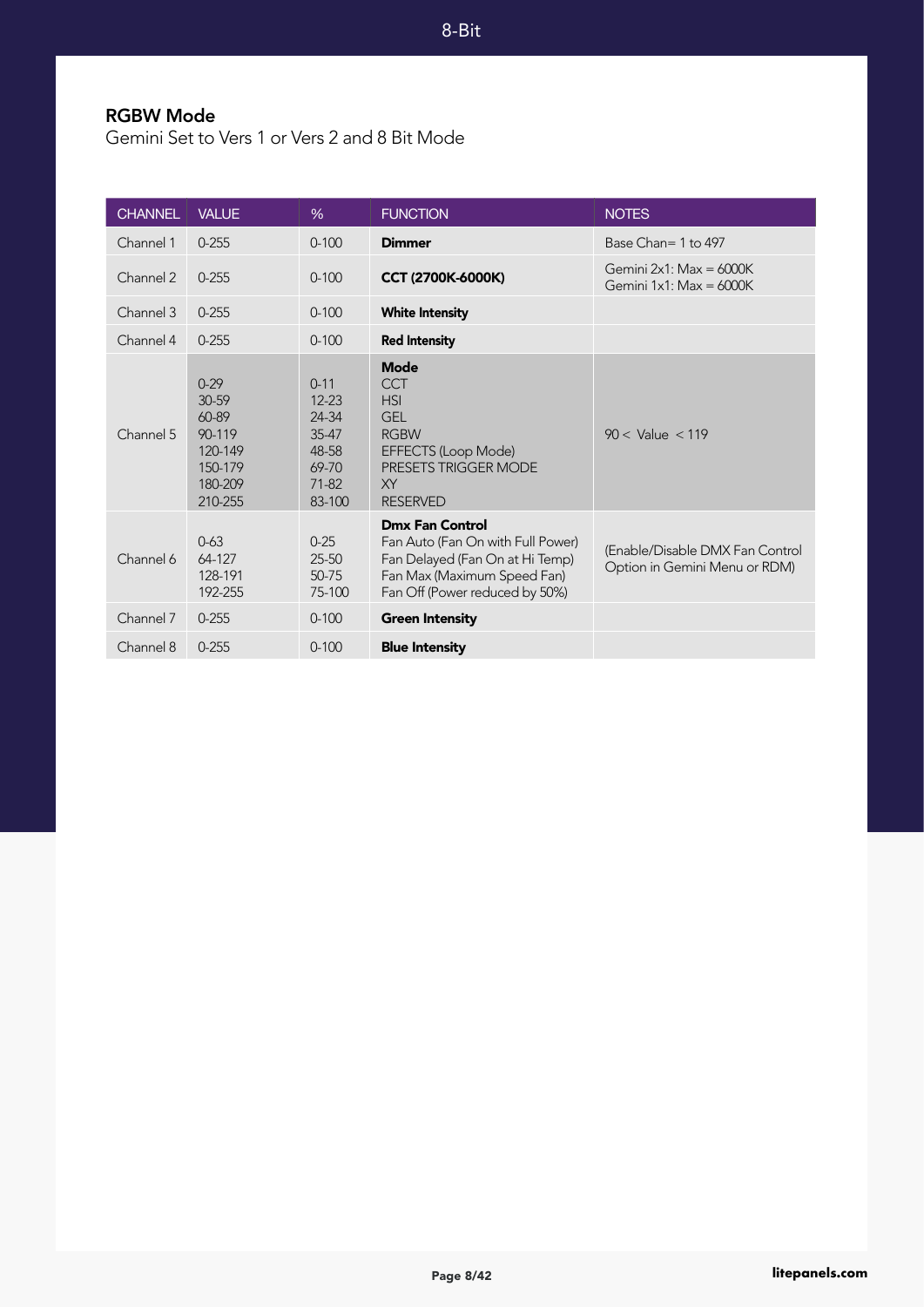8-Bit

### EFFECTS Mode

Gemini Set to Vers 1 or Vers 2 and 8 Bit Mode

| <b>CHANNEL</b> | <b>VALUE</b>                                                                                                          | %                                                                                                                          | <b>FUNCTION</b>                                                                                                                                                                | <b>NOTES</b>                                                        |
|----------------|-----------------------------------------------------------------------------------------------------------------------|----------------------------------------------------------------------------------------------------------------------------|--------------------------------------------------------------------------------------------------------------------------------------------------------------------------------|---------------------------------------------------------------------|
| Channel 1      | $0 - 255$                                                                                                             | $0 - 100$                                                                                                                  | <b>Dimmer</b>                                                                                                                                                                  | Base Chan= 1 to 497                                                 |
| Channel 2      | $0 - 15$<br>16-31<br>32-47<br>48-63<br>64-79<br>80-95<br>96-111<br>112-127<br>128-143<br>144-159<br>160-171<br>172-25 | $0-6$<br>$6 - 12$<br>12-19<br>19-25<br>$25 - 31$<br>$31 - 37$<br>$37-43$<br>44-50<br>50-56<br>$57 - 63$<br>63-69<br>70-100 | <b>Effects</b><br>Emergency<br>Fire<br>Fireworks<br><b>HUE Burst</b><br>Lite-ning<br>Paparazzi<br>Party Lites<br>Pulsing<br>Squares<br>Strobe<br><b>TV/Monitor</b><br>Reserved |                                                                     |
| Channel 3      | $0 - 255$                                                                                                             | $0 - 100$                                                                                                                  | <b>DMX EFFECTS PARAMETER 1</b><br>(See Dmx Effects Parms below)                                                                                                                |                                                                     |
| Channel 4      | $0 - 255$                                                                                                             | $0 - 100$                                                                                                                  | <b>DMX EFFECTS PARAMETER 2</b><br>(See Dmx Effects Parms below)                                                                                                                |                                                                     |
| Channel 5      | $0 - 29$<br>30-59<br>60-89<br>90-119<br>120-149<br>150-179<br>180-209<br>210-255                                      | $0 - 11$<br>12-23<br>24-34<br>35-47<br>48-58<br>69-70<br>$71-82$<br>83-100                                                 | <b>Mode</b><br><b>CCT</b><br><b>HSI</b><br><b>GEL</b><br><b>RGBW</b><br>EFFECTS (Loop Mode)<br>PRESETS TRIGGER MODE<br><b>XY</b><br><b>RESERVED</b>                            | $120 <$ Value $<$ 149                                               |
| Channel 6      | $0 - 63$<br>64-127<br>128-191<br>192-255                                                                              | $0 - 25$<br>25-50<br>50-75<br>75-100                                                                                       | <b>DMX Fan Control</b><br>Fan Auto (Fan On with Full Power)<br>Fan Delayed (Fan On at Hi Temp)<br>Fan Max (Maximum Speed Fan)<br>Fan Off (Power reduced by 50%)                | (Enable/Disable DMX Fan<br>Control Option in Gemini<br>Menu or RDM) |
| Channel 7      | $0 - 255$                                                                                                             | $0 - 100$                                                                                                                  | <b>DMX EFFECTS PARAMETER 3</b><br>(See Dmx Effects Parms below)                                                                                                                |                                                                     |
| Channel 8      | $0 - 255$                                                                                                             | $0 - 100$                                                                                                                  | <b>DMX EFFECTS PARAMETER 4</b><br>(See Dmx Effects Parms below)                                                                                                                |                                                                     |
| Channel 9      | $0 - 255$                                                                                                             | $0 - 100$                                                                                                                  | <b>DMX EFFECTS PARAMETER 5</b><br>(See Dmx Effects Parms below)                                                                                                                |                                                                     |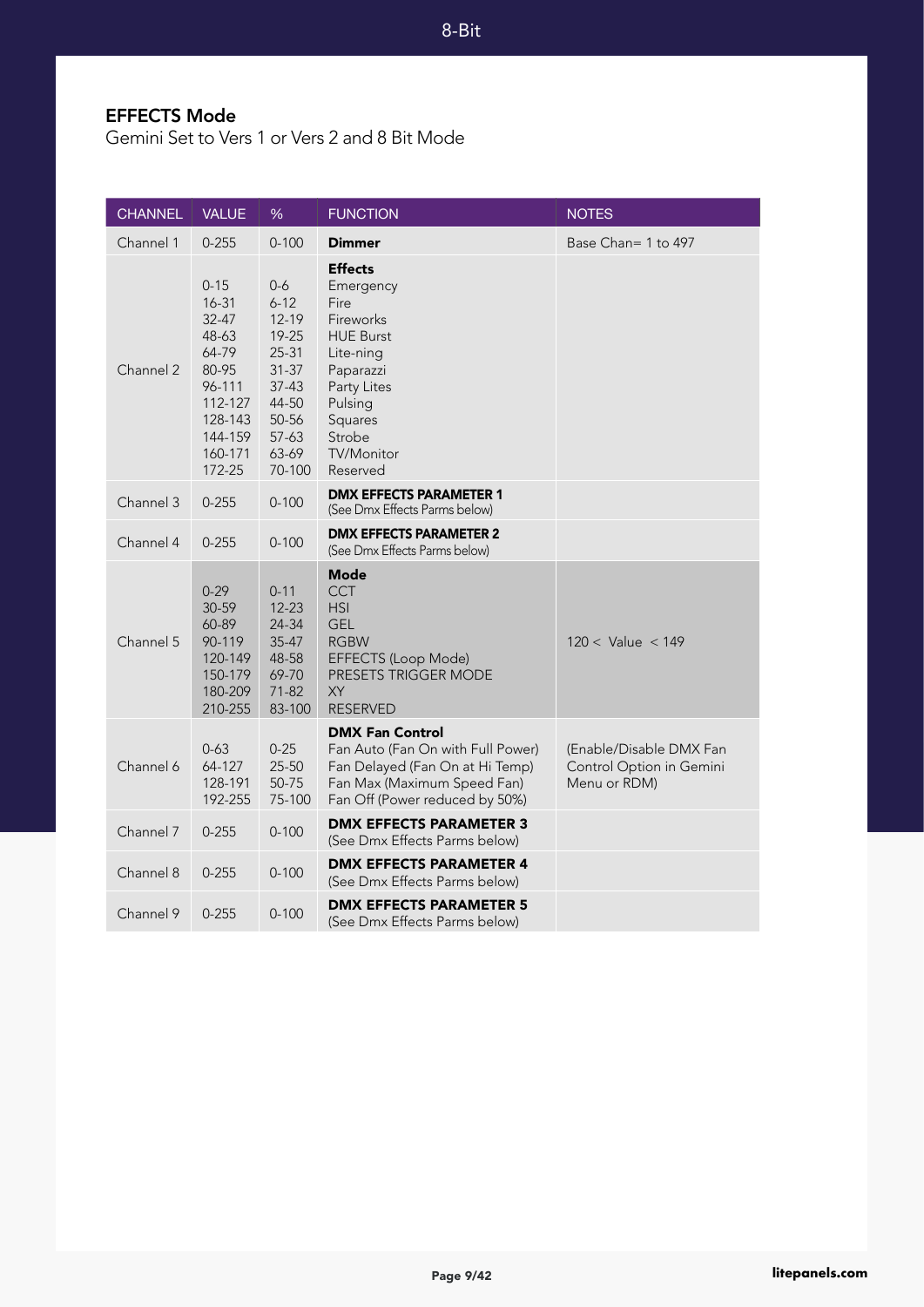# Presets Trigger Mode

Gemini Set to Vers 1 or Vers 2 and 8 Bit Mode Bump "Base Ch+2" Data from 0 to 128+ to Trigger

| <b>CHANNEL</b> | <b>VALUE</b>                                                                   | $\%$                                                                                 | <b>FUNCTION</b>                                                                                                                                     | <b>NOTES</b>                                                                                       |
|----------------|--------------------------------------------------------------------------------|--------------------------------------------------------------------------------------|-----------------------------------------------------------------------------------------------------------------------------------------------------|----------------------------------------------------------------------------------------------------|
| Channel 1      | $0 - 255$                                                                      | $0 - 100$                                                                            | <b>Dimmer</b><br>(if changed after preset<br>is triggered)                                                                                          | Preset Dim used unless<br>Board Dimmer changes                                                     |
| Channel 2      | $0 - 42$<br>43-85<br>86-127<br>128-170<br>171-212<br>213-255                   | $0 - 16$<br>$17 - 33$<br>34-50<br>51-66<br>$67 - 83$<br>84-100                       | <b>PRESET SELECT</b><br>Preset #1<br>Preset #2<br>Preset #3<br>Preset #4<br>Preset #5<br>Preset#6                                                   | Select the Preset<br># to be triggered                                                             |
| Channel 3      | $0 - 10$<br>$11 - 127$<br>128-255                                              | $0 - 4$<br>$4 - 50$<br>51-100                                                        | <b>Trigger the Preset</b><br>Preset Trigger Armed<br>No Action<br>Preset Triggered                                                                  | Bump from 0 to 128+ to<br>trigger the preset that is<br>selected by (Base Ch+1)<br>and (Base Ch+3) |
| Channel 4      | $0 - 127$<br>128-191<br>192-255                                                | $0 - 50$<br>51-75<br>176-100                                                         | <b>FACTORY / USER TYPE SELECT</b><br>Preset Trigger Disabled<br><b>Factory Preset Selected</b><br>User Preset Selected                              | Select Factory or<br><b>User Preset</b>                                                            |
| Channel 5      | $0-29$<br>30-59<br>60-89<br>90-119<br>120-149<br>150-179<br>180-209<br>210-255 | $0 - 11$<br>$12 - 23$<br>24-34<br>$35 - 47$<br>48-58<br>69-70<br>$71 - 82$<br>83-100 | <b>Mode</b><br><b>CCT</b><br><b>HSI</b><br><b>GEL</b><br><b>RGBW</b><br>EFFECTS (Loop Mode)<br><b>PRESETS TRIGGER MODE</b><br>XY<br><b>RESERVED</b> | $150 <$ Value $< 179$                                                                              |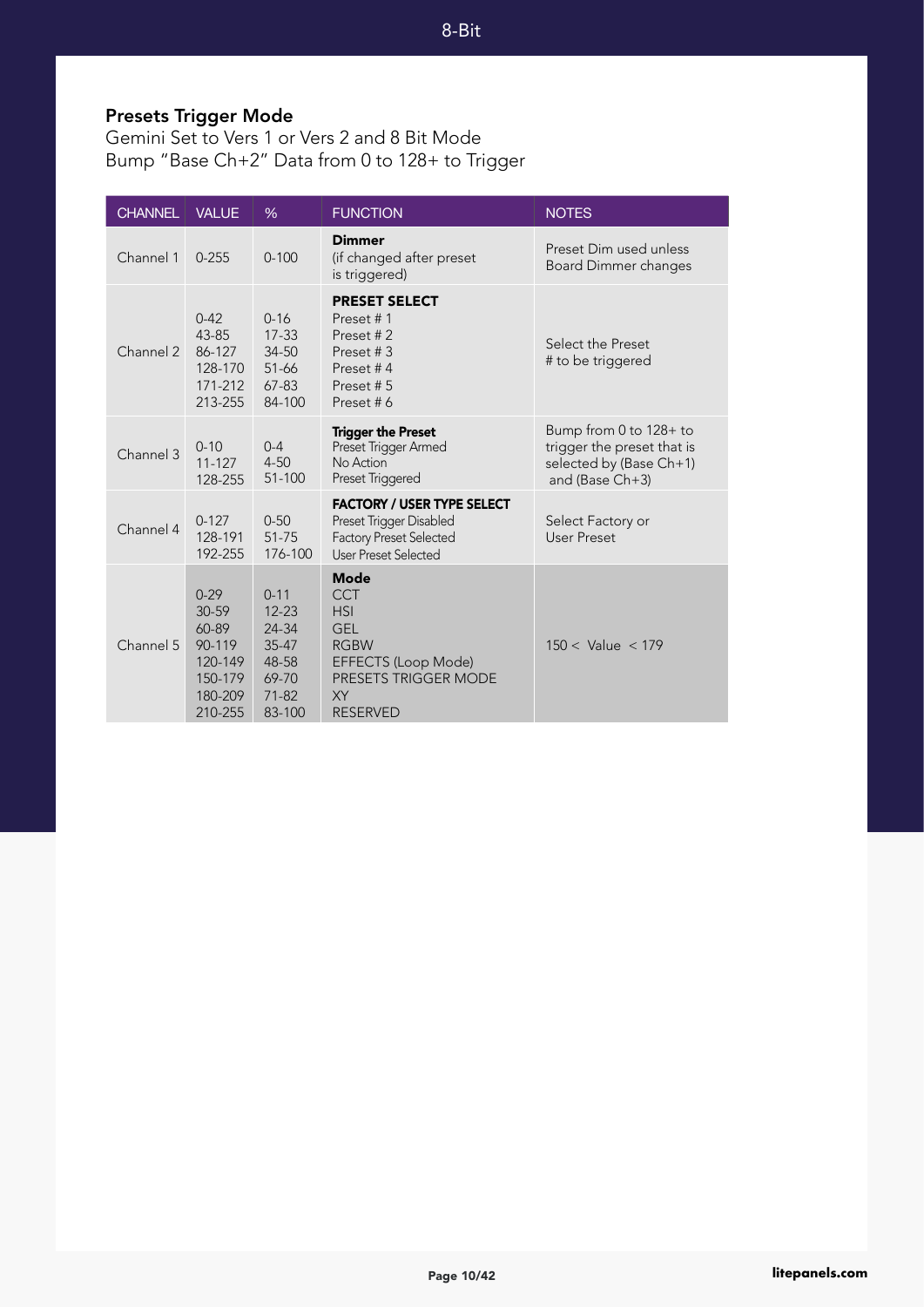8-Bit

#### CCT & HSI Mode Fixed

Gemini Set to "CCT&HSI" Mode and 8 Bit Mode

| <b>CHANNEL</b> | <b>VALUE</b>                                                     | %                                                          | <b>FUNCTION</b>                                                                                                                                                 | <b>NOTES</b>                                                     |
|----------------|------------------------------------------------------------------|------------------------------------------------------------|-----------------------------------------------------------------------------------------------------------------------------------------------------------------|------------------------------------------------------------------|
| Channel 1      | $0 - 255$                                                        | $0 - 100$                                                  | <b>Dimmer</b>                                                                                                                                                   | Base Chan= 1 to 497                                              |
| Channel 2      | $0 - 255$                                                        | $0 - 100$                                                  | <b>CCT</b><br>(2700K-MAX)                                                                                                                                       | Gemini 2x1 Selectable Max: 10000K<br>Gemini 1x1: Max= 10000K     |
| Channel 3      | $0 - 10$<br>$11 - 20$<br>21-119<br>120-145<br>146-244<br>245-255 | $0 - 4$<br>$4 - 8$<br>$8 - 47$<br>47-57<br>47-96<br>96-100 | <b>Green OffSet</b><br>NO OffSet (0 Green)<br>-100 Green<br>-99 to -1 Green<br>No OffSet (0 Green)<br>$+1$ to $+99$ Green<br>$+100$ Green                       |                                                                  |
| Channel 4      | $0 - 255$                                                        | $0 - 100$                                                  | <b>Cross-Fade</b><br>(White to HSI)                                                                                                                             |                                                                  |
| Channel 5      | $0 - 255$                                                        | $0 - 100$                                                  | <b>HUE</b><br>0 to 359 Degrees                                                                                                                                  |                                                                  |
| Channel 6      | $0 - 255$                                                        | $0 - 100$                                                  | <b>Saturation</b><br>0 to Full Saturation                                                                                                                       |                                                                  |
| Channel 7      | $0 - 63$<br>64-127<br>128-191<br>192-255                         | $0 - 25$<br>$25 - 50$<br>50-75<br>75-100                   | <b>DMX Fan Control</b><br>Fan Auto (Fan On with Full Power)<br>Fan Delayed (Fan On at Hi Temp)<br>Fan Max (Maximum Speed Fan)<br>Fan Off (Power reduced by 50%) | (Enable/Disable DMX Fan<br>Control Option in Gemini Menu or RDM) |
| Channel 8      |                                                                  |                                                            | <b>Reserved</b>                                                                                                                                                 |                                                                  |
| Channel 9      |                                                                  |                                                            | <b>Reserved</b>                                                                                                                                                 |                                                                  |
| Channel 10     |                                                                  |                                                            | <b>Reserved</b>                                                                                                                                                 |                                                                  |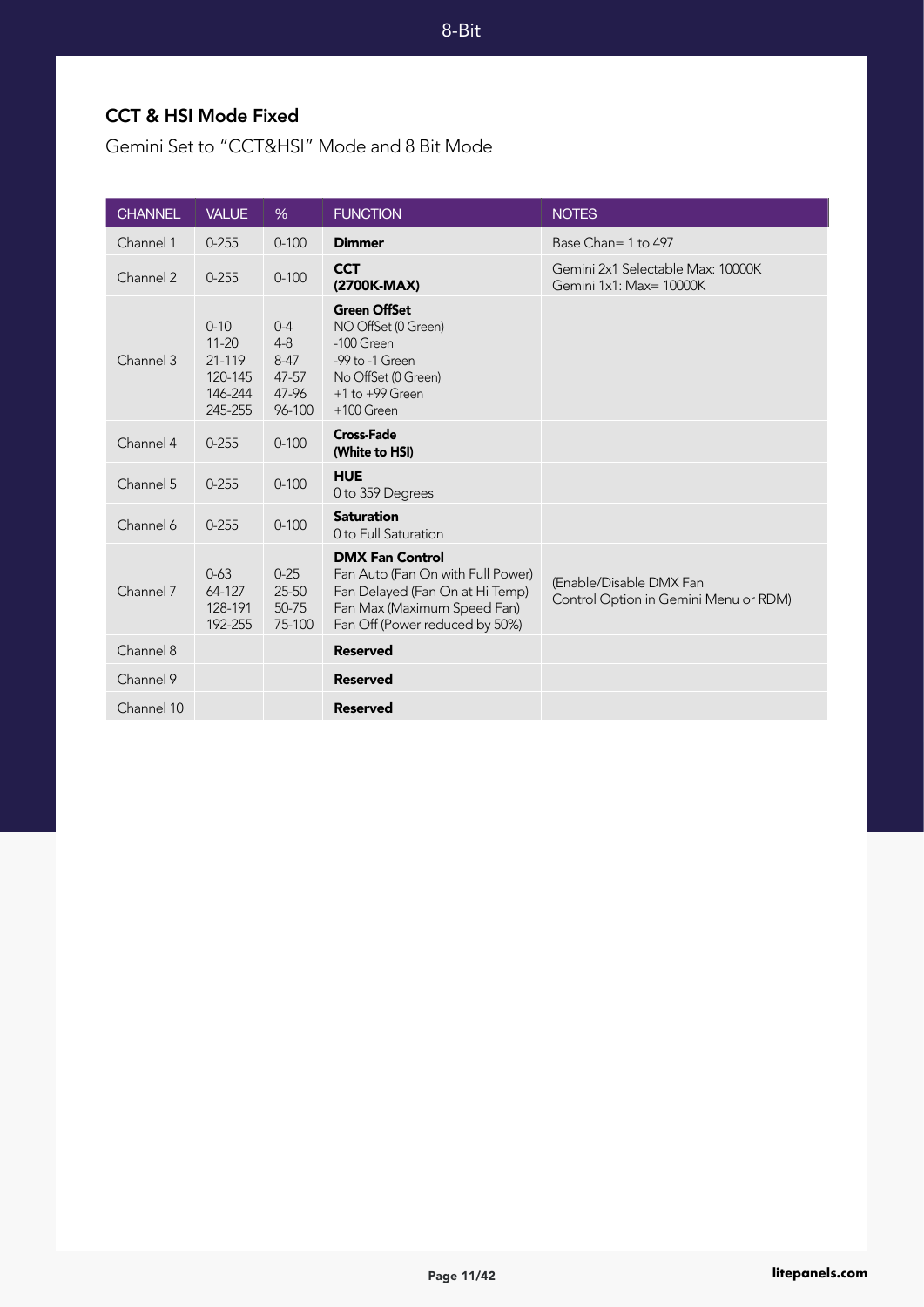8-Bit

#### CCT & RGBW Mode Fixed

Gemini Set to "CCT&RGBW" Mode and 8 Bit Mode

| <b>CHANNEL</b> | <b>VALUE</b>                                                     | $\%$                                                     | <b>FUNCTION</b>                                                                                                                                                | <b>NOTES</b>                                                          |
|----------------|------------------------------------------------------------------|----------------------------------------------------------|----------------------------------------------------------------------------------------------------------------------------------------------------------------|-----------------------------------------------------------------------|
| Channel 1      | $0 - 255$                                                        | $0 - 100$                                                | <b>Dimmer</b>                                                                                                                                                  | Base Chan= 1 to 497                                                   |
| Channel 2      | $0 - 255$                                                        | $0 - 100$                                                | CCT (2700K-10000K)                                                                                                                                             | Gemini $2x1$ : Max = 10000K<br>Gemini $1x1$ : Max = $10000K$          |
| Channel 3      | $0 - 10$<br>$11 - 20$<br>21-119<br>120-145<br>146-244<br>245-255 | $0 - 4$<br>$4 - 8$<br>$8-47$<br>47-57<br>47-96<br>96-100 | <b>Green OffSet</b><br>NO OffSet (0 Green)<br>$-100$ Green<br>-99 to -1 Green<br>No OffSet (0 Green)<br>$+1$ to $+99$ Green<br>$+100$ Green                    |                                                                       |
| Channel 4      | $0 - 255$                                                        | $0 - 100$                                                | <b>Cross-Fade (White to RGB)</b>                                                                                                                               |                                                                       |
| Channel 5      | $0 - 255$                                                        | $0 - 100$                                                | <b>Red Intensity</b>                                                                                                                                           |                                                                       |
| Channel 6      | $0 - 255$                                                        | $0 - 100$                                                | <b>Green Intensity</b>                                                                                                                                         |                                                                       |
| Channel 7      | $0 - 255$                                                        | $0 - 100$                                                | <b>Blue Intensity</b>                                                                                                                                          |                                                                       |
| Channel 8      | $0 - 255$                                                        | $0 - 100$                                                | <b>White Intensity</b>                                                                                                                                         |                                                                       |
| Channel 9      | $0 - 63$<br>64-127<br>128-191<br>192-255                         | $0 - 25$<br>25-50<br>50-75<br>75-100                     | <b>DMX Fan Control</b><br>Fan Auto (Fan On with Full Power)<br>Fan Delayed (Fan On at Hi Temp)<br>Fan Max (Maximum Speed Fan)<br>Fan Off (Power reduced by 50% | (Enable/Disable DMX Fan Con-<br>trol Option in Gemini Menu or<br>RDM) |
| Channel 10     |                                                                  |                                                          | <b>Reserved</b>                                                                                                                                                |                                                                       |
| Channel 11     |                                                                  |                                                          | <b>Reserved</b>                                                                                                                                                |                                                                       |
| Channel 12     |                                                                  |                                                          | <b>Reserved</b>                                                                                                                                                |                                                                       |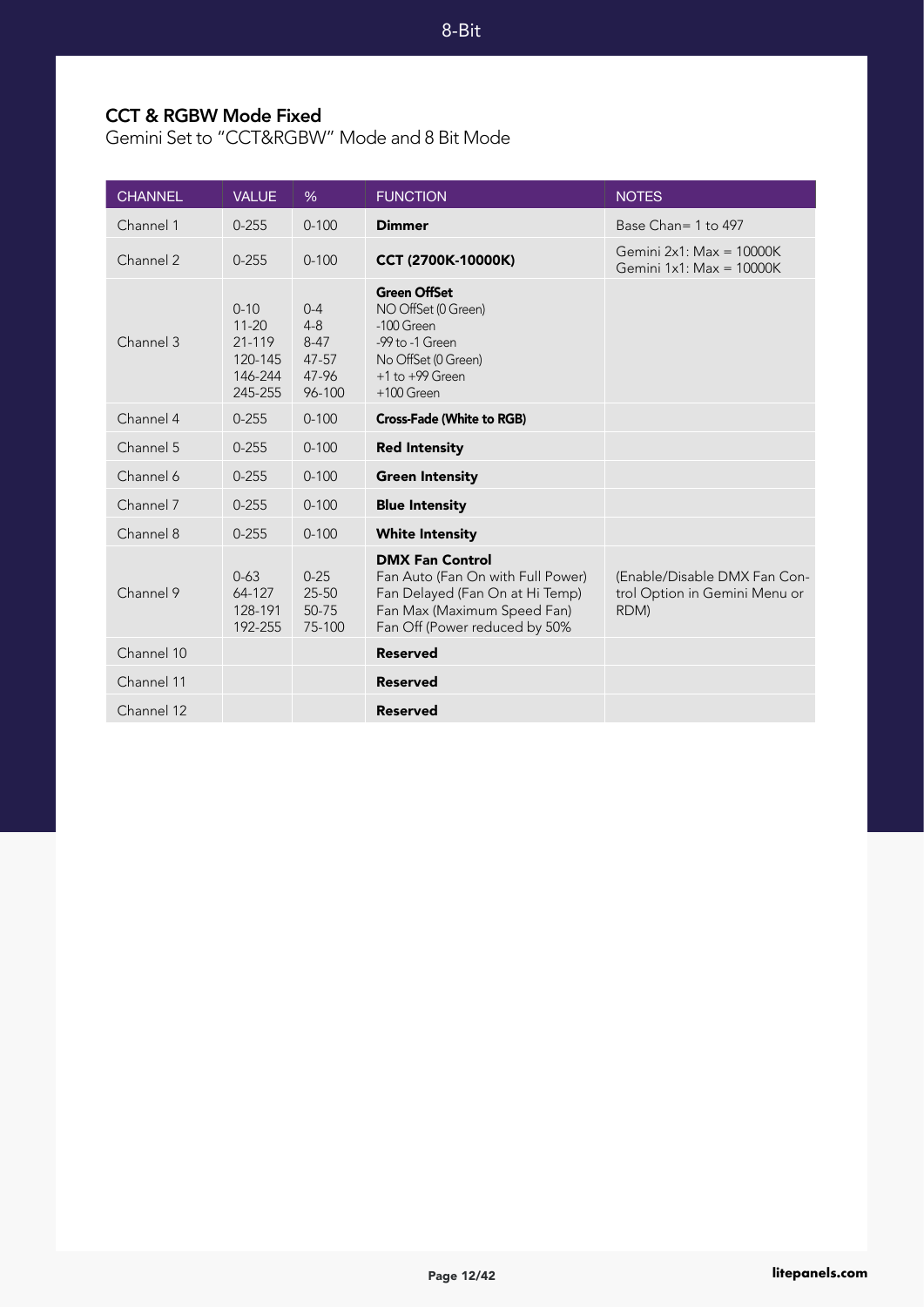# CCT Mode

Gemini Set to Vers 1 or Vers 2 and 16 Bit Mode

| <b>CHANNEL</b> |           | <b>VALUE</b>                                                                         | $\%$                                                                             | <b>FUNCTION</b>                                                                                                                                                   | <b>NOTES</b>                                                        |
|----------------|-----------|--------------------------------------------------------------------------------------|----------------------------------------------------------------------------------|-------------------------------------------------------------------------------------------------------------------------------------------------------------------|---------------------------------------------------------------------|
| Upper          | Lower     |                                                                                      |                                                                                  |                                                                                                                                                                   |                                                                     |
| Channel 1      | Channel 2 | 0-65535                                                                              | $0 - 100$                                                                        | <b>Dimmer</b>                                                                                                                                                     | Base Chan= 1 to 497                                                 |
| Channel 3      | Channel 4 | 0-65535                                                                              | $0 - 100$                                                                        | <b>CCT (2700K-10000K)</b>                                                                                                                                         | Gemini $2x1$ : Max = 10000K<br>Gemini $1x1$ : Max = $10000K$        |
| Channel 5      | Channel 6 | $0 - 5000$<br>5001-10000<br>10001-29999<br>30000-40000<br>40001-59999<br>60000-65535 | $0 - 7$<br>$8 - 15$<br>16-46<br>46-61<br>61-92<br>92-100                         | <b>Green OffSet</b><br>NO OffSet (0 Green)<br>-100 Green<br>-99 to -1 Green<br>NO OffSet (0 Green)<br>$+1$ to $+99$ Green<br>$+100$ Green                         |                                                                     |
| Channel 7      |           | $0-29$<br>30-59<br>60-89<br>90-119<br>120-149<br>150-179<br>180-209<br>210-255       | $0 - 11$<br>$12 - 23$<br>24-34<br>35-47<br>48-58<br>69-70<br>$71 - 82$<br>83-100 | <b>Mode</b><br><b>CCT</b><br><b>HSI</b><br><b>GEL</b><br><b>RGBW</b><br><b>EFFECTS (Loop Mode)</b><br><b>PRESETS TRIGGER MODE</b><br><b>XY</b><br><b>RESERVED</b> | $0 <$ Value $<$ 29                                                  |
| Channel 8      |           | $0 - 63$<br>64-127<br>128-191<br>192-255                                             | $0 - 25$<br>$25 - 50$<br>50-75<br>75-100                                         | <b>DMX Fan Control</b><br>Fan Auto (Fan On with Full Power)<br>Fan Delayed (Fan On at Hi Temp)<br>Fan Max (Maximum Speed Fan)<br>Fan Off (Power reduced by 50%)   | (Enable/Disable DMX Fan<br>Control Option in Gemini<br>Menu or RDM) |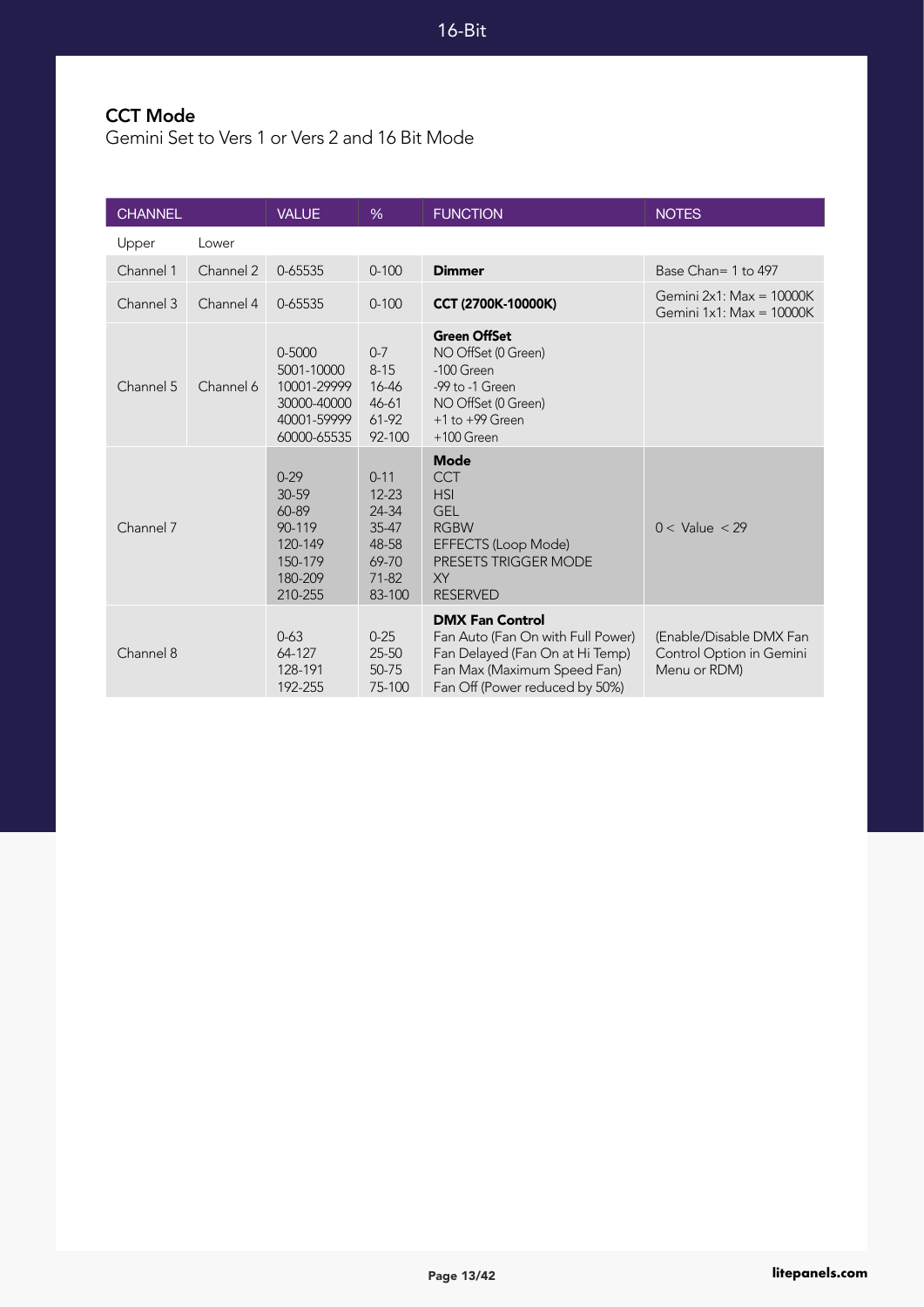#### HSI Mode

Gemini Set to Vers 1 or Vers 2 and 16 Bit Mode

| <b>CHANNEL</b> |           | <b>VALUE</b>                                                                         | %                                                                                | <b>FUNCTION</b>                                                                                                                                                 | <b>NOTES</b>                                                        |
|----------------|-----------|--------------------------------------------------------------------------------------|----------------------------------------------------------------------------------|-----------------------------------------------------------------------------------------------------------------------------------------------------------------|---------------------------------------------------------------------|
| Upper          | Lower     |                                                                                      |                                                                                  |                                                                                                                                                                 |                                                                     |
| Channel 1      | Channel 2 | 0-65535                                                                              | $0 - 100$                                                                        | <b>Dimmer</b>                                                                                                                                                   | Base Chan= 1 to 497                                                 |
| Channel 3      | Channel 4 | 0-65535                                                                              | $0 - 100$                                                                        | <b>HUE</b><br>0 to 360 Degrees                                                                                                                                  | Gemini $2x1$ : Max = 10000K<br>Gemini $1x1$ : Max = $10000K$        |
| Channel 5      | Channel 6 | 0-65535                                                                              | $0 - 100$                                                                        | <b>Saturation</b><br>0 to Full Saturation                                                                                                                       |                                                                     |
| Channel 7      |           | $0 - 29$<br>$30 - 59$<br>60-89<br>90-119<br>120-149<br>150-179<br>180-209<br>210-255 | $0 - 11$<br>$12 - 23$<br>24-34<br>35-47<br>48-58<br>69-70<br>$71 - 82$<br>83-100 | <b>Mode</b><br><b>CCT</b><br><b>HSI</b><br><b>GEL</b><br><b>RGBW</b><br><b>EFFECTS (Loop Mode)</b><br><b>PRESETS TRIGGER MODE</b><br>XY<br><b>RESERVED</b>      | $30 <$ Value $< 59$                                                 |
| Channel 8      |           | $0 - 63$<br>64-127<br>128-191<br>192-255                                             | $0 - 25$<br>$25 - 50$<br>50-75<br>75-100                                         | <b>DMX Fan Control</b><br>Fan Auto (Fan On with Full Power)<br>Fan Delayed (Fan On at Hi Temp)<br>Fan Max (Maximum Speed Fan)<br>Fan Off (Power reduced by 50%) | (Enable/Disable DMX Fan<br>Control Option in Gemini<br>Menu or RDM) |

#### XY Mode

Gemini Set to Vers 1 or Vers 2 and 16 Bit Mode

| <b>CHANNEL</b> |            | <b>VALUE</b>                                                                     | %                                                                            | <b>FUNCTION</b>                                                                                                                                                   | <b>NOTES</b>                                                        |
|----------------|------------|----------------------------------------------------------------------------------|------------------------------------------------------------------------------|-------------------------------------------------------------------------------------------------------------------------------------------------------------------|---------------------------------------------------------------------|
| Upper          | Lower      |                                                                                  |                                                                              |                                                                                                                                                                   |                                                                     |
| Channel 1      | Channel 2  | 0-65535                                                                          | $0 - 100$                                                                    | <b>Dimmer</b>                                                                                                                                                     |                                                                     |
| Channel 3      | Channel 4  | 0-65535                                                                          | $0 - 100$                                                                    | <b>X Coordinate</b><br>$0.0000 - 0.8000$                                                                                                                          |                                                                     |
| Channel 5      | Channel 6  | 0-65535                                                                          | $0 - 100$                                                                    | <b>Y Coordinate</b><br>$0.0000 - 0.8000$                                                                                                                          |                                                                     |
| Channel 7      |            | $0 - 29$<br>30-59<br>60-89<br>90-119<br>120-149<br>150-179<br>180-209<br>210-255 | $0 - 11$<br>$12 - 23$<br>24-34<br>35-47<br>48-58<br>69-70<br>71-82<br>83-100 | <b>Mode</b><br><b>CCT</b><br><b>HSI</b><br><b>GEL</b><br><b>RGBW</b><br><b>EFFECTS (Loop Mode)</b><br><b>PRESETS TRIGGER MODE</b><br><b>XY</b><br><b>RESERVED</b> | $180 <$ Value $< 255$                                               |
| Channel 8      |            | $0 - 63$<br>64-127<br>128-191<br>192-255                                         | $0 - 25$<br>25-50<br>50-75<br>75-100                                         | <b>DMX Fan Control</b><br>Fan Auto (Fan On with Full Power)<br>Fan Delayed (Fan On at Hi Temp)<br>Fan Max (Maximum Speed Fan)<br>Fan Off (Power reduced by 50%)   | (Enable/Disable DMX Fan<br>Control Option in Gemini<br>Menu or RDM) |
| Channel 9      | Channel 10 |                                                                                  |                                                                              | <b>Reserved</b>                                                                                                                                                   |                                                                     |
| Channel 11     | Channel 12 |                                                                                  |                                                                              | <b>Reserved</b>                                                                                                                                                   |                                                                     |
| Channel 13     |            |                                                                                  |                                                                              | <b>Reserved</b>                                                                                                                                                   |                                                                     |
| Channel 14     |            |                                                                                  |                                                                              | <b>Reserved</b>                                                                                                                                                   |                                                                     |
| Channel 15     |            |                                                                                  |                                                                              | <b>Reserved</b>                                                                                                                                                   |                                                                     |
| Channel 16     |            |                                                                                  |                                                                              | <b>Reserved</b>                                                                                                                                                   |                                                                     |
| Channel 17     |            |                                                                                  |                                                                              | <b>Reserved</b>                                                                                                                                                   |                                                                     |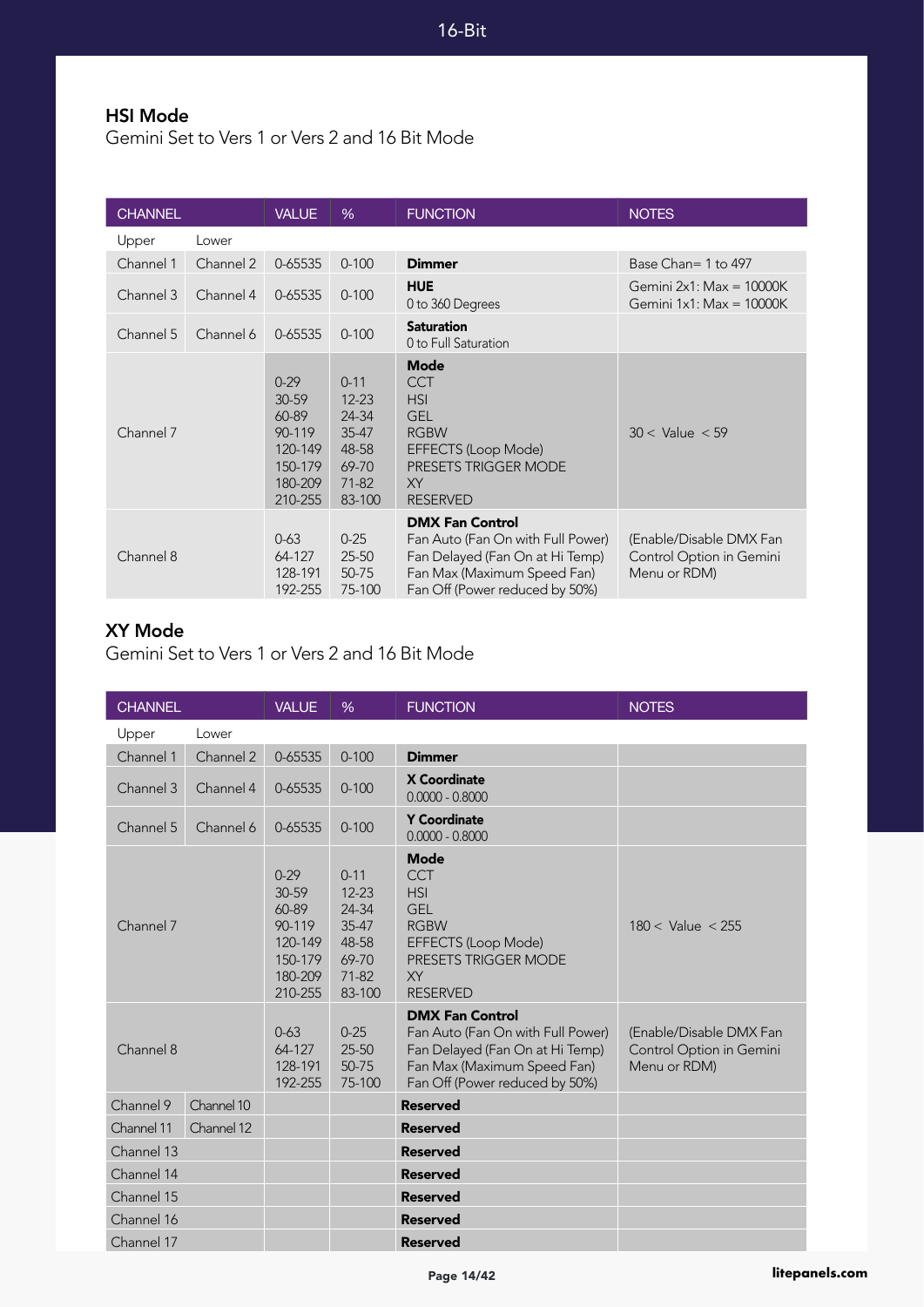#### GEL Mode

Gemini Set to Vers 1 and 16 Bit Mode

| <b>CHANNEL</b> |           | <b>VALUE</b>                                                                                               | %                                                                                                  | <b>FUNCTION</b>                                                                                                                                                 | <b>NOTES</b>                                                                                                                                            |
|----------------|-----------|------------------------------------------------------------------------------------------------------------|----------------------------------------------------------------------------------------------------|-----------------------------------------------------------------------------------------------------------------------------------------------------------------|---------------------------------------------------------------------------------------------------------------------------------------------------------|
| Upper          | Lower     |                                                                                                            |                                                                                                    |                                                                                                                                                                 |                                                                                                                                                         |
| Channel 1      | Channel 2 | 0-65535                                                                                                    | $0 - 100$                                                                                          | <b>Dimmer</b>                                                                                                                                                   | Base Chan=<br>1 to 497                                                                                                                                  |
| Channel 3      |           | $0 - 127$<br>128-255                                                                                       | $0 - 50$<br>50-100                                                                                 | CCT (2700K or 6000K)<br><b>Tungsten Source</b><br>Daylight Source                                                                                               |                                                                                                                                                         |
| Channel 4      |           |                                                                                                            |                                                                                                    | <b>Reserved</b>                                                                                                                                                 |                                                                                                                                                         |
| Channel 5      |           | $0 - 25$<br>$26 - 51$<br>52-76<br>77-102<br>103-127<br>128-153<br>154-178<br>179-204<br>205-229<br>230-255 | $0 - 10$<br>$10 - 20$<br>$20 - 30$<br>30-40<br>40-50<br>50-60<br>60-70<br>70-80<br>80-90<br>90-100 | Gel ID 1's Digit<br>(See GEL ID Chart)<br>$\overline{0}$<br>$\mathbf{1}$<br>$\overline{2}$<br>3<br>$\overline{4}$<br>5<br>6<br>$\overline{7}$<br>8<br>9         | GellD#= $_0$<br>Gell $D#=$ 1<br>GelID#= $_2$<br>GellD#= $_3$<br>GellD#= $_4$<br>GellD#= $5$<br>$GellD#=$ 6<br>GelID#= $_7$<br>GellD#= $_8$<br>GELID#= 9 |
| Channel 6      |           | $0 - 25$<br>$26 - 51$<br>52-76<br>77-102<br>103-127<br>128-153<br>154-178<br>179-204<br>205-229<br>230-255 | $0 - 10$<br>$10 - 20$<br>$20 - 30$<br>30-40<br>40-50<br>50-60<br>60-70<br>70-80<br>80-90<br>90-100 | Gel ID 10's Digit<br>(See GEL ID Chart)<br>$\mathsf{O}\xspace$<br>$\mathbf{1}$<br>$\overline{2}$<br>3<br>$\overline{4}$<br>5<br>6<br>7<br>8<br>9                | $GellD#= 0$<br>GellD#= $1$<br>$GellD#=2$<br>GellD#= $3$<br>GellD#= $4_$<br>GellD#= $5$<br>$GellD#=6$<br>$GellD#=7$<br>GellD#= $8$<br>$GELID#= 9$        |
| Channel 7      |           | $0-29$<br>30-59<br>60-89<br>90-119<br>120-149<br>150-179<br>180-209<br>210-255                             | $0 - 11$<br>$12 - 23$<br>24-34<br>$35-47$<br>48-58<br>69-70<br>71-82<br>83-100                     | <b>Mode</b><br><b>CCT</b><br><b>HSI</b><br><b>GEL</b><br><b>RGBW</b><br>EFFECTS (Loop Mode)<br>PRESETS TRIGGER MODE<br>XY<br><b>RESERVED</b>                    | $60 <$ Value $< 89$                                                                                                                                     |
| Channel 8      |           | $0 - 63$<br>64-127<br>128-191<br>192-255                                                                   | $0 - 25$<br>25-50<br>50-75<br>75-100                                                               | <b>DMX Fan Control</b><br>Fan Auto (Fan On with Full Power)<br>Fan Delayed (Fan On at Hi Temp)<br>Fan Max (Maximum Speed Fan)<br>Fan Off (Power reduced by 50%) | (Enable/Disable DMX Fan<br>Control Option in Gemini<br>Menu or RDM)                                                                                     |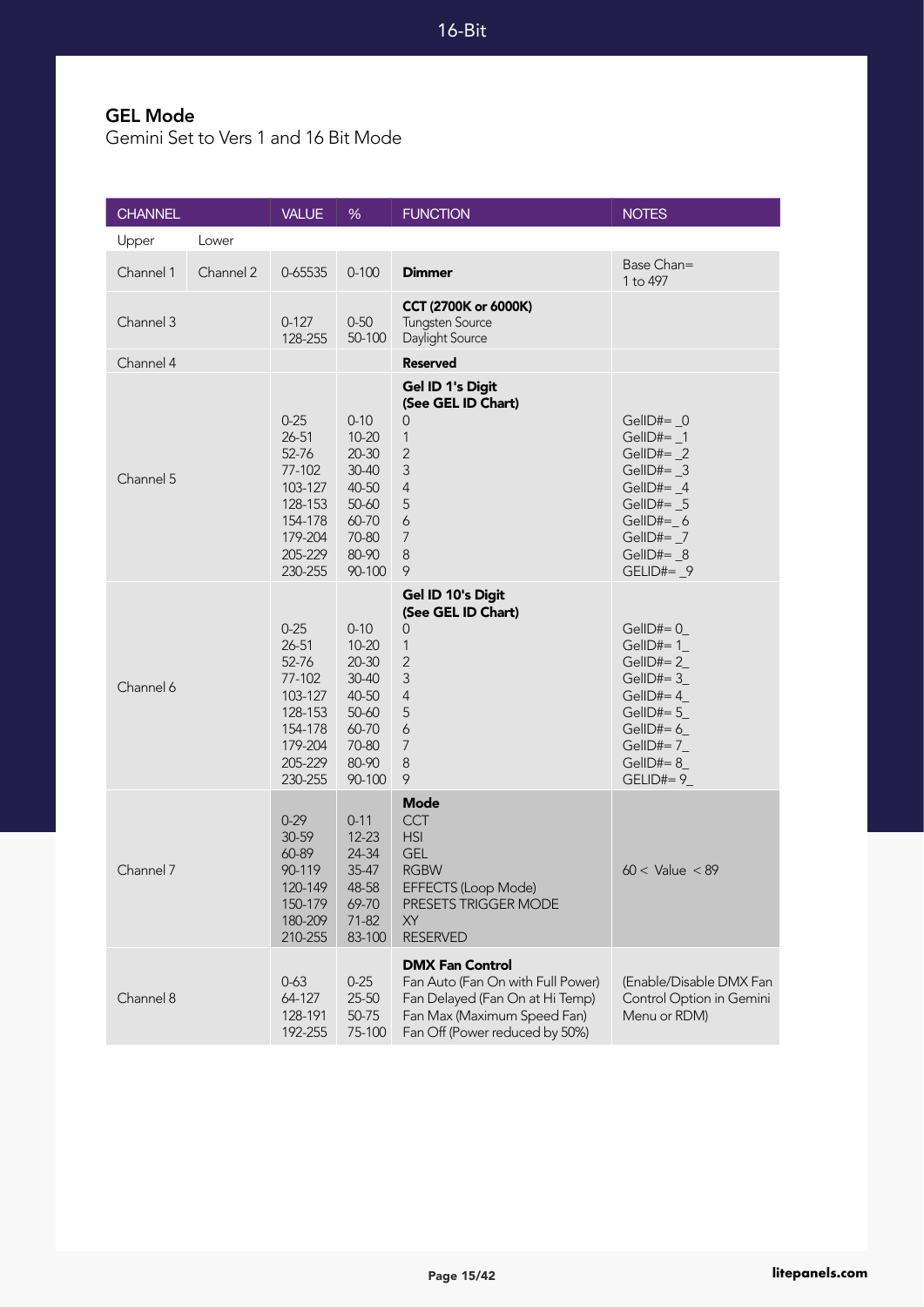#### GEL Mode (Gemini Set to Vers 2 and 16 Bit Mode)

| <b>CHANNEL</b> |           | <b>VALUE</b>                                                                   | $\frac{9}{6}$                                                                | <b>FUNCTION</b>                                                                                                                                            | <b>NOTES</b>                                                                                                                    |
|----------------|-----------|--------------------------------------------------------------------------------|------------------------------------------------------------------------------|------------------------------------------------------------------------------------------------------------------------------------------------------------|---------------------------------------------------------------------------------------------------------------------------------|
| Upper          | Lower     |                                                                                |                                                                              |                                                                                                                                                            |                                                                                                                                 |
| Channel 1      | Channel 2 | 0-65535                                                                        | $0 - 100$                                                                    | <b>Dimmer</b>                                                                                                                                              | Base Chan= 1 to 497                                                                                                             |
| Channel 3      |           | $0 - 127$<br>128-255                                                           | $0 - 50$<br>50-100                                                           | CCT (2700K or 6000K)<br><b>Tungsten Source</b><br>Daylight Source                                                                                          |                                                                                                                                 |
| Channel 4      |           | $0 - 127$<br>128-255                                                           |                                                                              | <b>MANUFACTURER</b><br>R Type Gels<br>L Type Gels                                                                                                          |                                                                                                                                 |
| Channel 5      |           | $0 - 50$<br>51-101<br>102-152<br>153-203<br>204-255                            | $0 - 20$<br>$21 - 39$<br>40-60<br>61-80<br>81-100                            | <b>Category</b><br>$\overline{2}$<br>3<br>$\overline{4}$<br>5                                                                                              | R and L Clr Correction<br>R 4000 Series<br>and L Color Filters<br>R2000 and L600 Series<br>R CINE and L Cosmetic<br>L700 Series |
| Channel 6      |           | $0 - 255$                                                                      | $0 - 100$                                                                    | <b>Gel Select</b><br>(See V2 Gel Detail Chart)                                                                                                             |                                                                                                                                 |
| Channel 7      |           | $0-29$<br>30-59<br>60-89<br>90-119<br>120-149<br>150-179<br>180-209<br>210-255 | $0 - 11$<br>$12 - 23$<br>24-34<br>35-47<br>48-58<br>69-70<br>71-82<br>83-100 | <b>Mode</b><br><b>CCT</b><br><b>HSI</b><br><b>GEL</b><br><b>RGBW</b><br>EFFECTS (Loop Mode)<br>PRESETS TRIGGER MODE<br><b>XY</b><br><b>RESERVED</b>        | $60 <$ Value $< 89$                                                                                                             |
| Channel 8      |           | $0 - 63$<br>64-127<br>128-191<br>192-255                                       | $0 - 25$<br>$25 - 50$<br>50-75<br>75-100                                     | <b>DMX Fan Control</b><br>Fan Auto (Fan On with Power)<br>Fan Delayed (Fan On at Hi Temp)<br>Fan Max (Maximum Speed Fan)<br>Fan Off (Power reduced by 50%) | (Enable/Disable DMX<br>FanControl Option in<br>Gemini Menu or RDM)                                                              |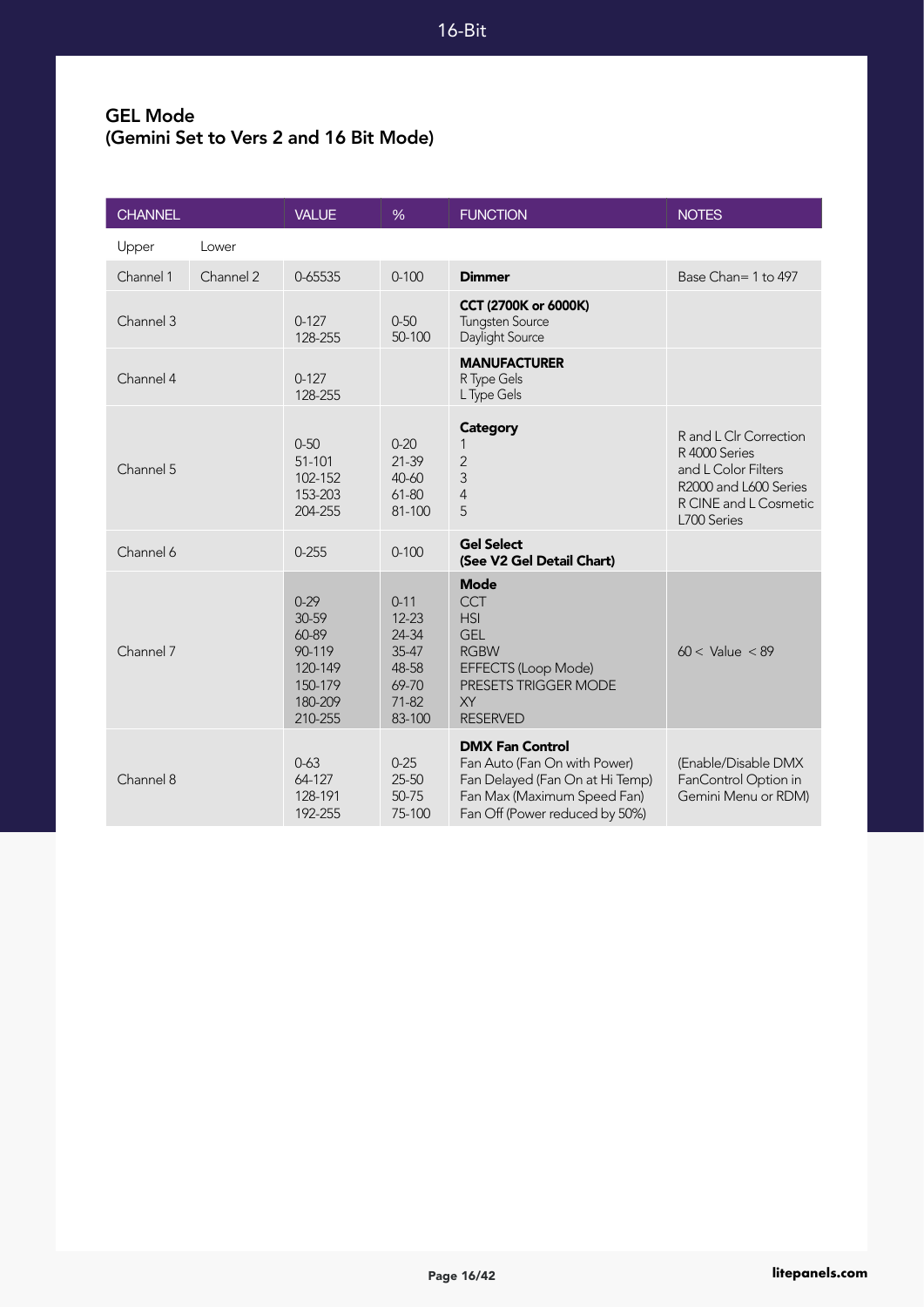#### RGBW Mode

Gemini Set to Vers 1 or Vers 2 and 16 Bit Mode

| <b>CHANNEL</b> |            | <b>VALUE</b>                                                                   | $\frac{9}{6}$                                                                    | <b>FUNCTION</b>                                                                                                                              | <b>NOTES</b>                                                        |
|----------------|------------|--------------------------------------------------------------------------------|----------------------------------------------------------------------------------|----------------------------------------------------------------------------------------------------------------------------------------------|---------------------------------------------------------------------|
| Upper          | Lower      |                                                                                |                                                                                  |                                                                                                                                              |                                                                     |
| Channel 1      | Channel 2  | 0-65535                                                                        | $0 - 100$                                                                        | <b>Dimmer</b>                                                                                                                                | Base Chan= 1 to 497                                                 |
| Channel 3      | Channel 4  | 0-65535                                                                        | $0 - 100$                                                                        | CCT (2700K-6000K)                                                                                                                            | Gemini $2x1$ : Max = 6000K<br>Gemini $1x1$ : Max = 6000K            |
| Channel 5      | Channel 6  | 0-65535                                                                        | $0 - 100$                                                                        | <b>White Intensity</b>                                                                                                                       |                                                                     |
| Channel 7      |            | $0-29$<br>30-59<br>60-89<br>90-119<br>120-149<br>150-179<br>180-209<br>210-255 | $0 - 11$<br>$12 - 23$<br>24-34<br>$35 - 47$<br>48-58<br>69-70<br>71-82<br>83-100 | <b>Mode</b><br><b>CCT</b><br><b>HSI</b><br><b>GEL</b><br><b>RGBW</b><br>EFFECTS (Loop Mode)<br>PRESETS TRIGGER MODE<br>XY<br><b>RESERVED</b> | $90 <$ Value $<$ 119                                                |
| Channel 8      |            | $0 - 63$<br>64-127<br>128-191<br>192-255                                       | $0 - 25$<br>$25 - 50$<br>50-75<br>75-100                                         | Fan<br>Fan Auto (Fan On with Power)<br>Fan Delayed (Fan On at Hi Temp)<br>Fan Max (Maximum Speed Fan)<br>Fan Off (Power reduced by 50%)      | (Enable/Disable DMX Fan<br>Control Option in Gemini<br>Menu or RDM) |
| Channel 9      | Channel 10 | 0-65535                                                                        | $0 - 100$                                                                        | <b>Red Intensity</b>                                                                                                                         |                                                                     |
| Channel 11     | Channel 12 | 0-65535                                                                        | $0 - 100$                                                                        | <b>Green Intensity</b>                                                                                                                       |                                                                     |
| Channel 13     | Channel 14 | 0-65535                                                                        | $0 - 100$                                                                        | <b>Blue Intensity</b>                                                                                                                        |                                                                     |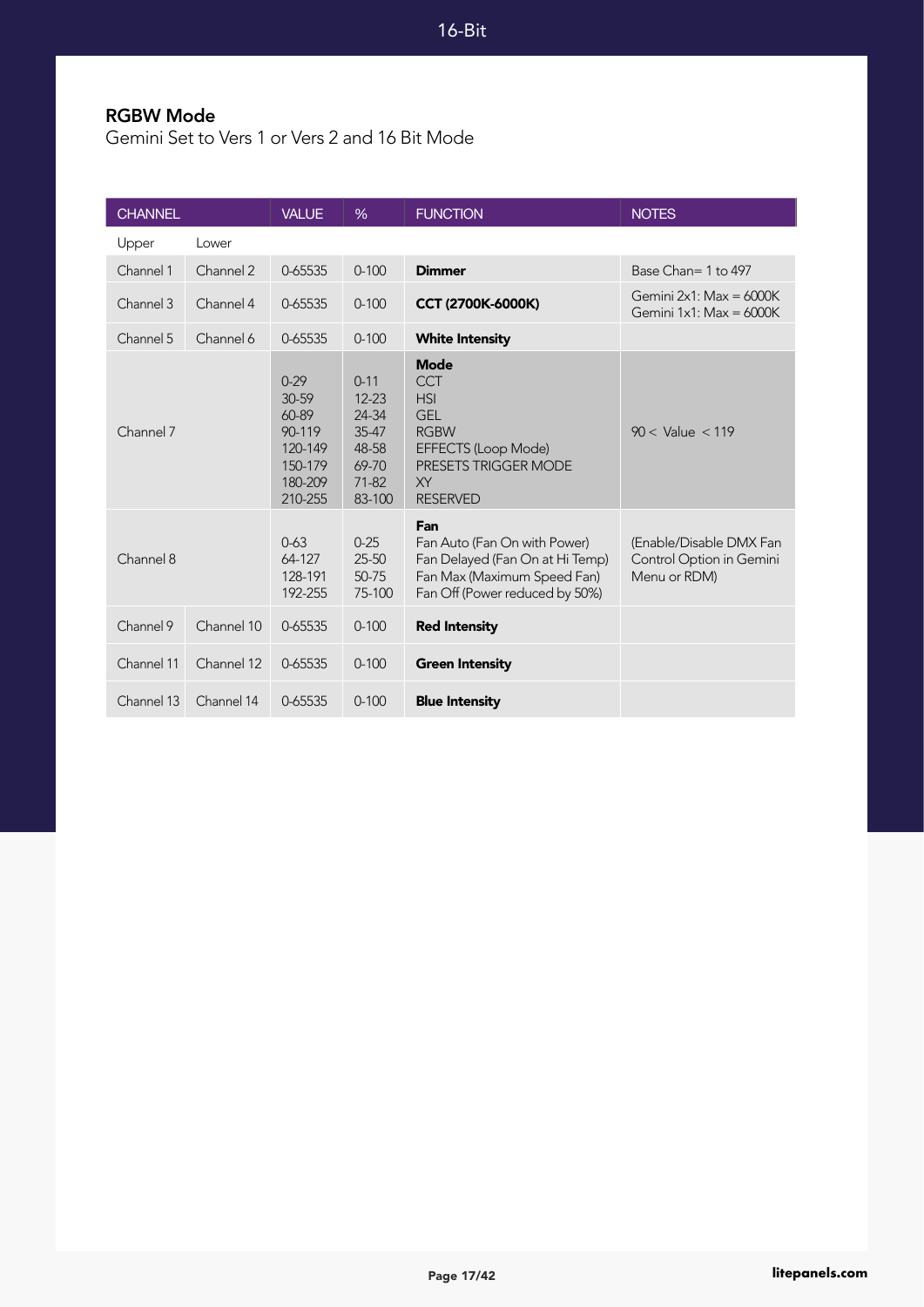#### EFFECTS Mode

Gemini Set to Vers 1 or Vers 2 and 16 Bit Mode

| <b>CHANNEL</b> |                               | <b>VALUE</b>                                                                                                               | %                                                                                                                            | <b>FUNCTION</b>                                                                                                                                                                | <b>NOTES</b>                                                        |
|----------------|-------------------------------|----------------------------------------------------------------------------------------------------------------------------|------------------------------------------------------------------------------------------------------------------------------|--------------------------------------------------------------------------------------------------------------------------------------------------------------------------------|---------------------------------------------------------------------|
| Upper          | Lower                         |                                                                                                                            |                                                                                                                              |                                                                                                                                                                                |                                                                     |
| Channel 1      | Channel 2                     | 0-65535                                                                                                                    | $0 - 100$                                                                                                                    | <b>Dimmer</b>                                                                                                                                                                  | Base Chan= 1 to 497                                                 |
| Channel 3      |                               | $0 - 15$<br>16-31<br>$32 - 47$<br>48-63<br>64-79<br>80-95<br>96-111<br>112-127<br>128-143<br>144-159<br>160-171<br>172-255 | $0-6$<br>$6 - 12$<br>$12 - 19$<br>19-25<br>$25 - 31$<br>$31 - 37$<br>$37-43$<br>44-50<br>50-56<br>$57-63$<br>63-69<br>70-100 | <b>EFFECTS</b><br>Emergency<br>Fire<br>Fireworks<br><b>HUE Burst</b><br>Lite-ning<br>Paparazzi<br>Party Lites<br>Pulsing<br>Squares<br>Strobe<br><b>TV/Monitor</b><br>Reserved |                                                                     |
| Channel 4      | Channel 5                     | 0-65535                                                                                                                    | $0 - 100$                                                                                                                    | <b>DMX EFFECTS PARAMETER 1</b><br>(See Dmx Effects Parms below)                                                                                                                |                                                                     |
| Channel 6      |                               |                                                                                                                            |                                                                                                                              | Reserved                                                                                                                                                                       |                                                                     |
| Channel 7      |                               | $0 - 29$<br>30-59<br>60-89<br>90-119<br>120-149<br>150-179<br>180-209<br>210-255                                           | $0 - 11$<br>$12 - 23$<br>24-34<br>$35 - 47$<br>48-58<br>69-70<br>71-82<br>83-100                                             | <b>Mode</b><br>CCT<br><b>HSI</b><br><b>GEL</b><br><b>RGBW</b><br>EFFECTS (Loop Mode)<br><b>PRESETS TRIGGER MODE</b><br><b>XY</b><br><b>RESERVED</b>                            | $120 <$ Value $<$ 149                                               |
| Channel 8      |                               | $0 - 63$<br>64-127<br>128-191<br>192-255                                                                                   | $0 - 25$<br>25-50<br>50-75<br>75-100                                                                                         | <b>DMX Fan Control</b><br>Fan Auto (Fan On with Full Power)<br>Fan Delayed (Fan On at Hi Temp)<br>Fan Max (Maximum Speed Fan)<br>Fan Off (Power reduced by 50%)                | (Enable/Disable DMX<br>Fan Control Option in<br>Gemini Menu or RDM) |
| Channel 9      | Channel 10                    | 0-65535                                                                                                                    | $0 - 100$                                                                                                                    | <b>DMX EFFECTS PARAMETER 2</b><br>(See Dmx Effects<br>Parms below)                                                                                                             |                                                                     |
|                | Channel 11 Channel 12 0-65535 |                                                                                                                            | $0 - 100$                                                                                                                    | <b>DMX EFFECTS PARAMETER 3</b><br>(See Dmx Effects<br>Parms below)                                                                                                             |                                                                     |
| Channel 13     | Channel 14                    | 0-65535                                                                                                                    | $0 - 100$                                                                                                                    | <b>DMX EFFECTS PARAMETER 4</b><br>(See Dmx Effects<br>Parms below)                                                                                                             |                                                                     |
| Channel 15     | Channel 16                    | 0-65535                                                                                                                    | $0 - 100$                                                                                                                    | <b>DMX EFFECTS PARAMETER 5</b><br>(See Dmx Effects<br>Parms below)                                                                                                             |                                                                     |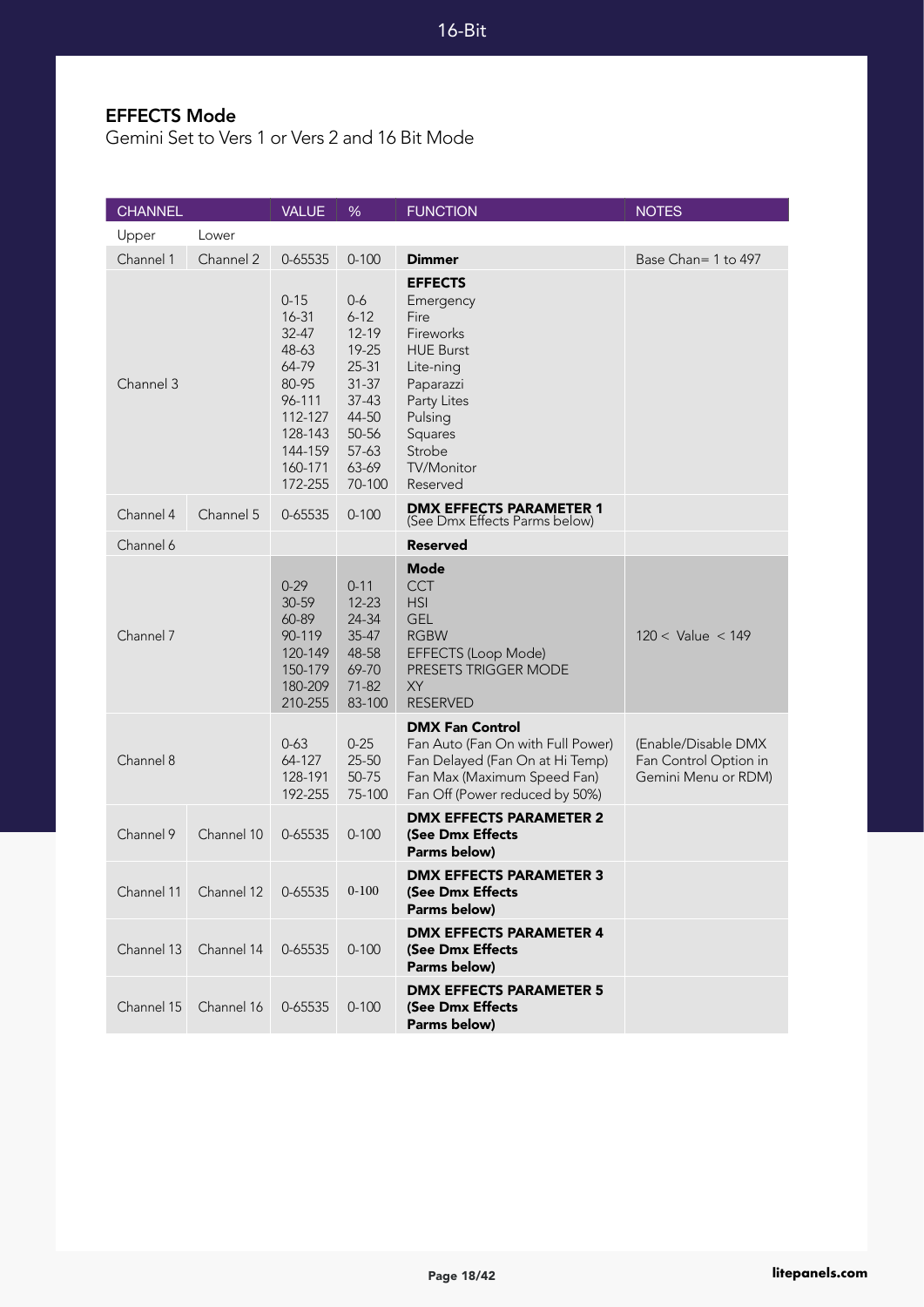# Preset Trigger Mode

Gemini Set to Vers 1 or Vers 2 and 16 Bit Mode Bump "Base Ch+2" Data from 0 to 128+ to Trigger

| <b>CHANNEL</b> | <b>VALUE</b>                                                                     | %                                                                              | <b>FUNCTION</b>                                                                                                                                            | <b>NOTES</b>                                                                                         |
|----------------|----------------------------------------------------------------------------------|--------------------------------------------------------------------------------|------------------------------------------------------------------------------------------------------------------------------------------------------------|------------------------------------------------------------------------------------------------------|
| Channel 1      | $0 - 255$                                                                        | $0 - 100$                                                                      | <b>Dimmer</b><br>(if changed after preset<br>is triggered)                                                                                                 | Preset Dim used unless<br><b>Board Dimmer changes</b>                                                |
| Channel 2      | $0 - 42$<br>43-85<br>86-127<br>128-170<br>171-212<br>213-255                     | $0 - 16$<br>$17 - 33$<br>34-50<br>51-66<br>67-83<br>84-100                     | <b>PRESET SELECT</b><br>Preset #1<br>Preset #2<br>Preset #3<br>Preset #4<br>Preset #5<br>Preset #6                                                         | Select the Preset<br># to be triggered                                                               |
| Channel 3      | $0 - 10$<br>$11 - 127$<br>128-255                                                | $0 - 4$<br>$4 - 50$<br>51-100                                                  | <b>Trigger the Preset</b><br>Preset Trigger Armed<br>No Action<br>Preset Triggered                                                                         | Bump from 0 to 128+ to<br>trigger the preset that is<br>selected by (Base Ch+1) and<br>$(Base Ch+3)$ |
| Channel 4      | $0 - 127$<br>128-191<br>192-255                                                  | $0 - 50$<br>51-75<br>176-100                                                   | <b>FACTORY / USER TYPE SELECT</b><br>Preset Trigger Disabled<br><b>Factory Preset Selected</b><br><b>User Preset Selected</b>                              | Select Factory or<br>User Preset                                                                     |
| Channel 5      |                                                                                  |                                                                                | <b>Reserved</b>                                                                                                                                            |                                                                                                      |
| Channel 6      |                                                                                  |                                                                                | <b>Reserved</b>                                                                                                                                            |                                                                                                      |
| Channel 7      | $0 - 29$<br>30-59<br>60-89<br>90-119<br>120-149<br>150-179<br>180-209<br>210-255 | $0 - 11$<br>$12 - 23$<br>24-34<br>35-47<br>48-58<br>69-70<br>$71-82$<br>83-100 | <b>Mode</b><br><b>CCT</b><br><b>HSI</b><br><b>GEL</b><br><b>RGBW</b><br>EFFECTS (Loop Mode)<br><b>PRESETS TRIGGER MODE</b><br><b>XY</b><br><b>RESERVED</b> | $150 <$ Value $< 179$                                                                                |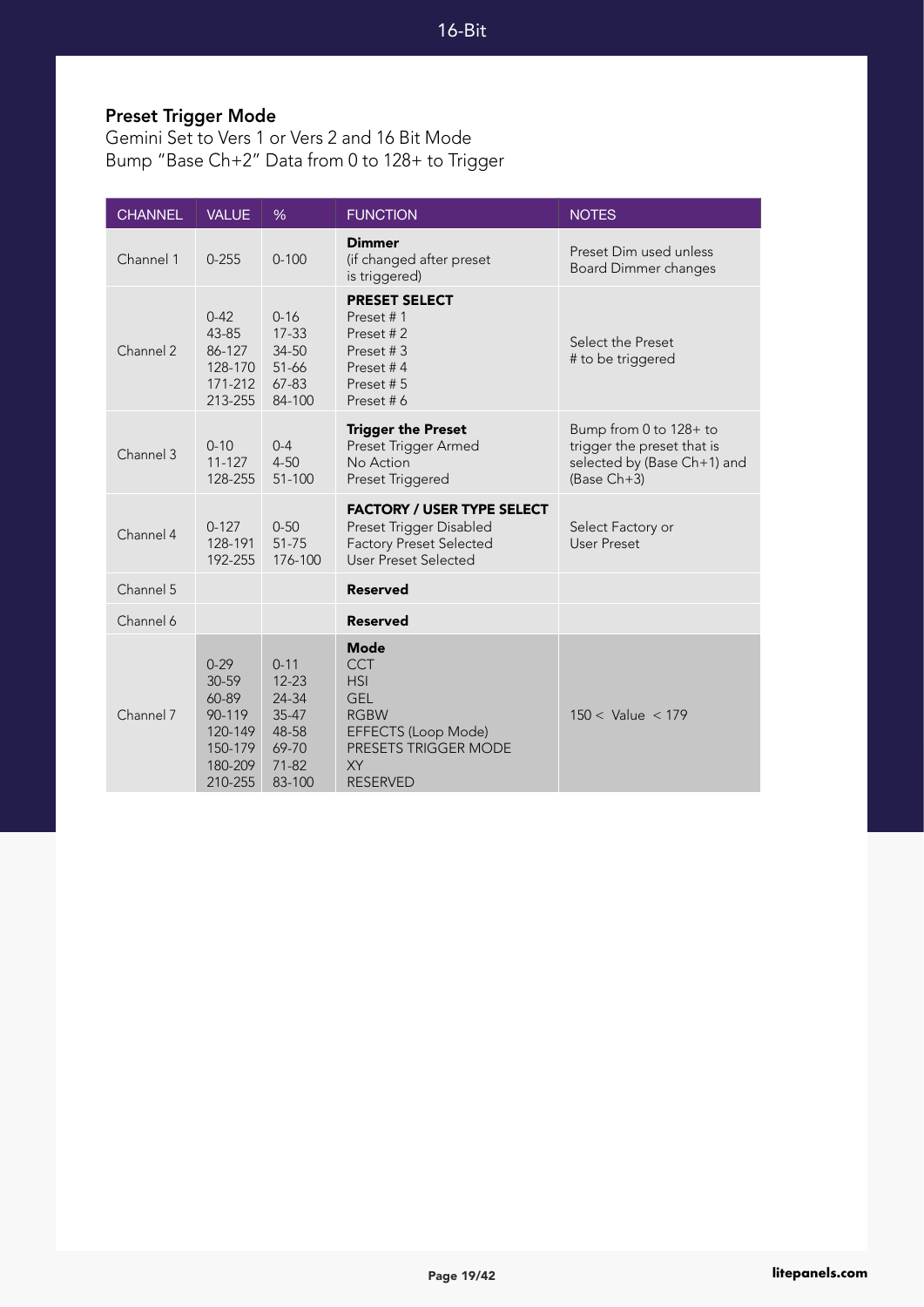#### CCT & HSI Mode Fixed

Gemini Set to CCT&HSI Mode and 16 Bit Mode

| <b>CHANNEL</b> |            | <b>VALUE</b>                                                                         | %                                                            | <b>FUNCTION</b>                                                                                                                                                 | <b>NOTES</b>                                                         |
|----------------|------------|--------------------------------------------------------------------------------------|--------------------------------------------------------------|-----------------------------------------------------------------------------------------------------------------------------------------------------------------|----------------------------------------------------------------------|
| Upper          | Lower      |                                                                                      |                                                              |                                                                                                                                                                 |                                                                      |
| Channel 1      | Channel 2  | 0-65535                                                                              | $0 - 100$                                                    | <b>Dimmer</b>                                                                                                                                                   | Base Chan= 1 to 497                                                  |
| Channel 3      | Channel 4  | 0-65535                                                                              | $0 - 100$                                                    | <b>CCT</b><br>(2700K-10000K)                                                                                                                                    | Gemini $2x1$ : Max = 10000K<br>Gemini $1x1$ : Max = $10000K$         |
| Channel 5      | Channel 6  | $0 - 5000$<br>5001-10000<br>10001-29999<br>30000-40000<br>40001-59999<br>60000-65535 | $0 - 7$<br>$8 - 15$<br>16-46<br>$46 - 61$<br>61-92<br>92-100 | <b>Green OffSet</b><br>NO OffSet (0 Green)<br>$-100$ Green<br>-99 to -1 Green<br>NO OffSet (0 Green)<br>$+1$ to $+99$ Green<br>$+100$ Green                     |                                                                      |
| Channel 7      | Channel 8  | 0-65535                                                                              | $0 - 100$                                                    | <b>Cross-Fade</b><br>(White to HSI)                                                                                                                             |                                                                      |
| Channel 9      | Channel 10 | 0-65535                                                                              | $0 - 100$                                                    | <b>HUE</b><br>0 to 360 Degrees                                                                                                                                  |                                                                      |
| Channel 11     | Channel 12 | 0-65535                                                                              | $0 - 100$                                                    | <b>Saturation</b><br>0 to Full Saturation                                                                                                                       |                                                                      |
| Channel 13     |            | $0 - 63$<br>64-127<br>128-191<br>192-255                                             | $0 - 25$<br>$25 - 50$<br>50-75<br>75-100                     | <b>DMX Fan Control</b><br>Fan Auto (Fan On with Full Power)<br>Fan Delayed (Fan On at Hi Temp)<br>Fan Max (Maximum Speed Fan)<br>Fan Off (Power reduced by 50%) | (Enable/Disable DMX Fan)<br>Control Option in Gemini<br>Menu or RDM) |
| Channel 14     |            |                                                                                      |                                                              | <b>Reserved</b>                                                                                                                                                 |                                                                      |
| Channel 15     |            |                                                                                      |                                                              | <b>Reserved</b>                                                                                                                                                 |                                                                      |
| Channel 16     |            |                                                                                      |                                                              | <b>Reserved</b>                                                                                                                                                 |                                                                      |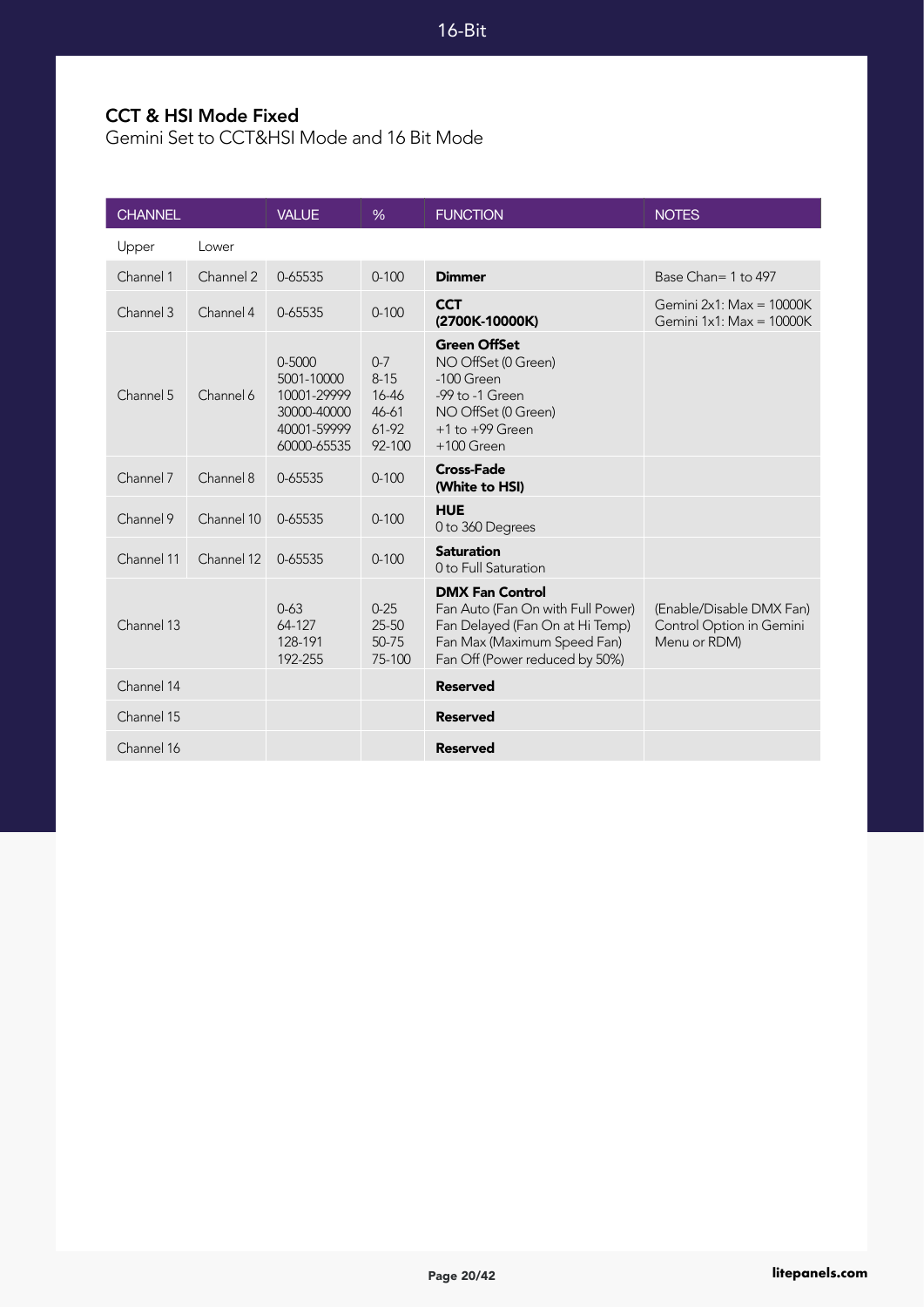#### CCT & RGBW Mode Fixed

Gemini Set to CCT&RGBW Mode and 16 Bit Mode

| <b>CHANNEL</b> |            | <b>VALUE</b>                                                                     | %                                                        | <b>FUNCTION</b>                                                                                                                                                 | <b>NOTES</b>                                                        |
|----------------|------------|----------------------------------------------------------------------------------|----------------------------------------------------------|-----------------------------------------------------------------------------------------------------------------------------------------------------------------|---------------------------------------------------------------------|
| Upper          | Lower      |                                                                                  |                                                          |                                                                                                                                                                 |                                                                     |
| Channel 1      | Channel 2  | 0-65535                                                                          | $0 - 100$                                                | <b>Dimmer</b>                                                                                                                                                   | Base Chan= 1 to 497                                                 |
| Channel 3      | Channel 4  | 0-65535                                                                          | $0 - 100$                                                | <b>CCT</b><br>(2700K-10000K)                                                                                                                                    | Gemini $2x1$ : Max = 10000K<br>Gemini 1x1: Max = 10000K             |
| Channel 5      | Channel 6  | 0-5000<br>5001-10000<br>10001-29999<br>30000-40000<br>40001-59999<br>60000-65535 | $0 - 7$<br>$8 - 15$<br>16-46<br>46-61<br>61-92<br>92-100 | <b>Green OffSet</b><br>NO OffSet (0 Green)<br>-100 Green<br>-99 to -1 Green<br>NO OffSet (0 Green)<br>$+1$ to $+99$ Green<br>$+100$ Green                       |                                                                     |
| Channel 7      | Channel 8  | 0-65535                                                                          | $0 - 100$                                                | <b>Cross-Fade</b><br>(White to RGB)                                                                                                                             |                                                                     |
| Channel 9      | Channel 10 | 0-65535                                                                          | $0 - 100$                                                | <b>Red Intensity</b>                                                                                                                                            |                                                                     |
| Channel 11     | Channel 12 | 0-65535                                                                          | $0 - 100$                                                | <b>Green Intensity</b>                                                                                                                                          |                                                                     |
| Channel 13     | Channel 14 | 0-65535                                                                          | $0 - 100$                                                | <b>Blue Intensity</b>                                                                                                                                           |                                                                     |
| Channel 15     | Channel 16 | 0-65535                                                                          | $0 - 100$                                                | <b>White Intensity</b>                                                                                                                                          |                                                                     |
| Channel 17     |            | $0 - 63$<br>64-127<br>128-191<br>192-255                                         | $0 - 25$<br>25-50<br>50-75<br>75-100                     | <b>DMX Fan Control</b><br>Fan Auto (Fan On with Full Power)<br>Fan Delayed (Fan On at Hi Temp)<br>Fan Max (Maximum Speed Fan)<br>Fan Off (Power reduced by 50%) | (Enable/Disable DMX Fan<br>Control Option in Gemini<br>Menu or RDM) |
| Channel 18     |            |                                                                                  |                                                          | <b>Reserved</b>                                                                                                                                                 |                                                                     |
| Channel 19     |            |                                                                                  |                                                          | <b>Reserved</b>                                                                                                                                                 |                                                                     |
| Channel 20     |            |                                                                                  |                                                          | <b>Reserved</b>                                                                                                                                                 |                                                                     |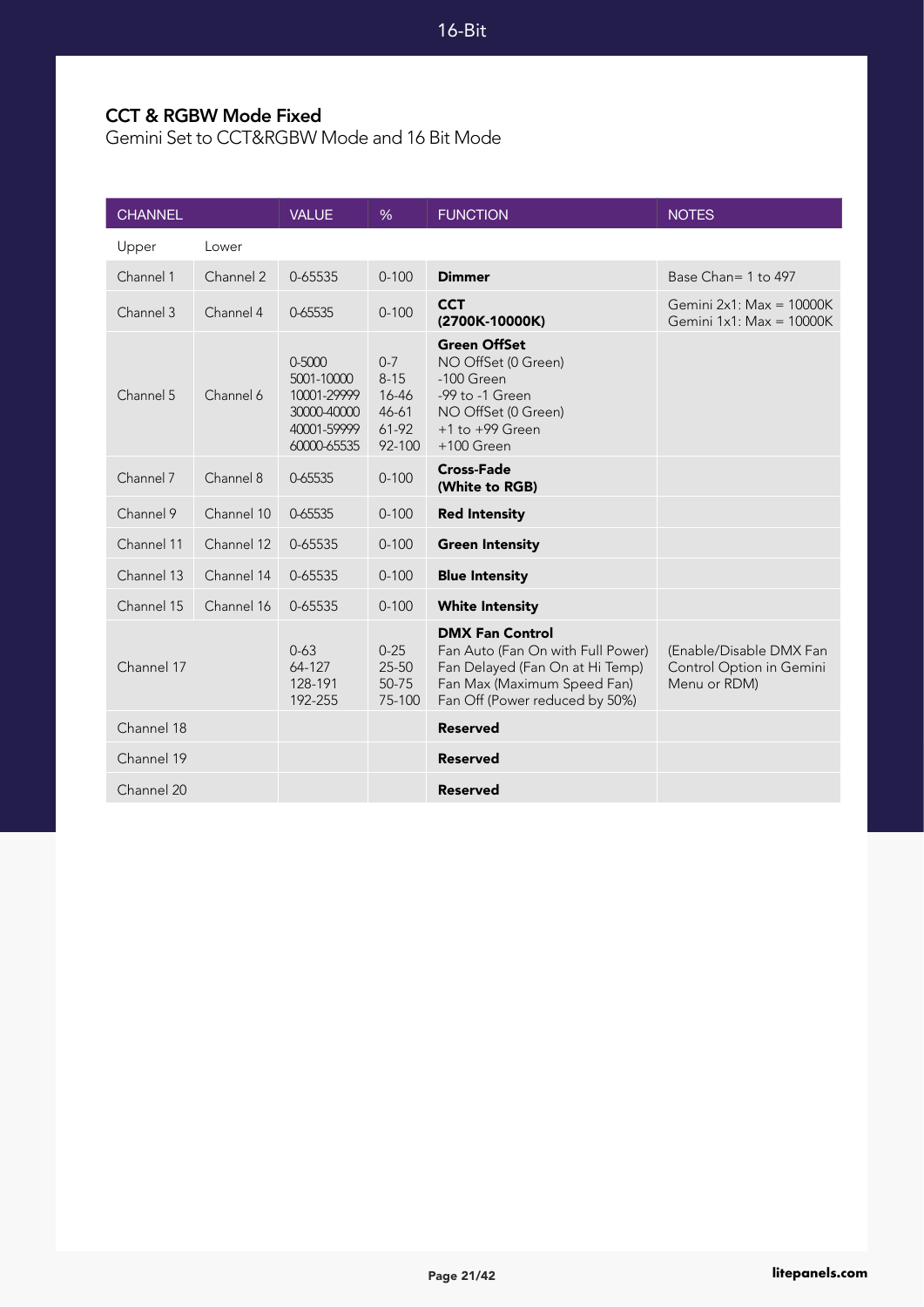#### DMX Effects Parameters

Effects Run In Looped Mode

| <b>EFFECT</b>      | PARM1                                                                                                                                          | PARM <sub>2</sub>                                                                                                                                                                                                                   | PARM3                                                                                                                                                                                    |
|--------------------|------------------------------------------------------------------------------------------------------------------------------------------------|-------------------------------------------------------------------------------------------------------------------------------------------------------------------------------------------------------------------------------------|------------------------------------------------------------------------------------------------------------------------------------------------------------------------------------------|
| <b>EMERGENCY!</b>  | # of Pulses<br>$0-20\%$ (0-50) = 1<br>$21-40\%$ (51-101) = 2<br>$41-60\%$ (102-153) = 3<br>$61-80\%$ (154-203) = 4<br>$81-100\%$ (204-255) = 5 | <b>Colors</b><br>$0-13\%$ (0-36) = Blue<br>$14-28\%$ (37-73) = Red<br>29-42% (74-109) = Amber<br>43-56% (110-145) = Blue+Red<br>57-71% (146-181) = Blue+Amber<br>72-85%(182-217) = Blue+White<br>$86-100\%$ (218-255) = Blue+Red+WH | <b>Reserved</b>                                                                                                                                                                          |
| <b>FIRE</b>        | <b>HUE</b><br>$0\%(0) = 0$ Deq<br>$100\%(255) = 359$ Deg                                                                                       | <b>SATuration</b><br>$0\%(0) = No SAT$<br>$100\% (255) = Full SAT$                                                                                                                                                                  | Rate<br>$0\%(0) =$ Slow<br>$100\% (255) = Fast$                                                                                                                                          |
| <b>FIREWORKS</b>   | <b>Frequency</b><br>$0\%(0) =$ Sparse<br>$100\% (255) =$ Frequent                                                                              | <b>Colors</b><br>$0-20\%$ (0-50) = RWB<br>$21-40\%$ (51-101) = RGB<br>$41-60\%$ (102-153) = 6 CLR<br>$61-80\%$ (154-203) = 12 CLR<br>$81-100\%$ (204-255) = Random                                                                  | <b>Decay</b><br>$0-33\%(0-85) =$ Short<br>$34-66\%(86-170) = Med$<br>$67-100\%$ (171-255) = Long                                                                                         |
| <b>HUE BURST</b>   | <b>HUE</b><br>$0\%(0) = 0$ Deq<br>$100\%(255) = 359$ Deg                                                                                       | <b>SATuration</b><br>$0\% (0) = No SAT$<br>$100\% (255) = Full SAT$                                                                                                                                                                 | <b>Gap Between Pulses</b><br>$0\%(0) = 40mSec$<br>$100\%(255) = 400mSec$                                                                                                                 |
| <b>Lite-ning</b>   | Rate<br>$0\%$ (0) = Slowest<br>$100\% (255) =$ Fastest                                                                                         | <b>CCT</b><br>$0\%(0) = 2700K$<br>$100\%(255) = 6000K$                                                                                                                                                                              | <b>Reserved</b>                                                                                                                                                                          |
| Paparazzi          | <b>Frequency</b><br>$0\%(0) =$ Sparse<br>$100\%$ (0) = Frequent                                                                                | <b>CCT</b><br>$0\%(0) = 2700K$<br>$100\%(255) = 6000K$                                                                                                                                                                              | <b>Flash Type</b><br>$0-24\% = 50$ mSec<br>$25-49\% = 100$ mSec<br>$50-74\% = 150$ mSec<br>75-100% Bulb                                                                                  |
| <b>Party Lites</b> | Rate<br>$0\%$ (0) = Slowest<br>$100\%(255) = \text{Fastest}$                                                                                   | <b>Type</b><br>$0-33\%0-85$ ) = Pulsing<br>$34-66\%(86-170) = Chase$<br>67-100%(171-255)= Blend                                                                                                                                     | <b>Colors</b><br>$0-19\%$ (0-50) = Red, WH, Blue<br>20-39%(51-101) = Red, Green,<br>Blue<br>$40-60\%$ (102-153) = 6 Color<br>$61-79\%$ (154-203) = 12 Color<br>80-100%(204-255) = Random |
| <b>Pulsing</b>     | <b>HUE</b><br>$0\%$ (0) = 0 Deg<br>$100\%(255) = 359$ Deg                                                                                      | <b>SATuration</b><br>$0\%$ (0) = No SAT<br>$100\% (255) = Full SAT$                                                                                                                                                                 | <b>Ramp Time</b><br>$0\%$ (0) = Fastest Ramp U/D<br>$100\%(255) =$ Slowest Ramp U/D                                                                                                      |
| <b>Squares</b>     | <b>HUE</b><br>$0\% (0) = 0$ Deg<br>$100\%(255) = 359$ Deg                                                                                      | <b>SATuration</b><br>$0\%(0) = No SAT$<br>$100\% (255) = Full SAT$                                                                                                                                                                  | <b>On Time</b><br>$0\%$ (0) = Fastest Ramp U/D<br>$100\%(255) =$ Slowest Ramp U/D                                                                                                        |
| <b>Strobe</b>      | <b>HUE</b><br>$0\%(0) = 0$ Deg<br>$100\%(255) = 359$ Deg                                                                                       | <b>SATuration</b><br>$0\%(0) = No SAT$<br>$100\% (255) = Full SAT$                                                                                                                                                                  | <b>Freg</b><br>$0\%(0) = 30$ RPM<br>$100\%(255) = 1000$ RPM                                                                                                                              |
| TV / Monitor       | Rate<br>$0\%(0) =$ Slowest<br>$100\%(255) = \text{Fastest}$                                                                                    | <b>Motion</b><br>$0\%$ (0) = Least Motion<br>$100\%(255) =$ Most Motion                                                                                                                                                             | <b>RANGE</b><br>$0-33\%(0-85) = Small$<br>34-66%(86-170) = Medium<br>67-100%(171-255) Large                                                                                              |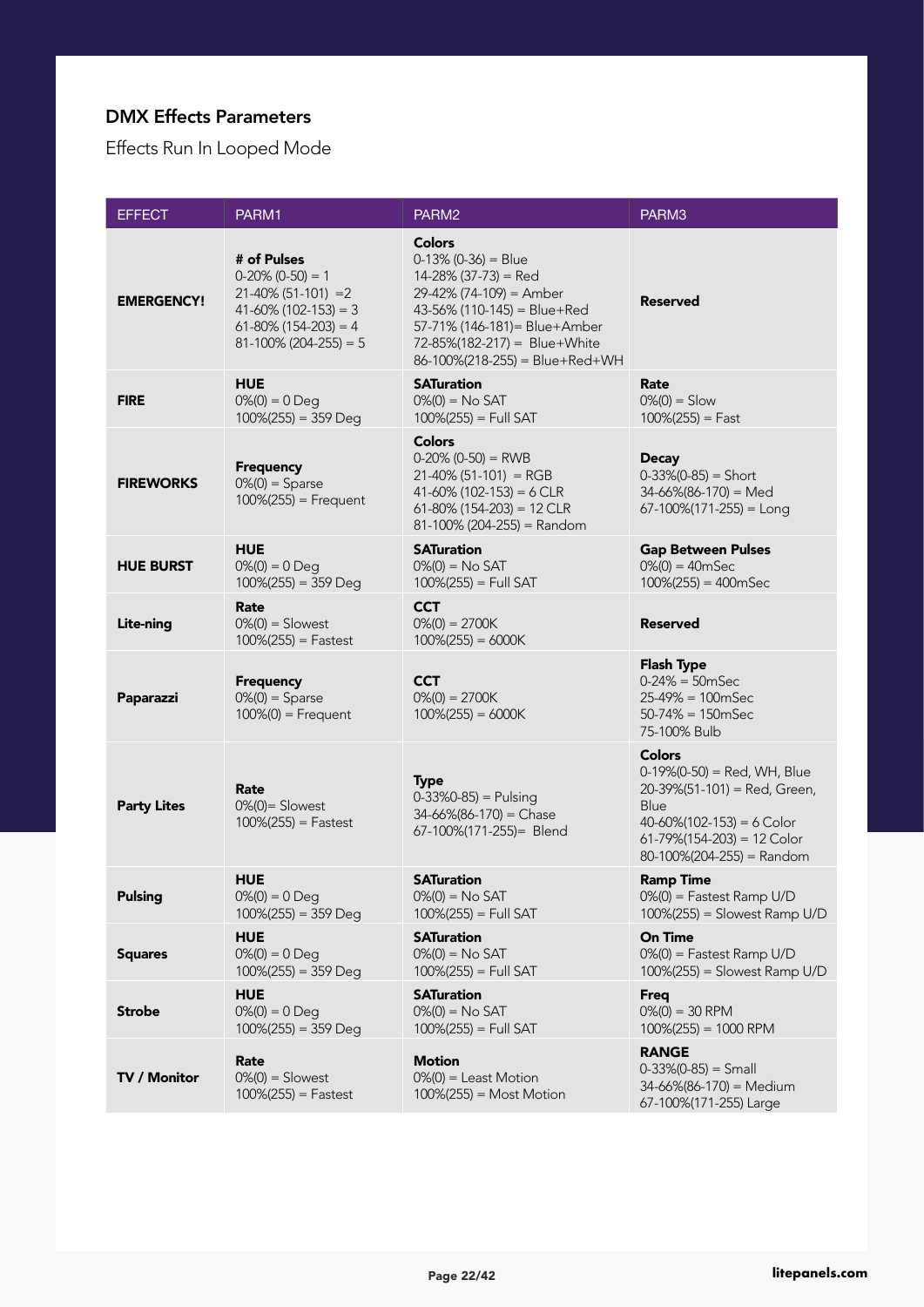#### DMX Effects Parameters

Effects Run In Looped Mode

| <b>EFFECT</b>       | PARM4                                                                                        | PARM <sub>5</sub>                                                                                                              | <b>NOTES</b>                                                      |
|---------------------|----------------------------------------------------------------------------------------------|--------------------------------------------------------------------------------------------------------------------------------|-------------------------------------------------------------------|
| <b>EMERGENCY!</b>   | <b>Reserved</b>                                                                              | <b>Reserved</b>                                                                                                                |                                                                   |
| <b>FIRE</b>         | <b>Depth</b><br>$0\%(0)$ =Shallow<br>100%(255)=Deep                                          | <b>Color Mix</b><br>$0-24\% (0-63) = 1$ Color<br>25-49%(64-127)= Narrow<br>50-74%(128-191) = Medium<br>75-100%(192-255) = Wide |                                                                   |
| <b>FIREWORKS</b>    | <b>Reserved</b>                                                                              | <b>Reserved</b>                                                                                                                |                                                                   |
| <b>HUE BURST</b>    | <b>Rest for Loop</b><br>$0\%$ (0) = 50mSec<br>$100\%(255) = 5000mSec$                        | <b>Pulse Qty</b><br>$0\%(0) = 1$<br>$100\%(255) = 16$                                                                          | Set to Loop Mode from<br><b>Fixture Prior to</b><br>using via DMX |
| Lite-ning           | <b>Reserved</b>                                                                              | <b>Reserved</b>                                                                                                                |                                                                   |
| Paparazzi           | <b>Reserved</b>                                                                              | <b>Reserved</b>                                                                                                                |                                                                   |
| <b>Party Lites</b>  | <b>Reserved</b>                                                                              | <b>Reserved</b>                                                                                                                |                                                                   |
| <b>Pulsing</b>      | <b>On Time</b><br>$0\%$ (0) = 25mSec<br>$100\%(255) = 1000mSec$                              | <b>Rest for Loop</b><br>$0\%$ (0) = 25mSec<br>$100\%(255) = 1000mSec$                                                          |                                                                   |
| <b>Squares</b>      | Off Time<br>$0\%(0) = 25mSec$<br>$100\%(255) = 5000mSec$                                     | <b>Bias</b><br>$0\%$ (0) = 0% Bias<br>$100\%(255) = 100\%$ Bias                                                                |                                                                   |
| <b>Strobe</b>       | <b>Duty Cycle</b><br>$0\%$ (0) = 0% Duty<br>$100\%(255) = 100\%$ Duty                        | <b>Bias</b><br>$0\%$ (0) = 0% Bias<br>$100\%(255) = 100\%$ Bias                                                                |                                                                   |
| <b>TV / Monitor</b> | <b>CCT</b><br>$0-33\%(0-85) = Warm$<br>$34-66\%$ (86-170) = Neutral<br>67-100%(171-255) Cool | Reserved                                                                                                                       |                                                                   |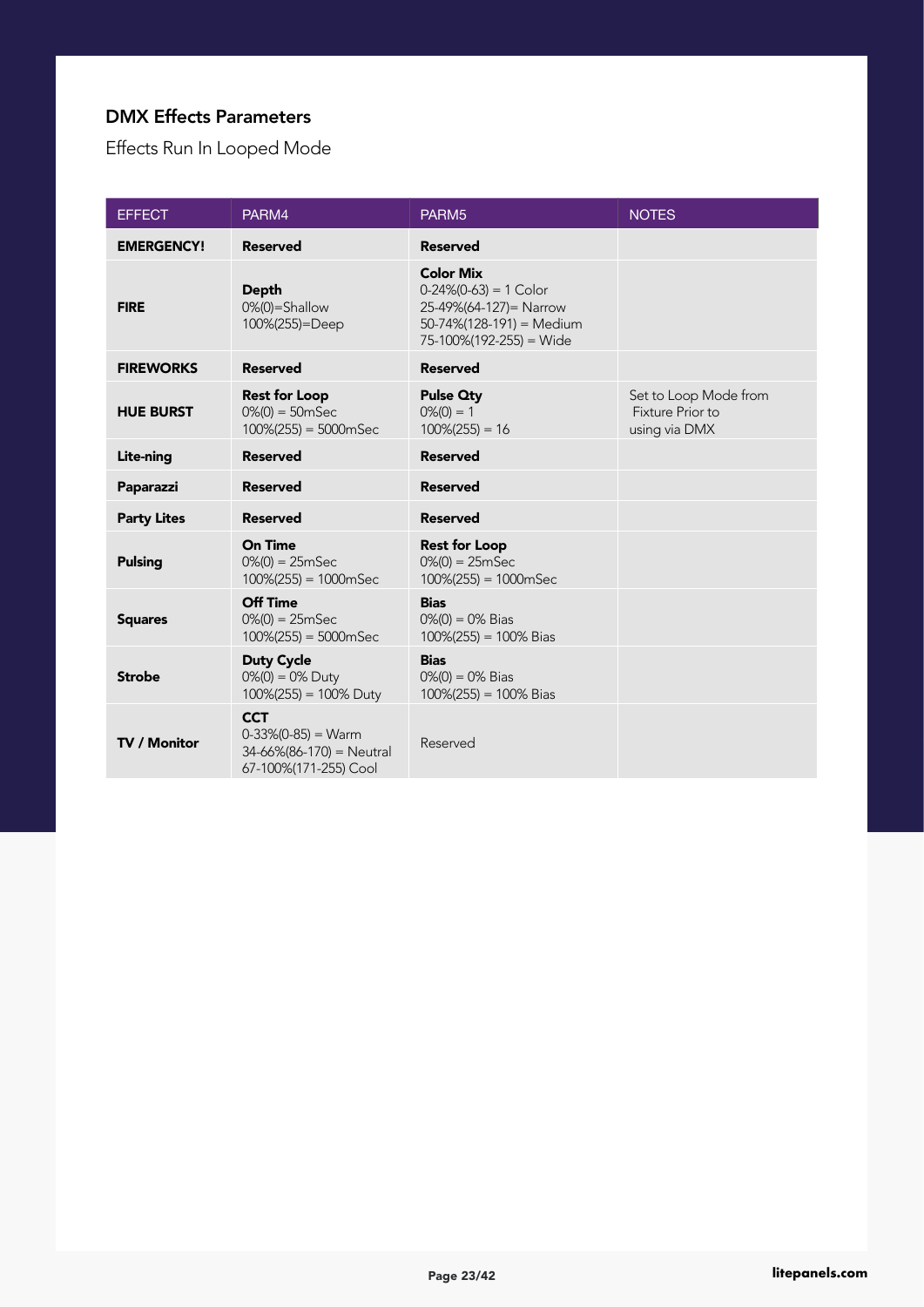DMX Vers 1

| 10s<br><b>Digit</b> | 1's<br>Digit   | Gel<br>Number   | <b>Gel Description</b> |
|---------------------|----------------|-----------------|------------------------|
| 0                   | 0              | <b>R01</b>      | Light Bastard Amber    |
| 0                   | 1              | <b>R09</b>      | Pale Amber Gold        |
| $\mathbf 0$         | $\overline{2}$ | R <sub>16</sub> | Light Amber            |
| $\mathbf 0$         | 3              | R <sub>19</sub> | Fire                   |
| $\mathbf 0$         | $\overline{4}$ | R20             | Medium Amber           |
| 0                   | 5              | R <sub>24</sub> | Scarlet                |
| 0                   | 6              | R <sub>26</sub> | Light Red              |
| 0                   | 7              | R31             | Salmon Pink            |
| 0                   | 8              | R33             | No Color Pink          |
| $\overline{0}$      | 9              | R36             | Medium Pink            |
| 1                   | 0              | R40             | Light Salmon           |
| 1                   | 1              | R42             | Deep Salmon            |
| 1                   | $\overline{2}$ | R45             | Rose                   |
| 1                   | 3              | <b>R54</b>      | Special Lavender       |
| 1                   | $\overline{4}$ | <b>R57</b>      | Lavender               |
| 1                   | 5              | R60             | No Color Blue          |
| 1                   | 6              | R63             | Pale Blue              |
| 1                   | 7              | R65             | Daylight Blue          |
| 1                   | 8              | R67             | Light Sky Blue         |
| 1                   | 9              | R68             | Parry Sky Blue         |
| 2                   | 0              | <b>R70</b>      | Nile blue              |
| $\overline{c}$      | 1              | R76             | Light Green Blue       |
| $\overline{c}$      | $\overline{c}$ | R77             | Green Blue             |
| 3                   | 3              | <b>R80</b>      | Primary Blue           |
| $\overline{c}$      | $\overline{4}$ | <b>R85</b>      | Deep Blue              |
| $\overline{c}$      | 5              | <b>R86</b>      | Pea Green              |
| $\overline{2}$      | 6              | R89             | Moss Green             |
| $\overline{c}$      | 7              | R90             | Dark Yellow Green      |

| 10's<br><b>Digit</b> | 1's<br><b>Digit</b> | Gel<br>Number    | <b>Gel Description</b>   |
|----------------------|---------------------|------------------|--------------------------|
| 2                    | 8                   | R95              | Medium Blue Green        |
| $\overline{2}$       | 9                   | R99              | Chocolate                |
| 3                    | $\Omega$            | R355             | Pale Violet              |
| 3                    | 1                   | R3202            | <b>Full CTB</b>          |
| 3                    | 2                   | R3204            | $1/2$ CTB                |
| 3                    | 3                   | R3208            | 1/4 CTB                  |
| 3                    | 4                   | R3304            | Tough PlusGreen          |
| 3                    | 5                   | R3407            | RoscoSun CTO             |
| 3                    | 6                   | R3408            | RoscoSun 1/2 CTO         |
| 3                    | 7                   | R3409            | RoscoSun 1/4 CTO         |
| 3                    | 8                   | R4330            | CalcColor 30 Cyan        |
| 3                    | 9                   | R4360            | CalcColor 60 Cyan        |
| 4                    | 0                   | R4390            | CalcColor 90 cyan        |
| 4                    | 1                   | L71              | Tokyo Blue               |
| 4                    | $\overline{2}$      | L <sub>103</sub> | Straw                    |
| 4                    | 3                   | L116             | Medium Blue-Green        |
| 4                    | 4                   | L <sub>147</sub> | Apricot                  |
| 4                    | 5                   | L713             | J. Winter Blue           |
| 4                    | 6                   | <b>RE213</b>     | <b>White Flame Green</b> |
| 4                    | 7                   | <b>RE730</b>     | Liberty Green            |
| 4                    | 8                   | R3150            | <b>Industrial Vapor</b>  |
| 4                    | 9                   | R3152            | Urban Vapor              |
| 5                    | 0                   | L650             | <b>Industry Sodium</b>   |
| 5                    | 1                   | L651             | <b>HI</b> Sodium         |
| 5                    | $\overline{2}$      | L652             | Urban Sodium             |
| 5                    | 3                   | L653             | LO Sodium                |
| 5                    | 4                   | L713             | Aurora Borealis Green    |

\* Gemini 2x1 Rev B2 FW and Later

\* Gemini 1x1 Reb A0 FW and Later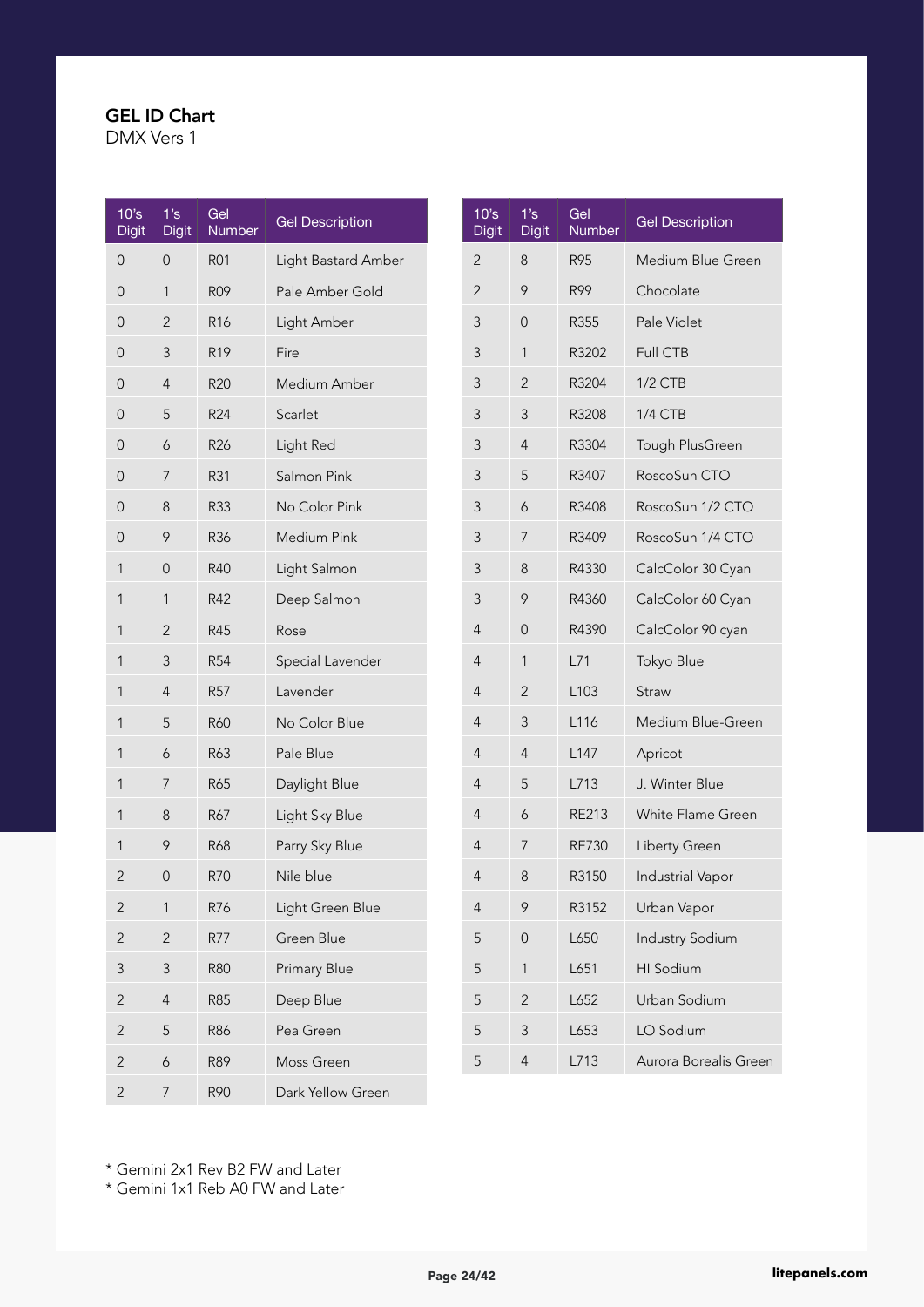| <b>DMX</b><br><b>Start</b> | <b>DMX</b><br>End | <b>Type</b>           | Category | <b>Gel Number</b> | Description                                | Source   |          |
|----------------------------|-------------------|-----------------------|----------|-------------------|--------------------------------------------|----------|----------|
|                            |                   | R Color               |          | R3202             | Full CTB                                   | Daylight |          |
| $\mathsf{O}\xspace$        | 1                 | Correction            | 1        | R3202             | Full CTB                                   | Tungsten |          |
|                            |                   | R Color               |          | R3203             | 3/4 CTB                                    | Daylight |          |
| $\overline{2}$             | $\mathfrak{Z}$    | Correction            | 1        | R3203             | 3/4 CTB                                    | Tungsten |          |
|                            |                   | R Color               |          | R3204             | $1/2$ CTB                                  | Daylight |          |
| 4                          | 5                 | Correction            | 1        | R3204             | $1/2$ CTB                                  | Tungsten |          |
|                            |                   | R Color               |          | R3206             | Third Blue CTB                             | Daylight |          |
| 6                          | $\overline{7}$    | Correction            | 1        | R3206             | Third Blue CTB                             | Tungsten |          |
|                            |                   | R Color               |          | R3208             | <b>1/4 CTB</b>                             | Daylight |          |
| $\,8\,$                    | 9                 | Correction            | 1        | R3208             | 1/4 CTB                                    | Tungsten |          |
| 10                         | 11                | R Color               | 1        | R3216             | Eighth Blue CTB                            | Daylight |          |
|                            |                   | Correction            |          | R3216             | Eighth Blue CTB                            | Tunsten  |          |
| 12                         | 13                | R Color               | 1        | R3220             | Double Blue CTB                            | Daylight |          |
|                            |                   | Correction            |          | R3220             | Double Blue CTB                            | Tungsten |          |
| 14                         | 15                | R Color               | 1        | R3304             | Tough + GRN                                | Daylight |          |
|                            |                   | Correction            |          | R3304             | Tough + GRN                                | Tungsten |          |
| 16                         | 17                | R Color               |          | 1                 | R3407                                      | RS CTO   | Daylight |
|                            |                   | Correction            |          | R3407             | RS CTO                                     | Tungsten |          |
| 18                         | 19                | R Color               | 1        | R3408             | RS 1/2 CTO                                 | Daylight |          |
|                            |                   | Correction            |          | R3408             | RS 1/2 CTO                                 | Tungsten |          |
| 20                         | 21                | R Color               | 1        | R3409             | RS 1/4 CTO                                 | Daylight |          |
|                            |                   | Correction            |          | R3409             | RS 1/4 CTO                                 | Tungsten |          |
| 22                         | 23                | R Color               | 1        | R3411             | RS 3/4 CTO                                 | Daylight |          |
|                            |                   | Correction            |          | R3411             | RS 3/4 CTO                                 | Tungsten |          |
| 24                         | 25                | R Color               | 1        | R3410             | RS 1/8 CTO                                 | Daylight |          |
|                            |                   | Correction            |          | R3410             | RS 1/8 CTO                                 | Tungsten |          |
| 26                         | 27                | R Color               | 1        | R3420             | RS Double CTO                              | Daylight |          |
|                            |                   | Correction            |          | R3420             | RS Double CTO                              | Tungsten |          |
| 28                         | 29                | R Color               | 1        | R3441             | Full Straw CTS                             | Daylight |          |
|                            |                   | Correction            |          | R3441             | Full Straw CTS                             | Tungsten |          |
| 30                         | 31                | R Color<br>Correction | 1        | R3442             | Half Straw 1/2 CTS                         | Daylight |          |
|                            |                   |                       |          | R3442             | Half Straw 1/2 CTS                         | Tungsten |          |
| 32                         | 33                | R Color<br>Correction | 1        | R3443             | Quarter Straw 1/4 CTS                      | Daylight |          |
|                            |                   |                       |          | R3443             | Quarter Straw 1/4 CTS                      | Tungsten |          |
| 34                         | 35                | R Color<br>Correction | 1        | R3444<br>R3444    | Eight Straw 1/8 CTS<br>Eight Straw 1/8 CTS | Daylight |          |
|                            |                   |                       |          |                   |                                            | Tungsten |          |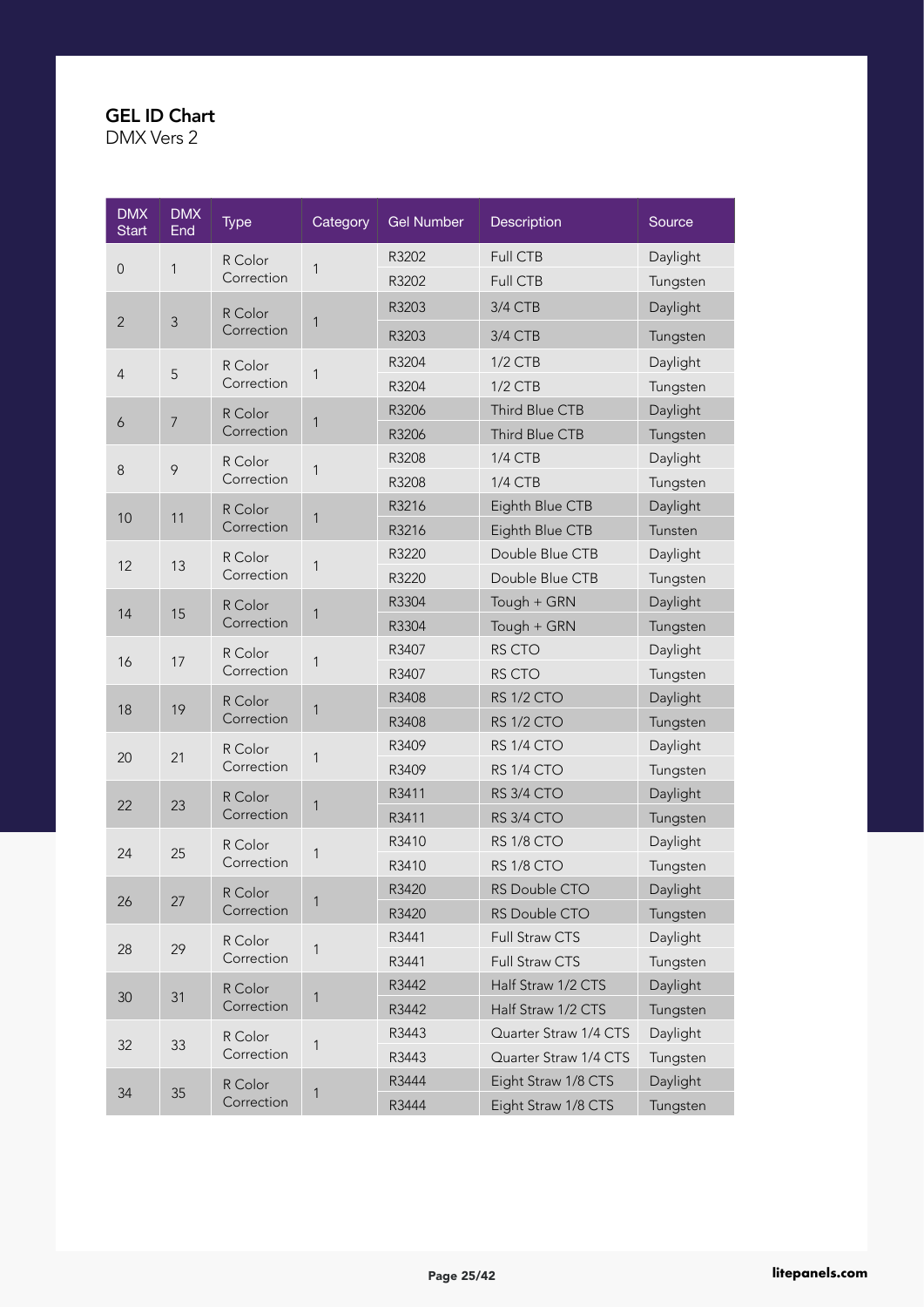| <b>DMX</b><br><b>Start</b> | <b>DMX</b><br>End | <b>Type</b> | Category | <b>Gel Number</b> | Description             | Source      |          |
|----------------------------|-------------------|-------------|----------|-------------------|-------------------------|-------------|----------|
| 36                         | 37                | R Color     | 1        | R3304             | Full +GRN               | Daylight    |          |
|                            |                   | Correction  |          | R3304             | Full +GRN               | Tungsten    |          |
|                            |                   | R Color     |          | R3315             | $1/2 + GRN$             | Daylight    |          |
| 38                         | 39                | Correction  | 1        | R3315             | $1/2 + GRN$             | Tungsten    |          |
|                            |                   | R Color     |          | R3316             | $1/4 + GRN$             | Daylight    |          |
| 40                         | 41                | Correction  | 1        | R3316             | $1/4 + GRN$             | Tungsten    |          |
|                            |                   | R Color     |          | R3317             | $1/8 + GRN$             | Daylight    |          |
| 42                         | 43                | Correction  | 1        | R3317             | $1/8 + GRN$             | Tungsten    |          |
|                            |                   | R Color     |          | R3308             | $-GRN$                  | Daylight    |          |
| 44                         | 45                | Correction  | 1        | R3308             | -GRN                    | Tungsten    |          |
|                            | 47                | R Color     |          | R3309             | 3/4 - GRN               | Daylight    |          |
| 46                         |                   | Correction  | 1        | R3309             | 3/4 - GRN               | Tunsten     |          |
|                            | 49                | R Color     |          | R3313             | $1/2 - GRN$             | Daylight    |          |
| 48                         |                   | Correction  | 1        | R3313             | $1/2 - GRN$             | Tungsten    |          |
| 50                         | 51                | R Color     | 1        | R3314             | 1/4 - GRN               | Daylight    |          |
|                            |                   | Correction  |          | R3314             | 1/4 - GRN               | Tungsten    |          |
| 52                         | 53                | R Color     | 1        | R3318             | 1/8 - GRN               | Daylight    |          |
|                            |                   | Correction  |          | R3318             | $1/8 - GRN$             | Tungsten    |          |
| 54                         | 55                | R Color     | 1        | R3310             | Fluorofilter            | Daylight    |          |
|                            |                   | Correction  |          | R3310             | Fluorofilter            | Tungsten    |          |
| 56                         | 57                | R Color     | 1        | R3107             | Y1                      | Daylight    |          |
|                            |                   | Correction  |          | R3107             | Y1                      | Tungsten    |          |
| 58                         | 59                | R Color     | 1        | R3134             | MT 54                   | Daylight    |          |
|                            |                   | Correction  |          | R3134             | MT 54                   | Tungsten    |          |
| 60                         | 61                | R Color     | 1        | R3106             | <b>MTY</b>              | Daylight    |          |
|                            |                   | Correction  |          | R3106             | <b>MTY</b>              | Tungsten    |          |
| 62                         | 63                | R Color     | 1        | R3102             | MT <sub>2</sub>         | Daylight    |          |
|                            |                   | Correction  |          | R3102             | MT <sub>2</sub>         | Tungsten    |          |
| 64                         | 65                | R Color     | 1        | R3150             | <b>Industrial Vapor</b> | Daylight    |          |
|                            |                   | Correction  |          | R3150             | Industrial Vapor        | Tungsten    |          |
| 66                         | 67                | R Color     | 1        | R3152             | Urban Vapor             | Daylight    |          |
|                            |                   | Correction  |          |                   | R3152                   | Urban Vapor | Tungsten |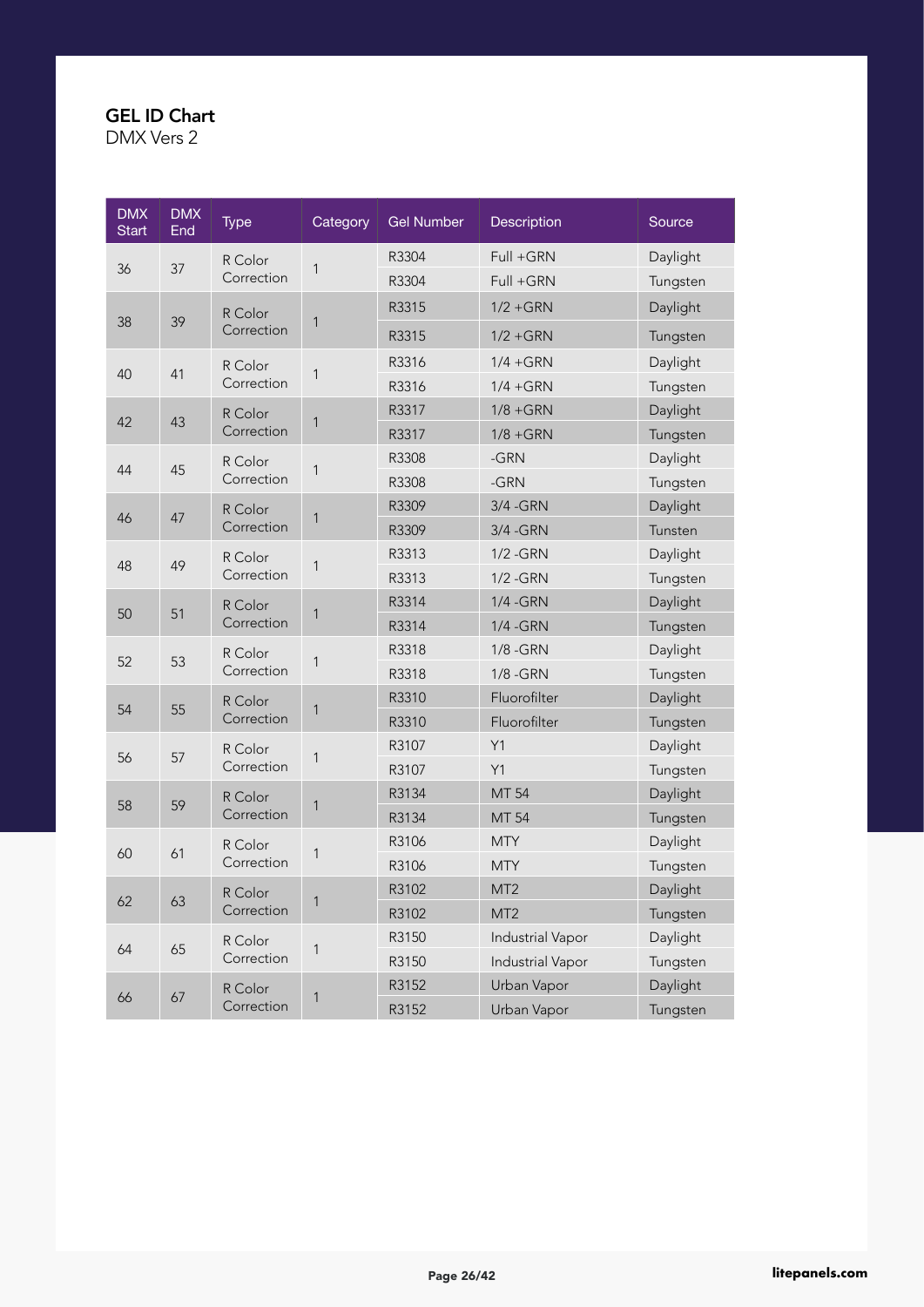| <b>DMX</b><br><b>Start</b> | <b>DMX</b><br>End | <b>Type</b>    | Category       | Gel Number | <b>Description</b> | Source   |
|----------------------------|-------------------|----------------|----------------|------------|--------------------|----------|
| $\mathbf 0$                | $\mathbf{1}$      | R Color        | $\overline{2}$ | R4215      | 15 Blue            | Daylight |
|                            |                   | Filters        |                | R4215      | 15 Blue            | Tungsten |
| $\overline{c}$             | $\mathsf 3$       | R Color        | $\overline{2}$ | R4230      | 30 Blue            | Daylight |
|                            |                   | Filters        |                | R4230      | 30 Blue            | Tungsten |
| $\overline{4}$             | 5                 | R Color        | $\overline{2}$ | R4260      | 60 Blue            | Daylight |
|                            |                   | Filters        |                | R4260      | 60 Blue            | Tungsten |
| 6                          | $\overline{7}$    | R Color        | $\overline{c}$ | R4307      | 90 Blue            | Daylight |
|                            |                   | Filters        |                | R4307      | 90 Blue            | Tungsten |
| 8                          | 9                 | R Color        | $\overline{2}$ | R4315      | 7.5 Cyan           | Daylight |
|                            |                   | Filters        |                | R4315      | 7.5 Cyan           | Tungsten |
| 10                         | 11                | R Color        | $\overline{2}$ | R4315      | 15 Cyan            | Daylight |
|                            |                   | Filters        |                | R4315      | 15 Cyan            | Tunsten  |
| 12                         | 13                | R Color        | $\overline{c}$ | R4330      | 30 Cyan            | Daylight |
|                            |                   | Filters        |                | R4330      | 30 Cyan            | Tungsten |
| 14                         | 15                | R Color        | $\overline{2}$ | R4360      | 60 Cyan            | Daylight |
|                            |                   | <b>Filters</b> |                | R4360      | 60 Cyan            | Tungsten |
| 16                         | 17                | R Color        | $\overline{2}$ | R4390      | 90 Cyan            | Daylight |
|                            |                   | Filters        |                | R4390      | 90 Cyan            | Tungsten |
| 18                         | 19                | R Color        | $\overline{2}$ | R4415      | 15 Green           | Daylight |
|                            |                   | Filters        |                | R4415      | 15 Green           | Tungsten |
| 20                         | 21                | R Color        | $\overline{c}$ | R4430      | 30 Green           | Daylight |
|                            |                   | Filters        |                | R4430      | 30 Green           | Tungsten |
| 22                         | 23                | R Color        | $\overline{2}$ | R4460      | 60 Green           | Daylight |
|                            |                   | Filters        |                | R4460      | 60 Green           | Tungsten |
| 24                         | 25                | R Color        | $\overline{c}$ | R4490      | 90 Green           | Daylight |
|                            |                   | Filters        |                | R4490      | 90 Green           | Tungsten |
| 26                         | 27                | R Color        | $\overline{c}$ | R4515      | 15 Yellow          | Daylight |
|                            |                   | Filters        |                | R4515      | 15 Yellow          | Tungsten |
| 28                         | 29                | R Color        | $\overline{c}$ | R4530      | 30 Yellow          | Daylight |
|                            |                   | Filters        |                | R4530      | 30 Yellow          | Tungsten |
| 30                         | 31                | R Color        | $\overline{c}$ | R4560      | 60 Yellow          | Daylight |
|                            |                   | Filters        |                | R4560      | 60 Yellow          | Tungsten |
| 32                         | 33                | R Color        | $\overline{c}$ | R4590      | 90 Yellow          | Daylight |
|                            |                   | Filters        |                | R4590      | 90 Yellow          | Tungsten |
| 34                         | 35                | R Color        | $\overline{c}$ | R4615      | 15 Red             | Daylight |
|                            |                   | Filters        |                | R4615      | 15 Red             | Tungsten |
| 36                         | 37                | R Color        | $\overline{c}$ | R4630      | 30 Red             | Daylight |
|                            |                   | Filters        |                | R4630      | 30 Red             | Tungsten |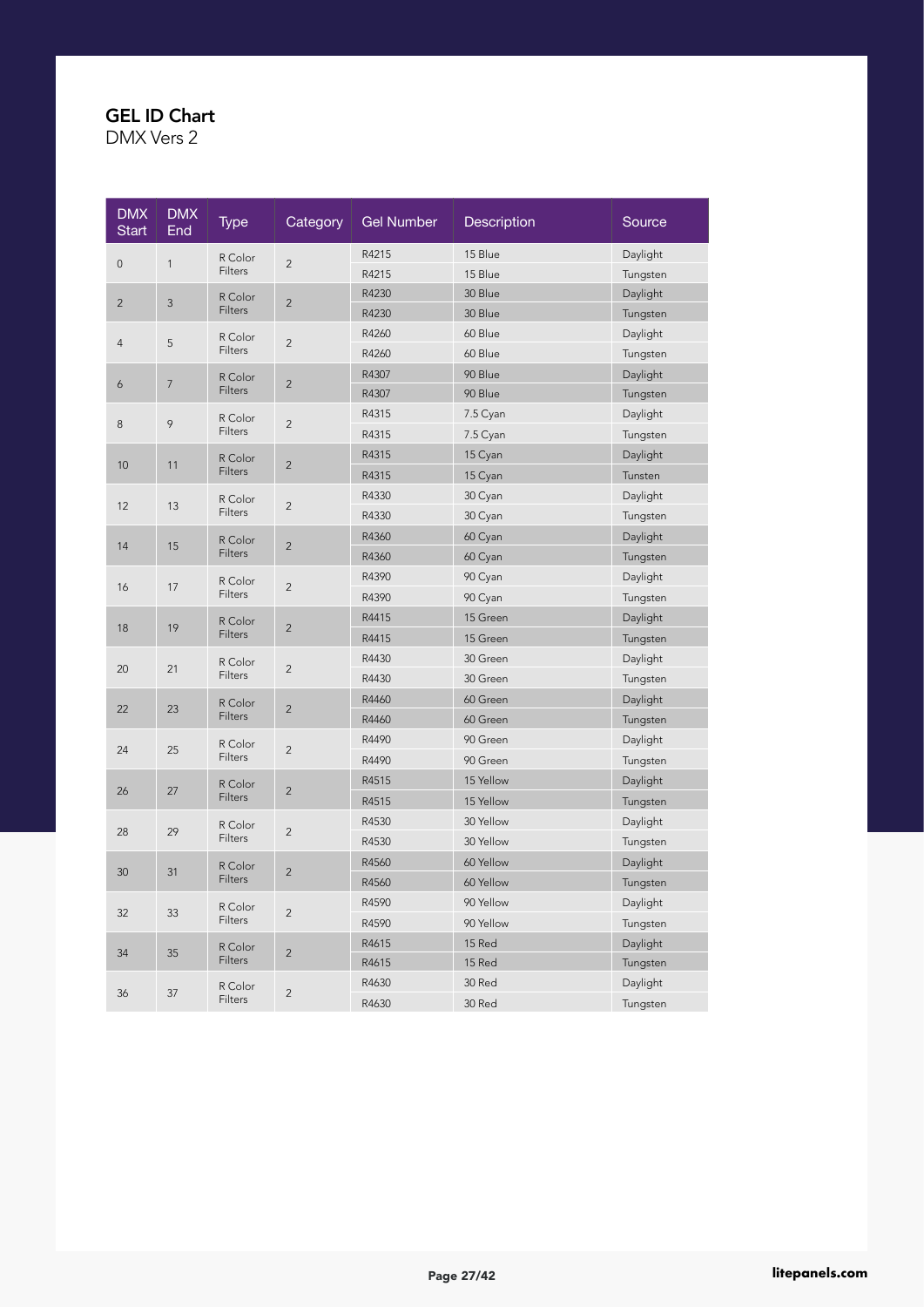| <b>DMX</b><br><b>Start</b> | <b>DMX</b><br>End | <b>Type</b>    | Category       | <b>Gel Number</b> | <b>Description</b> | Source         |          |            |          |
|----------------------------|-------------------|----------------|----------------|-------------------|--------------------|----------------|----------|------------|----------|
|                            |                   | R Color        | $\overline{c}$ | R4660             | 60 Red             | Daylight       |          |            |          |
| 38                         | 39                | <b>Filters</b> |                | R4660             | 60 Red             | Tungsten       |          |            |          |
| 40                         | 41                | R Color        | $\overline{2}$ | R4690             | 90 Red             | Daylight       |          |            |          |
|                            |                   | Filters        |                | R4690             | 90 Red             | Tungsten       |          |            |          |
| 42                         | 43                | R Color        | $\overline{c}$ | R4715             | 15 Magenta         | Daylight       |          |            |          |
|                            |                   | <b>Filters</b> |                | R4715             | 15 Magenta         | Tungsten       |          |            |          |
| 44                         | 45                | R Color        | $\overline{2}$ | R4730             | 30 Magenta         | Daylight       |          |            |          |
|                            |                   | <b>Filters</b> |                | R4730             | 30 Magenta         | Tungsten       |          |            |          |
| 46                         | 47                | R Color        | $\overline{c}$ | R4760             | 60 Magenta         | Daylight       |          |            |          |
|                            |                   | Filters        |                | R4760             | 60 Magenta         | Tungsten       |          |            |          |
| 48                         | 49                | R Color        |                |                   |                    | $\overline{2}$ | R4790    | 90 Magenta | Daylight |
|                            |                   | <b>Filters</b> |                | R4790             | 90 Magenta         | Tunsten        |          |            |          |
| 50                         | 51                | R Color        | $\overline{c}$ | R4815             | 15 Pink            | Daylight       |          |            |          |
|                            |                   | Filters        |                | R4815             | 15 Pink            | Tungsten       |          |            |          |
| 52                         | 53                | R Color        | $\overline{2}$ | R4830             | 30 Pink            | Daylight       |          |            |          |
|                            |                   | <b>Filters</b> |                | R4830             | 30 Pink            | Tungsten       |          |            |          |
| 54                         | 55                | R Color        |                |                   | R4860              | 60 Pink        | Daylight |            |          |
|                            |                   | Filters        | $\overline{c}$ | R4860             | 60 Pink            | Tungsten       |          |            |          |
|                            |                   | R Color        | $\overline{2}$ | R4890             | 90 Pink            | Daylight       |          |            |          |
| 56                         | 57                | <b>Filters</b> |                | R4890             | 90 Pink            | Tungsten       |          |            |          |
|                            | 59                | R Color        | $\overline{c}$ | R4915             | 15 Lavender        | Daylight       |          |            |          |
| 58                         |                   | Filters        |                | R4915             | 15 Lavender        | Tungsten       |          |            |          |
| 60                         | 61                | R Color        | $\overline{2}$ | R4930             | 30 Lavender        | Daylight       |          |            |          |
|                            |                   | Filters        |                | R4930             | 30 Lavender        | Tungsten       |          |            |          |
|                            |                   | R Color        |                | R4960             | 60 Lavender        | Daylight       |          |            |          |
| 62                         | 63                | <b>Filters</b> | $\overline{c}$ | R4960             | 60 Lavender        | Tungsten       |          |            |          |
|                            |                   | R Color        |                | R4990             | 90 Lavender        | Daylight       |          |            |          |
|                            | 65<br>64          | <b>Filters</b> | $\overline{2}$ | R4990             | 90 Lavender        | Tungsten       |          |            |          |

| $\mathbf{0}$   | 1              | R 2000           | $\mathfrak{Z}$ | R2001 | Red     | Daylight |          |  |  |                |  |       |      |          |
|----------------|----------------|------------------|----------------|-------|---------|----------|----------|--|--|----------------|--|-------|------|----------|
|                |                | Series           |                | R2001 | Red     | Tungsten |          |  |  |                |  |       |      |          |
| $\overline{2}$ | $\mathbf{3}$   | R 2000           | 3              | R2002 | Orange  | Daylight |          |  |  |                |  |       |      |          |
|                |                | Series           |                | R2002 | Orange  | Tungsten |          |  |  |                |  |       |      |          |
|                |                | R 2000           | 3              | R4203 | Yellow  | Daylight |          |  |  |                |  |       |      |          |
| $\overline{4}$ | 5              | Series           |                | R4203 | Yellow  | Tungsten |          |  |  |                |  |       |      |          |
|                | $\overline{7}$ | R 2000           | 3              | R2004 | Green   | Daylight |          |  |  |                |  |       |      |          |
| 6              |                | Series           |                | R2004 | Green   | Tungsten |          |  |  |                |  |       |      |          |
|                | 9              | R 2000<br>Series |                |       |         |          |          |  |  | $\mathfrak{Z}$ |  | R2005 | Cyan | Daylight |
| 8              |                |                  |                | R2005 | Cyan    | Tungsten |          |  |  |                |  |       |      |          |
|                |                | R 2000           |                | R2006 | Azure   | Daylight |          |  |  |                |  |       |      |          |
| 10             | 11             | <b>Series</b>    | 3              | R2006 | Azure   | Tunsten  |          |  |  |                |  |       |      |          |
|                |                | R 2000           |                | R2007 | Blue    | Daylight |          |  |  |                |  |       |      |          |
| 12             | 13             | Series           | 3              | R2007 | Blue    | Tungsten |          |  |  |                |  |       |      |          |
|                |                |                  | R 2000         |       | R2008   | Indigo   | Daylight |  |  |                |  |       |      |          |
| 14             | 15             | Series           | 3              | R2008 | Indigo  | Tungsten |          |  |  |                |  |       |      |          |
|                |                | R 2000           |                | R2009 | Violet  | Daylight |          |  |  |                |  |       |      |          |
| 16             | 17             | Series           | 3              | R2009 | Violet  | Tungsten |          |  |  |                |  |       |      |          |
|                |                | R 2000           |                | R2010 | Magenta | Daylight |          |  |  |                |  |       |      |          |
| 18             | 19             | Series           | 3              | R2010 | Magenta | Tungsten |          |  |  |                |  |       |      |          |
|                |                |                  |                |       |         |          |          |  |  |                |  |       |      |          |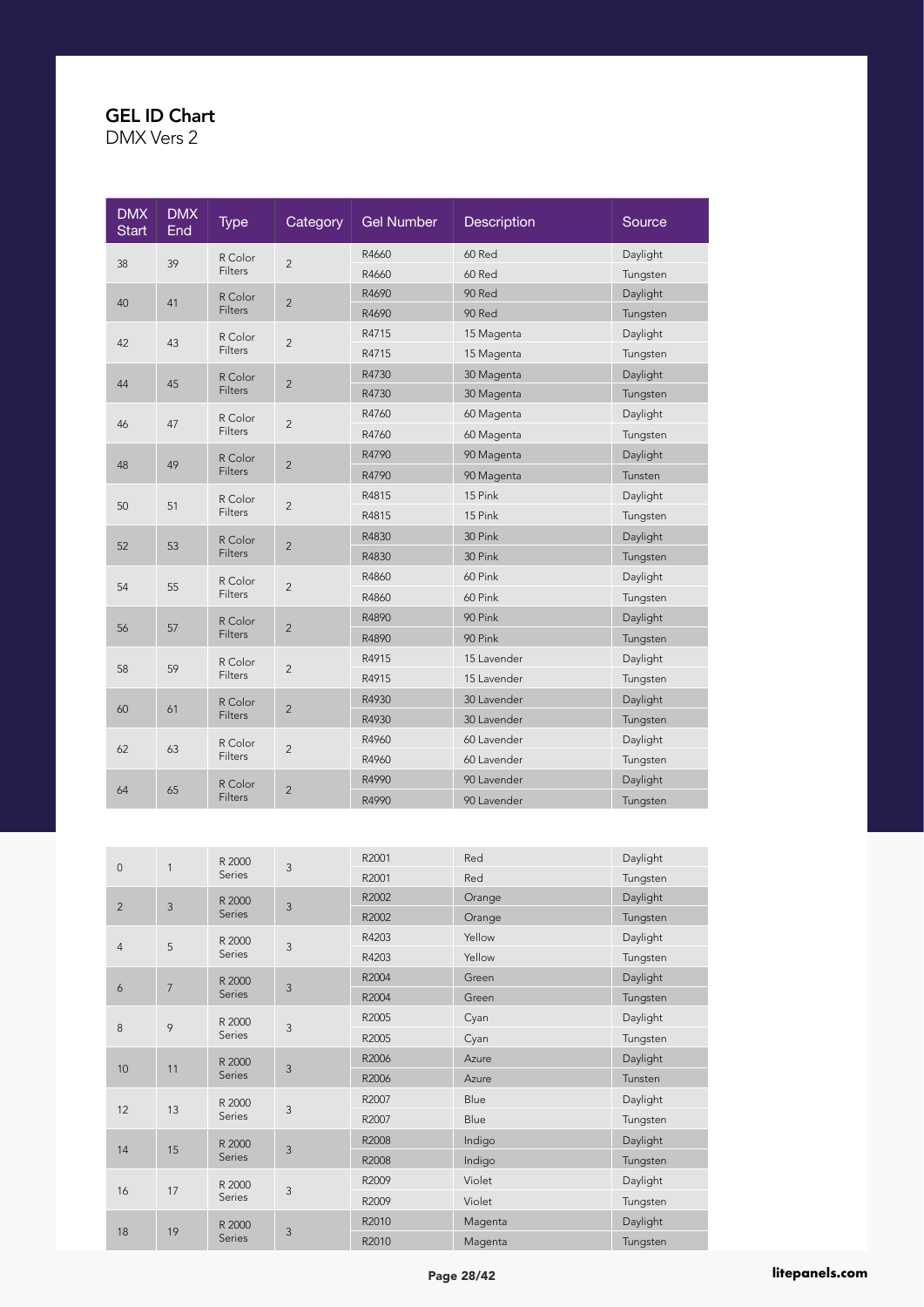| <b>DMX</b><br>Start | <b>DMX</b><br>End | <b>Type</b>   | Category       | <b>Gel Number</b> | <b>Description</b>   | Source   |
|---------------------|-------------------|---------------|----------------|-------------------|----------------------|----------|
| $\mathsf{O}\xspace$ | $\mathbf{1}$      | R Cine        | $\overline{4}$ | <b>R01</b>        | Light Bastard Amber  | Daylight |
|                     |                   | <b>Series</b> |                | <b>R01</b>        | Light Bastard Amber  | Tungsten |
| $\overline{2}$      | 3                 | R Cine        | $\overline{4}$ | <b>R02</b>        | <b>Bastard Amber</b> | Daylight |
|                     |                   | Series        |                | <b>R02</b>        | <b>Bastard Amber</b> | Tungsten |
| $\overline{4}$      | 5                 | R Cine        | $\overline{4}$ | R302              | Pale Bastard Amber   | Daylight |
|                     |                   | Series        |                | R302              | Pale Bastard Amber   | Tungsten |
| 6                   | $\overline{7}$    | R Cine        | $\overline{4}$ | <b>R06</b>        | No Color Straw       | Daylight |
|                     |                   | <b>Series</b> |                | <b>R06</b>        | No Color Straw       | Tungsten |
| 8                   | 9                 | R Cine        | $\overline{4}$ | <b>R08</b>        | Pale Gold            | Daylight |
|                     |                   | Series        |                | <b>R08</b>        | Pale Gold            | Tungsten |
| 10                  | 11                | R Cine        | $\overline{4}$ | <b>R09</b>        | Pale Amber Gold      | Daylight |
|                     |                   | <b>Series</b> |                | <b>R09</b>        | Pale Amber Gold      | Tunsten  |
| 12                  | 13                | R Cine        | $\overline{4}$ | R310              | Daffodil             | Daylight |
|                     |                   | <b>Series</b> |                | R310              | Daffodil             | Tungsten |
| 14                  | 15                | R Cine        | $\overline{4}$ | R12               | Straw                | Daylight |
|                     |                   | <b>Series</b> |                | R <sub>12</sub>   | Straw                | Tungsten |
| 16                  | 17                | R Cine        | $\overline{4}$ | R316              | Gallo Gold           | Daylight |
|                     |                   | Series        |                | R316              | Gallo Gold           | Tungsten |
| 18                  | 19                | R Cine        | $\overline{4}$ | R <sub>16</sub>   | Light Amber          | Daylight |
|                     |                   | <b>Series</b> |                | R <sub>16</sub>   | Light Amber          | Tungsten |
| 20                  | 21                | R Cine        | $\overline{4}$ | R17               | Light Flame          | Daylight |
|                     |                   | <b>Series</b> |                | <b>R17</b>        | Light Flame          | Tungsten |
| 22                  | 23                | R Cine        | $\overline{4}$ | <b>R18</b>        | Flame                | Daylight |
|                     |                   | Series        |                | <b>R18</b>        | Flame                | Tungsten |
| 24                  | 25                | R Cine        | $\overline{4}$ | R <sub>19</sub>   | Fire                 | Daylight |
|                     |                   | Series        |                | R <sub>19</sub>   | Fire                 | Tungsten |
| 26                  | 27                | R Cine        | $\overline{4}$ | R318              | Mayan Sun            | Daylight |
|                     |                   | Series        |                | R318              | Mayan Sun            | Tungsten |
| 28                  | 29                | R Cine        | $\overline{4}$ | R20               | Medium Amber         | Daylight |
|                     |                   | Series        |                | R20               | Medium Amber         | Tungsten |
| 30                  | 31                | R Cine        | $\overline{4}$ | R21               | Golden Amber         | Daylight |
|                     |                   | <b>Series</b> |                | R21               | Golden Amber         | Tungsten |
| 32                  | 33                | R Cine        |                | R23               | Orange               | Daylight |
|                     |                   | <b>Series</b> | $\overline{4}$ | R23               | Orange               | Tungsten |
| 34                  | 35                | R Color       | $\overline{2}$ | R24               | Scarlet              | Daylight |
|                     |                   | Filters       |                | R24               | Scarlet              | Tungsten |
| 36                  | 37                | R Color       | $\overline{c}$ | R <sub>26</sub>   | Light Red            | Daylight |
|                     |                   | Filters       |                | R <sub>26</sub>   | Light Red            | Tungsten |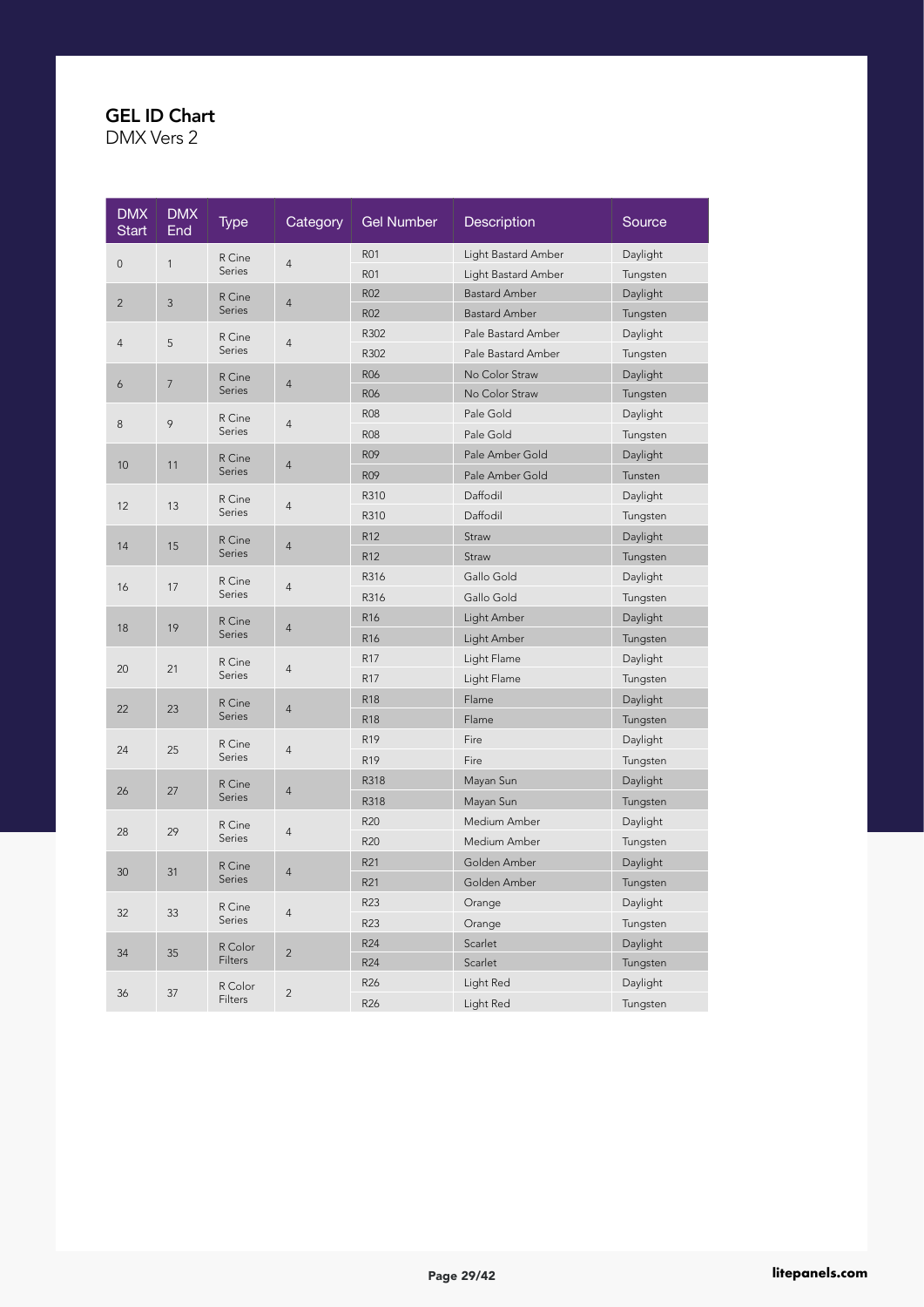| <b>DMX</b><br><b>Start</b> | <b>DMX</b><br>End | <b>Type</b>   | Category       | <b>Gel Number</b> | Description        | Source   |
|----------------------------|-------------------|---------------|----------------|-------------------|--------------------|----------|
| 38                         | 39                | R Cine        | $\overline{4}$ | R325              | Henna Sky          | Daylight |
|                            |                   | <b>Series</b> |                | R325              | Henna Sky          | Tungsten |
| 40                         | 41                | R Cine        | $\overline{4}$ | R333              | <b>Blush Pink</b>  | Daylight |
|                            |                   | Series        |                | R333              | <b>Blush Pink</b>  | Tungsten |
| 42                         | 43                | R Cine        | $\overline{4}$ | R31               | Salmon Pink        | Daylight |
|                            |                   | Series        |                | R31               | Salmon Pink        | Tungsten |
| 44                         | 45                | R Cine        | 4              | <b>R33</b>        | No Color Pink      | Daylight |
|                            |                   | Series        |                | <b>R33</b>        | No Color Pink      | Tungsten |
| 46                         | 47                | R Cine        | 4              | R36               | Medium Pink        | Daylight |
|                            |                   | Series        |                | R36               | Medium Pink        | Tungsten |
| 48                         | 49                | R Cine        | $\overline{4}$ | R37               | Pale Rose Pink     | Daylight |
|                            |                   | Series        |                | R37               | Pale Rose Pink     | Tunsten  |
| 50                         | 51                | R Cine        | $\overline{4}$ | R40               | Light Salmon       | Daylight |
|                            |                   | Series        |                | R40               | Light Salmon       | Tungsten |
| 52                         | 53                | R Cine        |                | R41               | Salmon             | Daylight |
|                            |                   | Series        | $\overline{4}$ | R41               | Salmon             | Tungsten |
|                            |                   | R Cine        |                | R42               | Deep Salmon        | Daylight |
| 54                         | 55                | Series        | 4              | R42               | Deep Salmon        | Tungsten |
|                            |                   | R Cine        |                | R44               | Middle Rose        | Daylight |
| 56                         | 57                | Series        | $\overline{4}$ | <b>R44</b>        | Middle Rose        | Tungsten |
|                            |                   | R Cine        |                | R45               | Rose               | Daylight |
| 58                         | 59                | Series        | $\overline{4}$ | R45               | Rose               | Tungsten |
|                            |                   | R Cine        |                | R47               | Light Rose Purple  | Daylight |
| 60                         | 61                | Series        | 4              | R47               | Light Rose Purple  | Tungsten |
|                            |                   | R Cine        |                | <b>R51</b>        | Surprise Pink      | Daylight |
| 62                         | 63                | Series        | $\overline{4}$ | R51               | Surprise Pink      | Tungsten |
|                            |                   | R Cine        |                | <b>R54</b>        | Special Lavender   | Daylight |
| 64                         | 65                | Series        | $\overline{4}$ | <b>R54</b>        | Special Lavender   | Tungsten |
|                            |                   | R Cine        |                | <b>R57</b>        | Lavender           | Daylight |
| 66                         | 67                | Series        | 4              | R <sub>57</sub>   | Lavender           | Tungsten |
|                            |                   | R Cine        |                | R355              | Pale Violet        | Daylight |
| 68                         | 69                | Series        | 4              | R355              | Pale Violet        | Tungsten |
|                            |                   | R Cine        |                | <b>R60</b>        | No Color Blue      | Daylight |
| 70                         | 71                | Series        | $\overline{4}$ | R60               | No Color Blue      | Tungsten |
|                            |                   | R Cine        |                | R360              | Clearwater         | Daylight |
| 72                         | 73                | Series        | $\sqrt{4}$     | R360              | Clearwater         | Tungsten |
| 74                         | 75                | R Cine        | $\sqrt{4}$     | R62               | Booster Blue       | Daylight |
|                            |                   | Series        |                | R62               | Booster Blue       | Tungsten |
| 76                         | 77                | R Cine        | $\overline{4}$ | R63               | Pale Blue          | Daylight |
|                            |                   | Series        |                | R63               | Pale Blue          |          |
| 78                         | 79                | R Cine        | $\overline{4}$ | R362              | <b>Tipton Blue</b> | Daylight |
|                            |                   | Series        |                | R362              | <b>Tipton Blue</b> | Tungsten |
| 80                         | 81                | R Cine        | $\overline{4}$ | R364              | <b>Blue Bell</b>   | Daylight |
|                            |                   | Series        |                | R364              | <b>Blue Bell</b>   |          |
| 82                         | 83                | R Cine        | $\sqrt{4}$     | R65               | Daylight Blue      | Daylight |
|                            |                   | Series        |                | R65               | Daylight Blue      | Tungsten |
| 84                         | 85                | R Cine        | $\sqrt{4}$     | R67               | Light Sky Blue     | Daylight |
|                            |                   | Series        |                | R67               | Light Sky Blue     |          |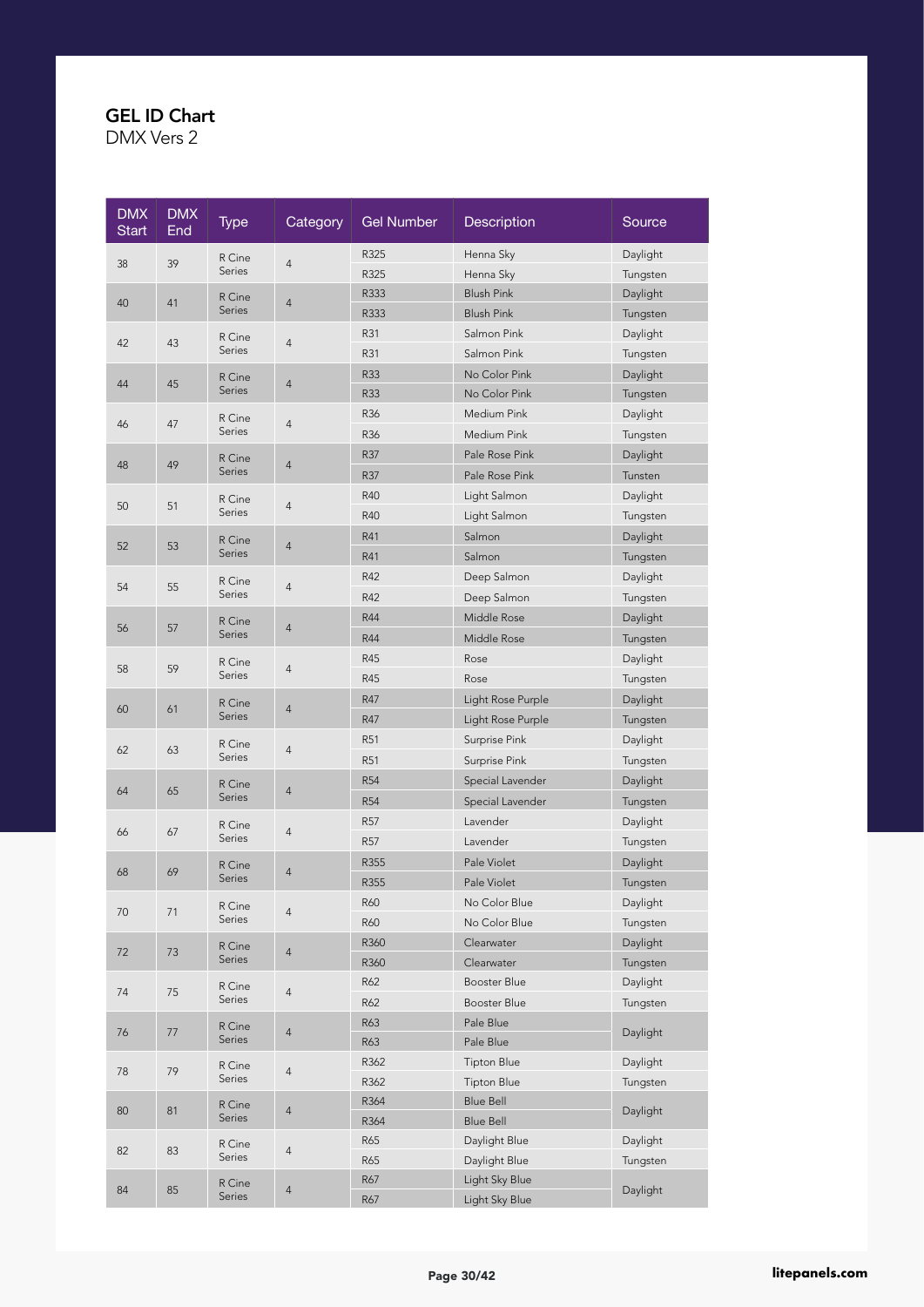| <b>DMX</b><br><b>Start</b> | <b>DMX</b><br>End | <b>Type</b>      | Category       | <b>Gel Number</b> | Description          | Source   |
|----------------------------|-------------------|------------------|----------------|-------------------|----------------------|----------|
|                            |                   | R Cine           |                | <b>R68</b>        | Parry Sky Blue       | Daylight |
| 86                         | 87                | <b>Series</b>    | 4              | <b>R68</b>        | Parry Sky Blue       | Tungsten |
| 88                         | 89                | R Cine           | 4              | R70               | Nile Blue            | Daylight |
|                            |                   | Series           |                | R70               | Nile Blue            | Tungsten |
| 90                         | 91                | R Cine           | 4              | R365              | Tharon Delft Blue    | Daylight |
|                            |                   | Series           |                | R365              | Tharon Delft Blue    | Tungsten |
| 92                         | 93                | R Cine           | 4              | R375              | Cerulean Blue        | Daylight |
|                            |                   | <b>Series</b>    |                | R375              | Cerulean Blue        | Tungsten |
| 94                         | 95                | R Cine           | 4              | R376              | Bermuda Blue         | Daylight |
|                            |                   | Series           |                | R376              | Bermuda Blue         | Tungsten |
| 96                         | 97                | R Cine           | 4              | R76               | Light Green Blue     | Daylight |
|                            |                   | <b>Series</b>    |                | R76               | Light Green Blue     | Tunsten  |
| 98                         | 99                | R Cine           | 4              | R77               | Green Blue           | Daylight |
|                            |                   | Series           |                | R77               | Green Blue           | Tungsten |
| 100                        | 101               | R Cine           | 4              | R378              | Alice Blue           | Daylight |
|                            |                   | Series           |                | R378              | Alice Blue           | Tungsten |
|                            | 103               | R Cine           |                | <b>R80</b>        | Primary Blue         | Daylight |
| 102                        |                   | Series           | 4              | <b>R80</b>        | Primary Blue         | Tungsten |
| 104                        |                   | R Cine           |                | R381              | Baldassari Blue      | Daylight |
|                            | 105               | <b>Series</b>    | 4              | R381              | Baldassari Blue      | Tungsten |
|                            |                   | R Cine           |                | R83               | Medium Blue          | Daylight |
| 106                        | 107               | Series           | 4              | R83               | Medium Blue          | Tungsten |
| 108                        | 109               | R Cine           | 4              | <b>R85</b>        | Deep Blue            | Daylight |
|                            |                   | <b>Series</b>    |                | <b>R85</b>        | Deep Blue            | Tungsten |
|                            |                   | R Cine           | 4              | <b>R86</b>        | Pea Green            | Daylight |
| 110                        | 111               | Series           |                | R86               | Pea Green            | Tungsten |
| 112                        | 113               | R Cine           | 4              | R87               | Pale Yellow Green    | Daylight |
|                            |                   | Series           |                | R87               | Pale Yellow Green    | Tungsten |
| 114                        | 115               | R Cine           | 4              | <b>R88</b>        | Light Green          | Daylight |
|                            |                   | Series           |                | <b>R88</b>        | Light Green          | Tungsten |
| 116                        | 117               | R Cine           | 4              | <b>R89</b>        | Moss Green           | Daylight |
|                            |                   | Series           |                | <b>R89</b>        | Moss Green           | Tungsten |
| 118                        | 119               | R Cine           | 4              | R90               | Dark Yellow Green    | Daylight |
|                            |                   | Series           |                | R90               | Dark Yellow Green    | Tungsten |
| 120                        | 121               | R Cine           | $\overline{4}$ | R91               | <b>Primary Green</b> | Daylight |
|                            |                   | Series           |                | R91               | Primary Green        | Tungsten |
| 122                        | 123               | R Cine           | $\overline{4}$ | R92               | Turquoise            | Daylight |
|                            |                   | Series           |                | R92               | Turquoise            | Tungsten |
| 124                        | 125               | R Cine           | $\overline{4}$ | R93               | <b>Blue Green</b>    | Daylight |
|                            |                   | Series           |                | R93               | <b>Blue Green</b>    | Tungsten |
| 126                        | 127               | R Cine           | 4              | R95               | Medium Blue Green    | Daylight |
|                            |                   | Series           |                | R95               | Medium Blue Green    | Tungsten |
| 128                        | 129               | R Cine           | 4              | R99               | Chocolate            | Daylight |
|                            |                   | Series           |                | R99               | Chocolate            | Tungsten |
| 130                        | 131               | R Cine           | $\overline{4}$ | E213              | White Flame Green    | Daylight |
|                            |                   | Series           |                | E213              | White Flame Green    | Tungsten |
| 132                        | 133               | R Cine<br>Series | $\overline{4}$ | E730              | Liberty Green        | Daylight |
|                            |                   |                  |                | E730              | Liberty Green        | Tungsten |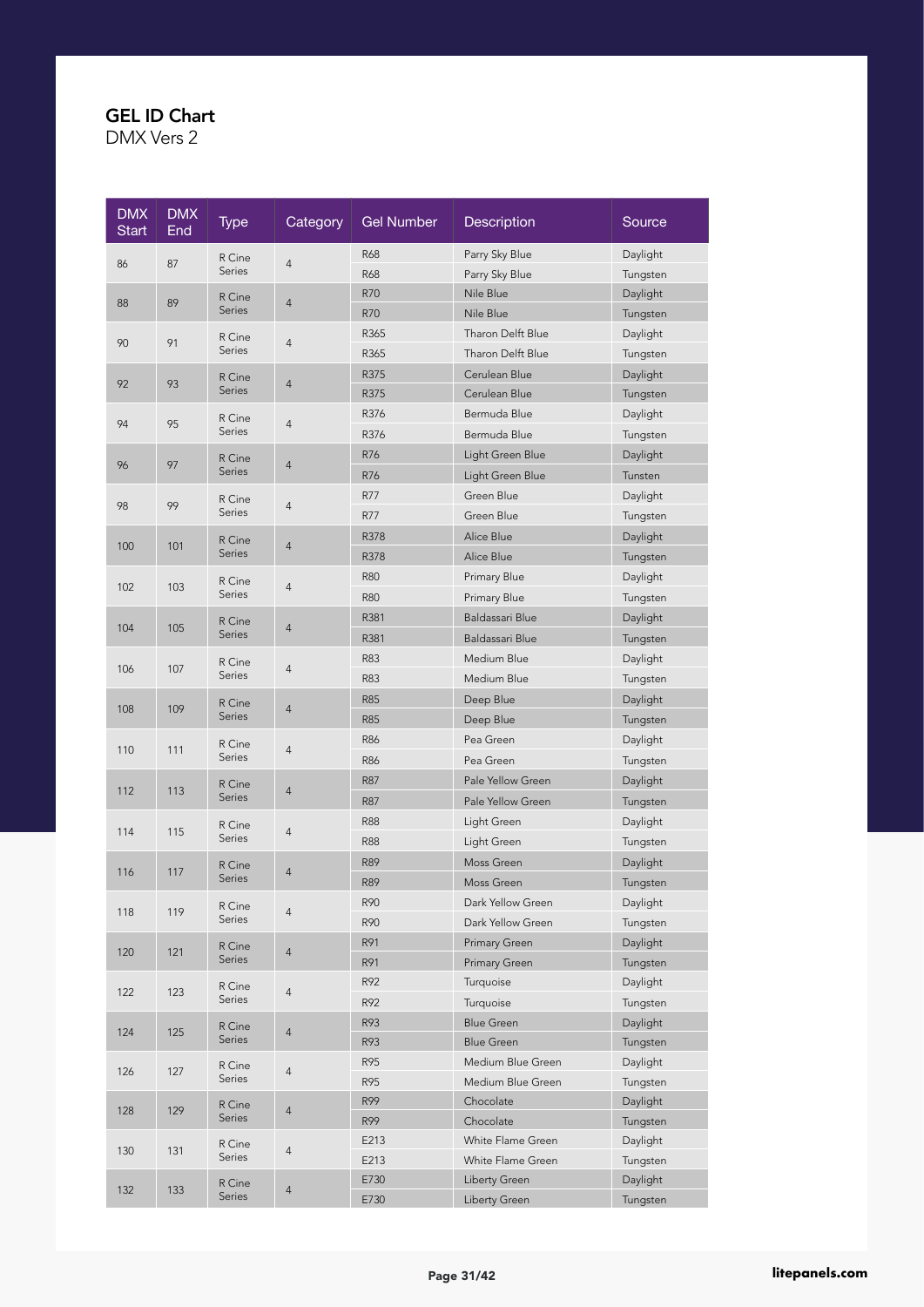| <b>DMX</b><br><b>Start</b> | <b>DMX</b><br>End | <b>Type</b>           | Category     | <b>Gel Number</b> | Description              | Source   |
|----------------------------|-------------------|-----------------------|--------------|-------------------|--------------------------|----------|
|                            |                   | L Color               |              | 200               | Double CTB               | Daylight |
| 0                          | $\mathbf{1}$      | Correction            | 1            | 200               | Double CTB               | Tungsten |
|                            |                   | L Color               |              | 283               | 1 1/2 CTB                | Daylight |
| $\overline{2}$             | 3                 | Correction            | $\mathbf{1}$ | 283               | 1 1/2 CTB                | Tungsten |
| $\overline{4}$             | 5                 | L Color               | 1            | 201               | Full CTB                 | Daylight |
|                            |                   | Correction            |              | 201               | Full CTB                 | Tungsten |
|                            | $\overline{7}$    | L Color               |              | 281               | 3/4 CTB                  | Daylight |
| 6                          |                   | Correction            | 1            | 281               | 3/4 CTB                  | Tungsten |
| 8                          | 9                 | L Color               | $\mathbf{1}$ | 202               | $1/2$ CTB                | Daylight |
|                            |                   | Correction            |              | 202               | 1/2 CTB                  | Tungsten |
| 10                         | 11                | L Color               | $\mathbf{1}$ | 203               | 1/4 CTB                  | Daylight |
|                            |                   | Correction            |              | 203               | <b>1/4 CTB</b>           | Tunsten  |
| 12                         | 13                | L Color               | $\mathbf{1}$ | 218               | 1/8 CTB                  | Daylight |
|                            |                   | Correction            |              | 218               | 1/8 CTB                  | Tungsten |
| 14                         | 15                | L Color               | $\mathbf{1}$ | 287               | Double CTO               | Daylight |
|                            |                   | Correction            |              | 287               | Double CTO               | Tungsten |
|                            |                   | L Color               |              | 286               | 1 1/2 CTO                | Daylight |
| 16                         | 17                | Correction            | $\mathbf{1}$ | 286               | 11/2 CTO                 | Tungsten |
|                            |                   | L Color               |              | 204               | <b>Full CTO</b>          | Daylight |
| 18                         | 19                | Correction            | $\mathbf{1}$ | 204               | Full CTO                 | Tungsten |
|                            |                   | L Color               |              | 207               | Full CTO $+0.3$ ND       | Daylight |
| 20                         | 21                | Correction            | $\mathbf{1}$ | 207               | Full $CTO + 0.3 ND$      | Tungsten |
|                            |                   | L Color               |              | 208               | Full $CTO + 0.6$ ND      | Daylight |
| 22                         | 23                | Correction            | $\mathbf{1}$ | 208               | Full $CTO + 0.6$ ND      | Tungsten |
|                            |                   | L Color               |              | 285               | 3/4 CTO                  | Daylight |
| 24                         | 25                | Correction            | $\mathbf{1}$ | 285               | 3/4 CTO                  | Tungsten |
|                            |                   | L Color               |              | 205               | 1/2 CTO                  | Daylight |
| 26                         | 27                | Correction            | 1            | 205               | 1/2 CTO                  | Tungsten |
|                            |                   | L Color               |              | 206               | 1/4 CTO                  | Daylight |
| 28                         | 29                | Correction            | $\mathbf{1}$ | 206               | 1/4 CTO                  | Tungsten |
| 30                         | 31                | L Color               | $\mathbf{1}$ | 223               | 1/8 CTO                  | Daylight |
|                            |                   | Correction            |              | 223               | 1/8 CTO                  | Tungsten |
| 32                         | 33                | L Color               | $\mathbf{1}$ | 441               | Full CTS                 | Daylight |
|                            |                   | Correction            |              | 441               | Full CTS                 | Tungsten |
| 34                         | 35                | L Color               | $\mathbf{1}$ | 442               | 1/2 CTS                  | Daylight |
|                            |                   | Correction            |              | 442               | 1/2 CTS                  | Tungsten |
| 36                         | 37                | L Color               | $\mathbf{1}$ | 443               | 1/4 CTS                  | Daylight |
|                            |                   | Correction            |              | 443               | 1/4 CTS                  | Tungsten |
| 38                         | 39                | L Color               | $\mathbf{1}$ | 444               | 1/8 CTS                  | Daylight |
|                            |                   | Correction            |              | 444               | 1/8 CTS                  | Tungsten |
| 40                         | 41                | L Color               | $\mathbf{1}$ | 212               | L.C.T. Yellow (Y1)       | Daylight |
|                            |                   | Correction            |              | 212               | L.C.T. Yellow (Y1)       | Tungsten |
| 42                         | 43                | L Color               | $\mathbf{1}$ | 219               | Fluorescent Green        | Daylight |
|                            |                   | Correction            |              | 219               | Fluorescent Green        | Tungsten |
| 44                         | 45                | L Color               | $\mathbf{1}$ | 230               | Super Corr L.C.T. Yellow | Daylight |
|                            |                   | Correction            |              | 230               | Super Corr L.C.T. Yellow | Tungsten |
| 46                         | 47                | L Color<br>Correction | $\mathbf{1}$ | 232               | Super Corr W.F. Green    | Daylight |
|                            |                   |                       |              | 232               | Super Corr W.F. Green    | Tungsten |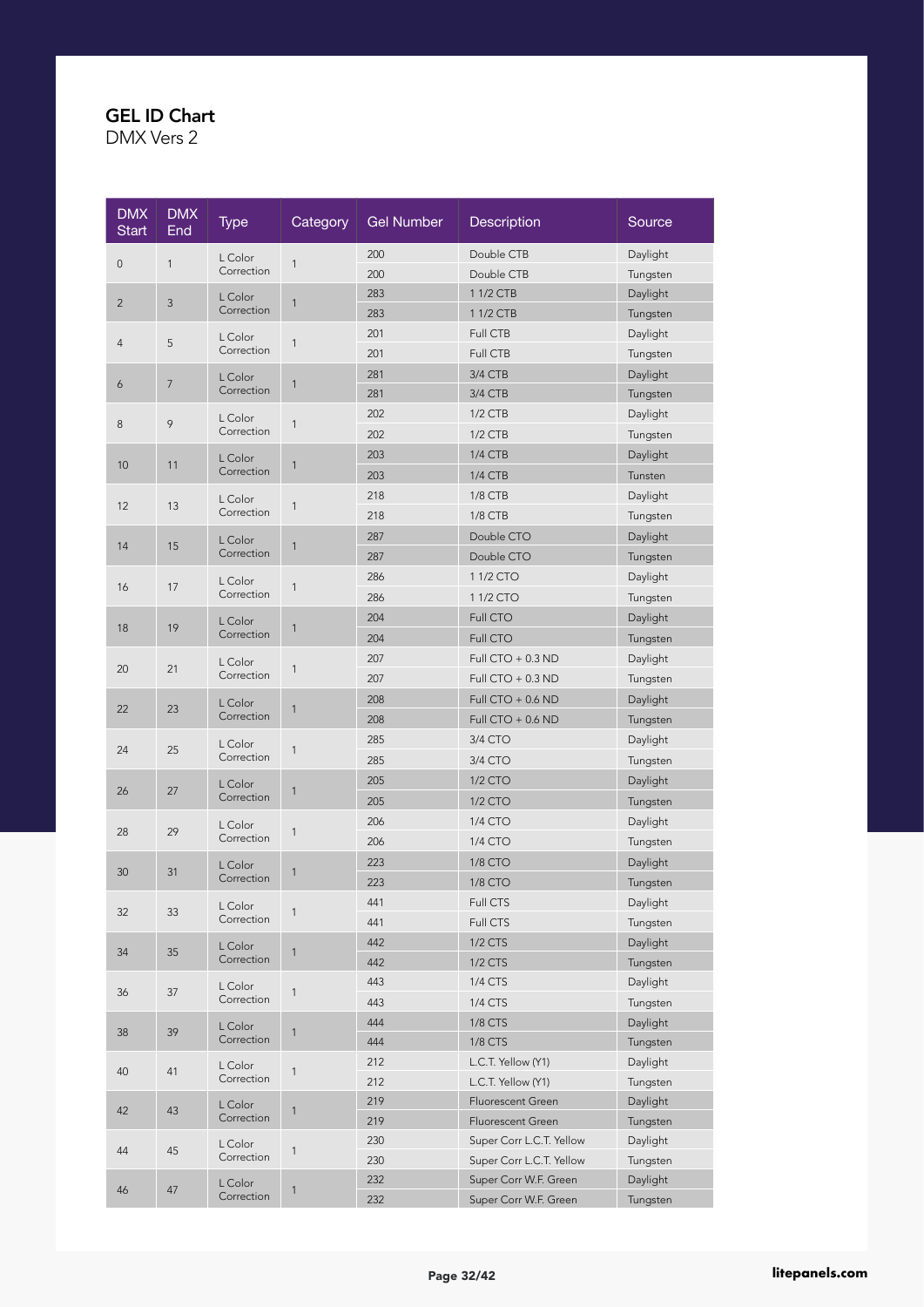| <b>DMX</b><br><b>Start</b> | <b>DMX</b><br>End | <b>Type</b> | Category     | <b>Gel Number</b> | <b>Description</b>   | Source   |                |          |
|----------------------------|-------------------|-------------|--------------|-------------------|----------------------|----------|----------------|----------|
| 48                         | 49                | L Color     | $\mathbf{1}$ | 236               | H.M.I. (to Tungsten) | Daylight |                |          |
|                            |                   | Correction  |              | 236               | H.M.I. (to Tungsten) | Tungsten |                |          |
| 50                         | 51                | L Color     | $\mathbf{1}$ | 237               | C.I.D. (to Tungsten) | Daylight |                |          |
|                            |                   | Correction  |              | 237               | C.I.D. (to Tungsten) | Tungsten |                |          |
| 52                         | 53                | L Color     | $\mathbf{1}$ | 238               | C.S.I. (to Tungsten) | Daylight |                |          |
|                            |                   | Correction  |              | 238               | C.S.I. (to Tungsten) | Tungsten |                |          |
| 54                         | 55                | L Color     |              | 241               | Fluorescent 5700K    | Daylight |                |          |
|                            |                   | Correction  | $\mathbf{1}$ | 241               | Fluorescent 5700K    | Tungsten |                |          |
| 56                         | 57                | L Color     | 1            | 242               | Fluorescent 4300K    | Daylight |                |          |
|                            |                   | Correction  |              | 242               | Fluorescent 4300K    | Tungsten |                |          |
|                            | 59                | L Color     |              | 243               | Fluorescent 3600K    | Daylight |                |          |
| 58                         |                   | Correction  | $\mathbf{1}$ | 243               | Fluorescent 3600K    | Tunsten  |                |          |
|                            |                   | L Color     | $\mathbf{1}$ | 244               | Plus Green           | Daylight |                |          |
| 60                         | 61                | Correction  |              | 244               | Plus Green           | Tungsten |                |          |
|                            |                   | L Color     | $\mathbf{1}$ | 245               | 1/2 Plus Green       | Daylight |                |          |
| 62                         | 63                | Correction  |              | 245               | 1/2 Plus Green       | Tungsten |                |          |
|                            |                   | L Color     |              | 246               | 1/4 Plus Green       | Daylight |                |          |
| 64                         | 65                | Correction  |              |                   | 1                    | 246      | 1/4 Plus Green | Tungsten |
|                            |                   | L Color     |              | 278               | 1/8 Plus Green       | Daylight |                |          |
| 66                         | 67                | Correction  | $\mathbf{1}$ | 278               | 1/8 Plus Green       | Tungsten |                |          |
|                            |                   | L Color     |              | 247               | Minus Green          | Daylight |                |          |
| 68                         | 69                | Correction  | 1            | 247               | Minus Green          | Tungsten |                |          |
|                            |                   | L Color     |              | 248               | 1/2 Minus Green      | Daylight |                |          |
| 70                         | 71                | Correction  | $\mathbf{1}$ | 248               | 1/2 Minus Green      | Tungsten |                |          |
|                            |                   | L Color     |              | 249               | 1/4 Minus Green      | Daylight |                |          |
| 72                         | 73                | Correction  | $\mathbf{1}$ | 249               | 1/4 Minus Green      | Tungsten |                |          |
|                            |                   | L Color     |              | 279               | 1/8 Minus Green      | Daylight |                |          |
| 74                         | 75                | Correction  | $\mathbf{1}$ | 279               | 1/8 Minus Green      | Tungsten |                |          |

| $\mathbf{0}$   | 1              | L Color            | $\overline{2}$ | $\overline{2}$ | Rose Pink            | Daylight |
|----------------|----------------|--------------------|----------------|----------------|----------------------|----------|
|                |                | <b>Filters</b>     |                | $\overline{2}$ | Rose Pink            | Tungsten |
| $\overline{2}$ | 3              | L Color            | $\overline{2}$ | $\mathbf{3}$   | Lavender Tint        | Daylight |
|                |                | <b>Filters</b>     |                | $\overline{3}$ | Lavender Tint        | Tungsten |
|                | 5              | L Color            | $\overline{2}$ | $\overline{4}$ | Medium Bastard Amber | Daylight |
| 4              |                | Filters            |                | $\overline{4}$ | Medium Bastard Amber | Tungsten |
|                |                | L Color            | $\overline{2}$ | 7              | Pale Yellow          | Daylight |
| 6              | $\overline{7}$ | <b>Filters</b>     |                | $\overline{7}$ | Pale Yellow          | Tungsten |
|                |                | L Color<br>Filters | $\overline{2}$ | 8              | Dark Salmon          | Daylight |
| 8              | 9              |                    |                | 8              | Dark Salmon          | Tungsten |
|                |                | L Color<br>Filters |                | 9              | Pale Amber Gold      | Daylight |
| 10             | 11             |                    | $\overline{2}$ | 9              | Pale Amber Gold      | Tunsten  |
|                |                | L Color            | $\overline{2}$ | 10             | Medium Yellow        | Daylight |
| 12             | 13             | Filters            |                | 10             | Medium Yellow        | Tungsten |
|                |                | L Color            |                | 13             | <b>Straw Tint</b>    | Daylight |
| 14             | 15             | Filters            | $\overline{2}$ | 13             | <b>Straw Tint</b>    | Tungsten |
|                |                | L Color            |                | 17             | Surprise Peach       | Daylight |
|                | 17<br>16       | Filters            | $\overline{2}$ | 17             | Surprise Peach       | Tungsten |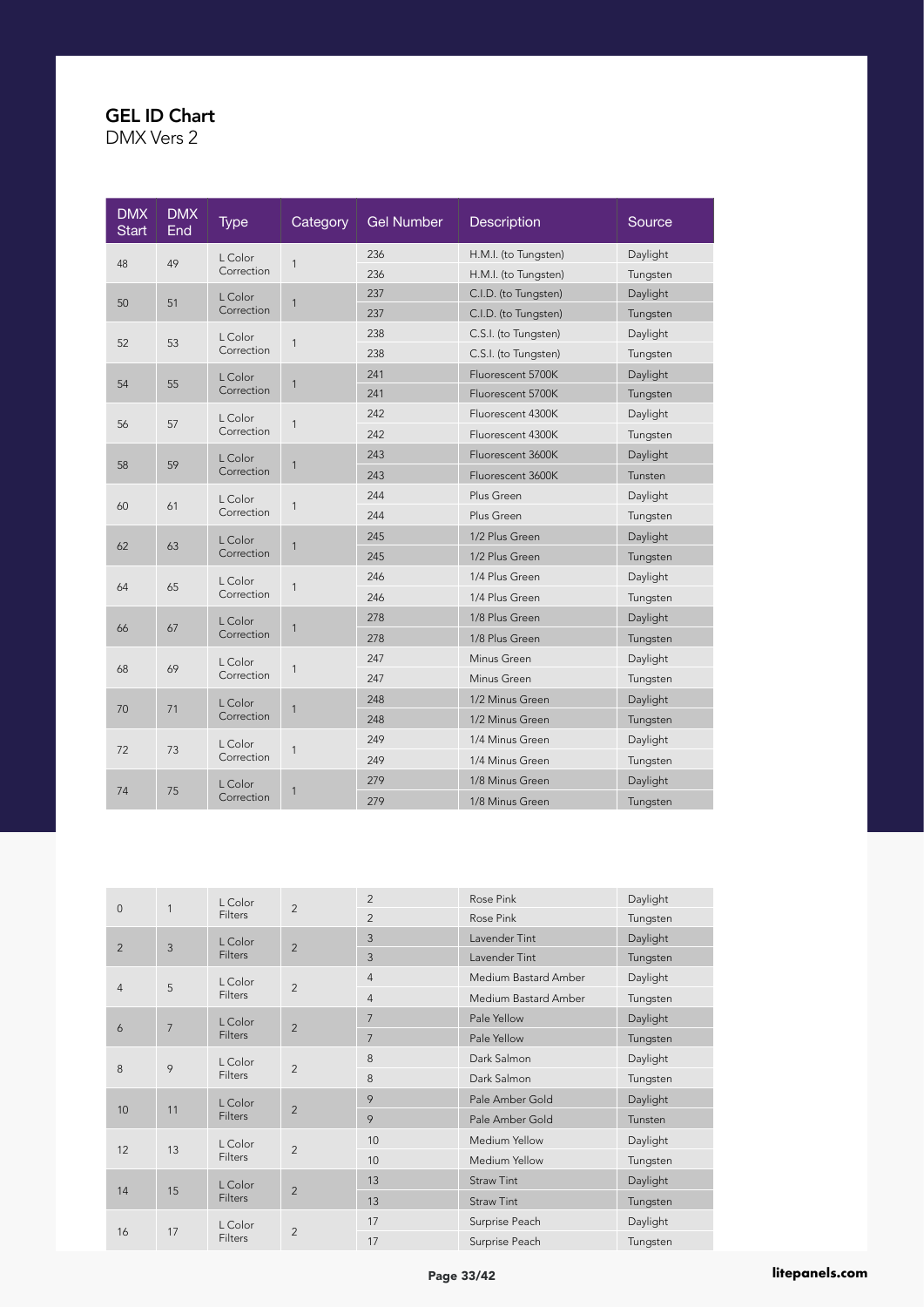| <b>DMX</b><br><b>Start</b> | <b>DMX</b><br>End | <b>Type</b>    | Category       | <b>Gel Number</b> | Description       | Source   |
|----------------------------|-------------------|----------------|----------------|-------------------|-------------------|----------|
| 18                         | 19                | L Color        | $\overline{c}$ | 19                | Fire              | Daylight |
|                            |                   | <b>Filters</b> |                | 19                | Fire              | Tungsten |
| 20                         | 21                | L Color        | $\overline{2}$ | 20                | Medium Amber      | Daylight |
|                            |                   | Filters        |                | 20                | Medium Amber      | Tungsten |
| 22                         | 23                | L Color        | $\overline{c}$ | 21                | Gold Amber        | Daylight |
|                            |                   | Filters        |                | 21                | Gold Amber        | Tungsten |
| 24                         | 25                | L Color        | $\overline{2}$ | 22                | Dark Amber        | Daylight |
|                            |                   | <b>Filters</b> |                | 22                | Dark Amber        | Tungsten |
| 26                         | 27                | L Color        | $\overline{c}$ | 24                | Scarlet           | Daylight |
|                            |                   | Filters        |                | 24                | Scarlet           | Tungsten |
|                            | 29                | L Color        |                | 25                | Sunset Red        | Daylight |
| 28                         |                   | Filters        | $\overline{2}$ | 25                | Sunset Red        | Tunsten  |
|                            |                   | L Color        |                | 26                | <b>Bright Red</b> | Daylight |
| 30                         | 31                | Filters        | $\overline{c}$ | 26                | <b>Bright Red</b> | Tungsten |
|                            |                   | L Color        |                | 35                | Light Pink        | Daylight |
| 32                         | 33                | Filters        | $\overline{2}$ | 35                | Light Pink        | Tungsten |
|                            |                   | L Color        |                | 36                | Medium Pink       | Daylight |
| 34                         | 35                | Filters        | $\overline{2}$ | 36                | Medium Pink       | Tungsten |
|                            |                   | L Color        |                | 46                | Dark Magenta      | Daylight |
| 36                         | 37                | Filters        | $\overline{2}$ | 46                | Dark Magenta      | Tungsten |
|                            |                   | L Color        |                | 48                | Rose Purple       | Daylight |
| 38                         | 39                | Filters        | $\overline{c}$ | 48                | Rose Purple       | Tungsten |
|                            |                   | L Color        | $\overline{2}$ | 52                | Light Lavender    | Daylight |
| 40                         | 41                | Filters        |                | 52                | Light Lavender    | Tungsten |
|                            |                   | L Color        |                | WL03              | Ode to Wendy      | Daylight |
| 42                         | 43                | Filters        | $\overline{c}$ | WL03              | Ode to Wendy      | Tungsten |
|                            |                   | L Color        |                | 53                | Paler Lavender    | Daylight |
| 44                         | 45                | Filters        | $\overline{2}$ | 53                | Paler Lavender    | Tungsten |
|                            |                   | L Color        |                | 58                | Lavender          | Daylight |
| 46                         | 47                | Filters        | $\overline{c}$ | 58                | Lavender          | Tungsten |
|                            |                   | L Color        |                | 61                | Mist Blue         | Daylight |
| 48                         | 49                | <b>Filters</b> | $\overline{2}$ | 61                | Mist Blue         | Tungsten |
|                            |                   | L Color        |                | SB01              | DGR Blue          | Daylight |
| 50                         | 51                | Filters        | $\overline{c}$ | <b>SB01</b>       | DGR Blue          | Tungsten |
|                            |                   | L Color        |                | 63                | Pale Blue         | Daylight |
| 52                         | 53                | Filters        | $\overline{c}$ | 63                | Pale Blue         | Tungsten |
|                            |                   | L Color        |                | 68                | Sky Blue          | Daylight |
| 54                         | 55                | Filters        | $\overline{c}$ | 68                | Sky Blue          | Tungsten |
|                            |                   | L Color        |                | 71                | Tokyo Blue        | Daylight |
| 56                         | 57                | Filters        | $\overline{c}$ | 71                | Tokyo Blue        | Tungsten |
| 58                         | 59                | L Color        | $\overline{2}$ | 8                 | Marcus Blue       | Daylight |
|                            |                   | Filters        |                | 8                 | Marcus Blue       | Tungsten |
| 60                         | 61                | L Color        | $\overline{c}$ | 75                | Evening Blue      | Daylight |
|                            |                   | Filters        |                | 75                | Evening Blue      | Tungsten |
| 62                         | 63                | L Color        | $\overline{c}$ | 79                | Just Blue         | Daylight |
|                            |                   | Filters        |                | 79                | Just Blue         | Tungsten |
| 64                         | 65                | L Color        | $\overline{c}$ | 85                | Deeper Blue       | Daylight |
|                            |                   | Filters        |                | 85                | Deeper Blue       | Tungsten |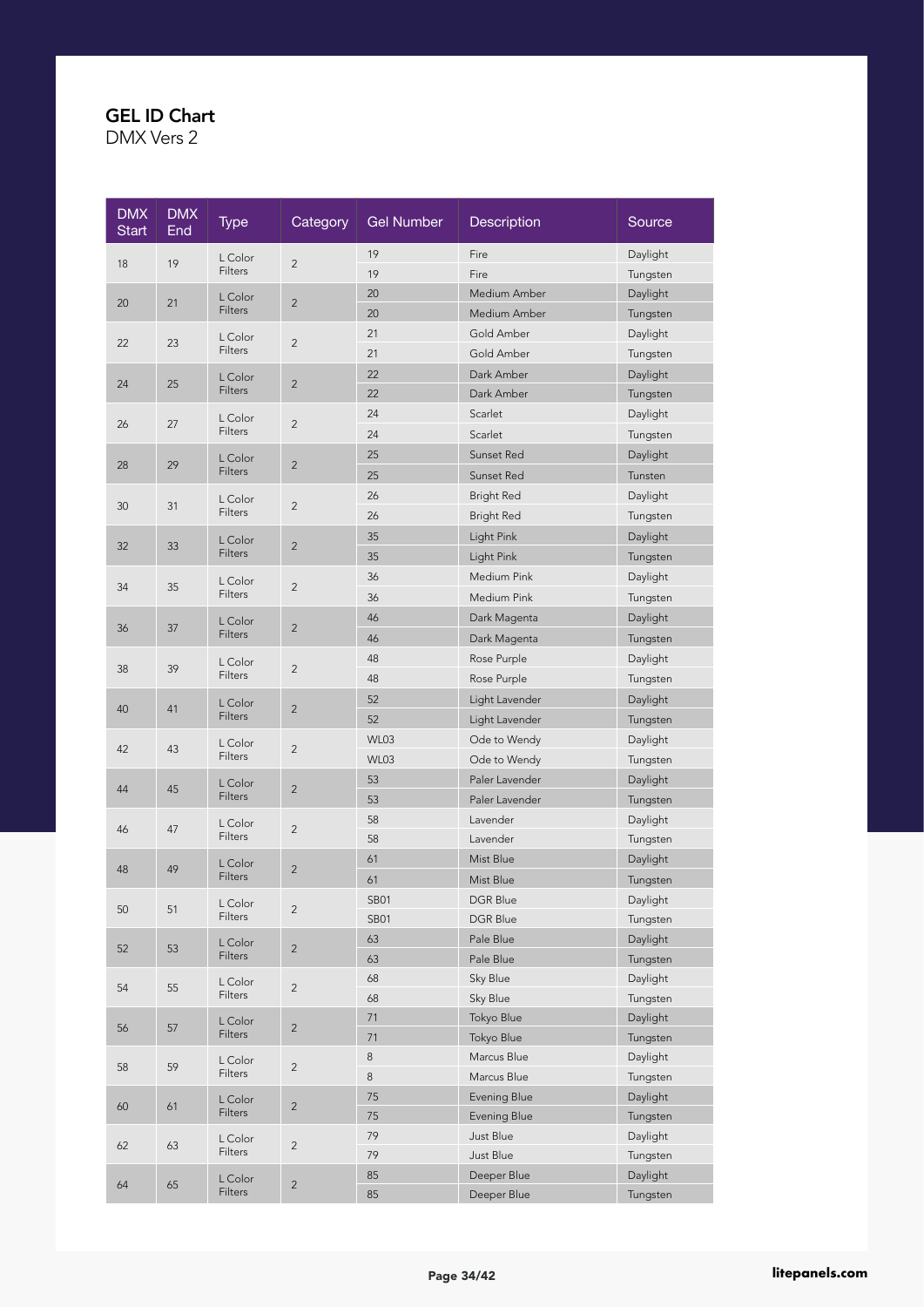| <b>DMX</b><br><b>Start</b> | <b>DMX</b><br>End | <b>Type</b>               | Category       | <b>Gel Number</b> | Description          | Source               |
|----------------------------|-------------------|---------------------------|----------------|-------------------|----------------------|----------------------|
|                            |                   | L Color                   |                | 88                | Lime Green           | Daylight             |
| 66                         | 67                | <b>Filters</b>            | $\sqrt{2}$     | 88                | Lime Green           | Tungsten             |
|                            |                   | L Color                   | $\sqrt{2}$     | <b>JR01</b>       | Lucky Green          | Daylight             |
| 68                         | 69                | Filters                   |                | <b>JR01</b>       | Lucky Green          | Tungsten             |
| 70                         | 71                | L Color                   | $\sqrt{2}$     | 89                | Moss Green           | Daylight             |
|                            |                   | Filters                   |                | 89                | Moss Green           | Tungsten             |
| 72                         | 73                | L Color                   | $\overline{c}$ | 90                | Dark Yellow Green    | Daylight             |
|                            |                   | <b>Filters</b>            |                | 90                | Dark Yellow Green    | Tungsten             |
| 74                         | 75                | L Color                   | $\overline{c}$ | 100               | Spring Yellow        | Daylight             |
|                            |                   | Filters                   |                | 100               | Spring Yellow        | Tungsten             |
| 76                         | 77                | L Color                   | $\overline{2}$ | 101               | Yellow               | Daylight             |
|                            |                   | Filters                   |                | 101               | Yellow               | Tunsten              |
| 78                         | 79                | L Color                   | $\overline{c}$ | 102               | Light Amber          | Daylight             |
|                            |                   | Filters                   |                | 102               | Light Amber          | Tungsten             |
| 80                         | 81                | L Color                   | $\overline{2}$ | 103               | Straw                | Daylight             |
|                            |                   | Filters                   |                | 103               | Straw                | Tungsten             |
|                            |                   | L Color                   |                | 104               | Deep Amber           | Daylight             |
| 82                         | 83                | Filters                   | $\overline{c}$ | 104               | Deep Amber           | Tungsten             |
|                            | 85                | L Color                   | $\overline{2}$ | AJ01              | <b>Brrice Orange</b> | Daylight             |
| 84                         |                   | Filters                   |                | AJ01              | <b>Brrice Orange</b> | Tungsten             |
|                            |                   | L Color                   | $\overline{c}$ | 106               | Primary Red          | Daylight             |
| 86                         | 87                | Filters                   |                | 106               | Primary Red          | Tungsten             |
|                            |                   | L Color<br>Filters        | $\overline{2}$ | 107               | Light Rose           | Daylight             |
| 88                         | 89                |                           |                | 107               | Light Rose           | Tungsten             |
| 90                         | 91                | L Color                   | $\overline{c}$ | 108               | English Rose         | Daylight             |
|                            |                   | Filters                   |                | 108               | English Rose         | Tungsten             |
| 92                         | 93                | L Color                   | $\overline{2}$ | 109               | Light Salmon         | Daylight             |
|                            |                   | Filters                   |                | 109               | Light Salmon         | Tungsten             |
| 94                         | 95                | L Color                   | $\overline{2}$ | 110               | Middle Rose          | Daylight             |
|                            |                   | Filters                   |                | 110               | Middle Rose          | Tungsten             |
| 96                         | 97                | L Color                   | $\overline{2}$ | 111               | Dark Pink            | Daylight             |
|                            |                   | Filters                   |                | 111               | Dark Pink            | Tungsten             |
| 98                         | 99                | L Color                   | $\overline{c}$ | 113               | Magenta              | Daylight             |
|                            |                   | Filters                   |                | 113               | Magenta              | Tungsten             |
| 100                        | 101               | L Color                   | $\overline{2}$ | 115               | Peacock Blue         | Daylight             |
|                            |                   | Filters                   |                | 115               | Peacock Blue         | Tungsten             |
| 102                        | 103               | L Color                   | $\overline{2}$ | 116               | Medium Blue-Green    | Daylight             |
|                            |                   | Filters                   |                | 116               | Medium Blue-Green    | Tungsten             |
| 104                        | 105               | L Color<br><b>Filters</b> | $\sqrt{2}$     | 117               | <b>Steel Blue</b>    | Daylight             |
|                            |                   |                           |                | 117               | Steel Blue           | Tungsten             |
| 106                        | 107               | L Color<br>Filters        | $\overline{c}$ | 118               | Light Blue           | Daylight             |
|                            |                   |                           |                | 118               | Light Blue           | Tungsten             |
| 108                        | 109               | L Color<br><b>Filters</b> | $\overline{2}$ | 120<br>120        | Deep Blue            | Daylight             |
|                            |                   |                           |                | 121               | Deep Blue<br>L Green | Tungsten<br>Daylight |
| 110                        | 111               | L Color<br>Filters        | $\overline{c}$ | 121               | L Green              | Tungsten             |
|                            |                   |                           |                | 122               | Fern Green           | Daylight             |
| 112                        | 113               | L Color<br>Filters        | $\overline{2}$ | 122               | Fern Green           | Tungsten             |
|                            |                   |                           |                |                   |                      |                      |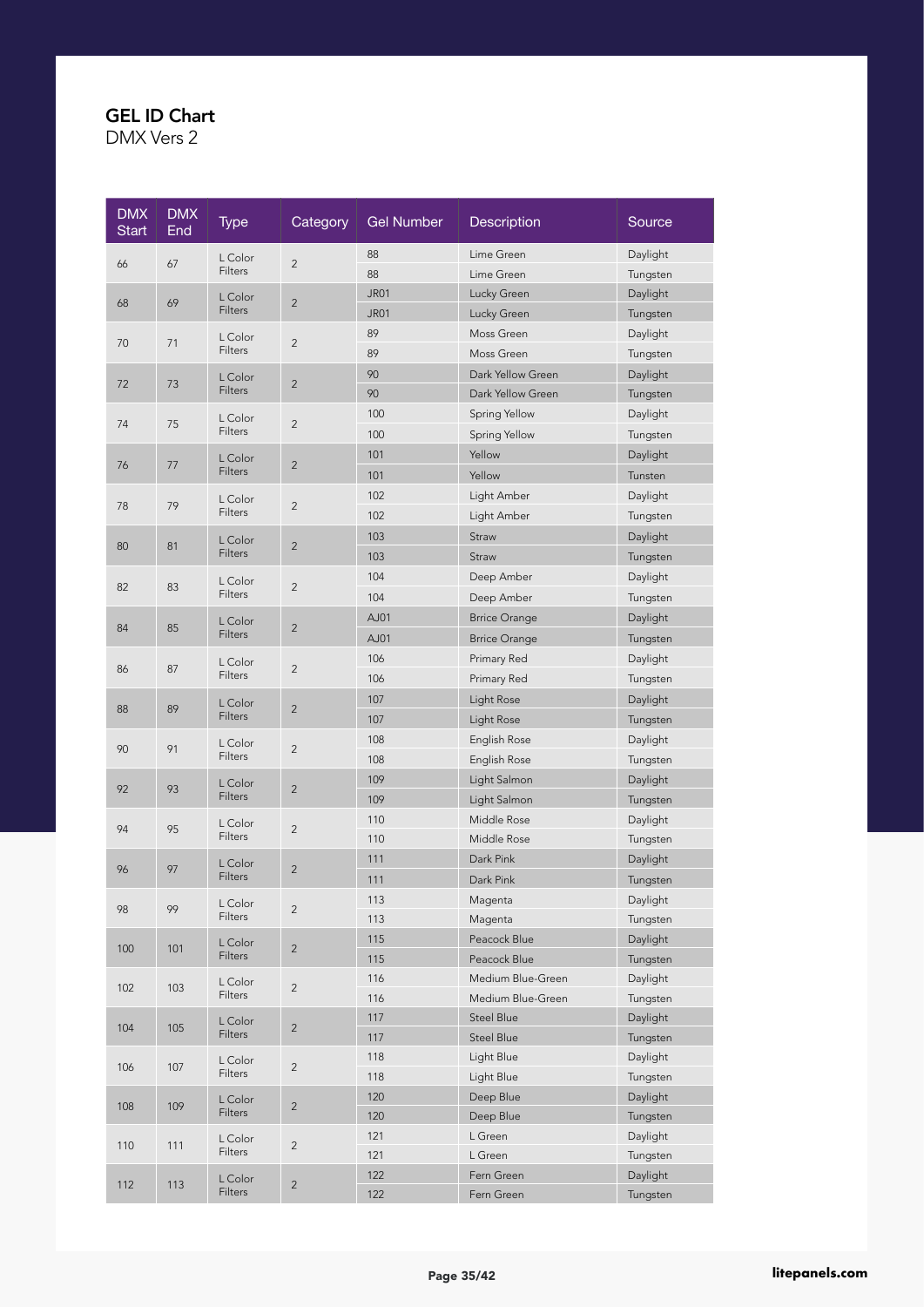| <b>DMX</b><br><b>Start</b> | <b>DMX</b><br>End | <b>Type</b>    | Category       | <b>Gel Number</b>    | Description          | Source   |
|----------------------------|-------------------|----------------|----------------|----------------------|----------------------|----------|
|                            |                   | L Color        | $\overline{c}$ | 124                  | Dark Green           | Daylight |
| 114                        | 115               | Filters        |                | 124                  | Dark Green           | Tungsten |
| 116                        | 117               | L Color        | $\overline{2}$ | 127                  | <b>Smokey Pink</b>   | Daylight |
|                            |                   | Filters        |                | 127                  | <b>Smokey Pink</b>   | Tungsten |
| 118                        | 119               | L Color        | $\overline{2}$ | 128                  | <b>Bright Pink</b>   | Daylight |
|                            |                   | Filters        |                | 128                  | <b>Bright Pink</b>   | Tungsten |
| 120                        | 121               | L Color        | $\overline{c}$ | 131                  | Marine Blue          | Daylight |
|                            |                   | <b>Filters</b> |                | 131                  | Marine Blue          | Tungsten |
| 122                        | 123               | L Color        | $\overline{c}$ | 134                  | Golden Amber         | Daylight |
|                            |                   | Filters        |                | 134                  | Golden Amber         | Tungsten |
| 124                        | 125               | L Color        | $\overline{2}$ | 135                  | Deep Golden Amber    | Daylight |
|                            |                   | <b>Filters</b> |                | 135                  | Deep Golden Amber    | Tunsten  |
|                            |                   | L Color        |                | 136                  | Pale Lavender        | Daylight |
| 126                        | 127               | Filters        | $\overline{c}$ | 136                  | Pale Lavender        | Tungsten |
|                            |                   | L Color        |                | 137                  | Special Lavender     | Daylight |
| 128                        | 129               | <b>Filters</b> | $\overline{2}$ | 137                  | Special Lavender     | Tungsten |
|                            |                   | L Color        |                | 138                  | Pale Green           | Daylight |
| 130                        | 131               | Filters        | $\overline{c}$ | 138                  | Pale Green           | Tungsten |
|                            |                   | L Color        |                | 140                  | Summer Blue          | Daylight |
| 132                        | 133               | <b>Filters</b> | $\overline{2}$ | 140                  | Summer Blue          | Tungsten |
|                            |                   | L Color        |                | 142                  | Pale Violet          | Daylight |
| 134                        | 135               | Filters        | $\overline{c}$ | 142                  | Pale Violet          | Tungsten |
|                            |                   | L Color        |                | 143                  | Pale Navy Blue       | Daylight |
| 136                        | 137               | Filters        | $\overline{2}$ | 143                  | Pale Navy Blue       | Tungsten |
|                            |                   | L Color        |                | 144                  | No Color Blue        | Daylight |
| 138                        | 139               | Filters        | $\overline{c}$ | 144                  | No Color Blue        | Tungsten |
|                            |                   | L Color        |                | 147                  | Apricot              | Daylight |
| 140                        | 141               | Filters        | $\overline{2}$ | 147                  | Apricot              | Tungsten |
|                            |                   | L Color        |                | 148                  | <b>Bright Rose</b>   | Daylight |
| 142                        | 143               | <b>Filters</b> | $\overline{c}$ | 148                  | <b>Bright Rose</b>   | Tungsten |
|                            |                   | L Color        |                | 151                  | Gold Tint            | Daylight |
| 144                        | 145               | <b>Filters</b> | $\overline{2}$ | 151                  | Gold Tint            | Tungsten |
|                            |                   | L Color        |                | 152                  | Pale Gold            | Daylight |
| 146                        | 147               | Filters        | $\overline{c}$ | 152                  | Pale Gold            | Tungsten |
|                            | 149               | L Color        | $\overline{2}$ | 153                  | Pale Salmon          | Daylight |
| 148                        |                   | Filters        |                | 153                  | Pale Salmon          | Tungsten |
| 150                        | 151               | L Color        | $\overline{2}$ | 154                  | Pale Rose Pink       | Daylight |
|                            |                   | Filters        |                | 154                  | Pale Rose Pink       | Tungsten |
| 152                        | 153               | L Color        | $\overline{2}$ | 156                  | Chocolate            | Daylight |
|                            |                   | <b>Filters</b> |                | 156                  | Chocolate            | Tungsten |
| 154                        | 155               | L Color        | $\overline{2}$ | 157                  | Pink                 | Daylight |
|                            |                   | Filters        |                | 157                  | Pink                 | Tungsten |
| 156                        | 157               | L Color        | $\overline{2}$ | 159                  | No Color Straw       | Daylight |
|                            |                   | <b>Filters</b> |                | 159                  | No Color Straw       | Tungsten |
| 158                        | 159               | L Color        | $\sqrt{2}$     | 161                  | Slate Blue           | Daylight |
|                            |                   | Filters        |                | 161                  | Slate Blue           | Tungsten |
| 160                        | 161               | L Color        | $\overline{c}$ | 162                  | <b>Bastard Amber</b> | Daylight |
|                            |                   | Filters        | 162            | <b>Bastard Amber</b> | Tungsten             |          |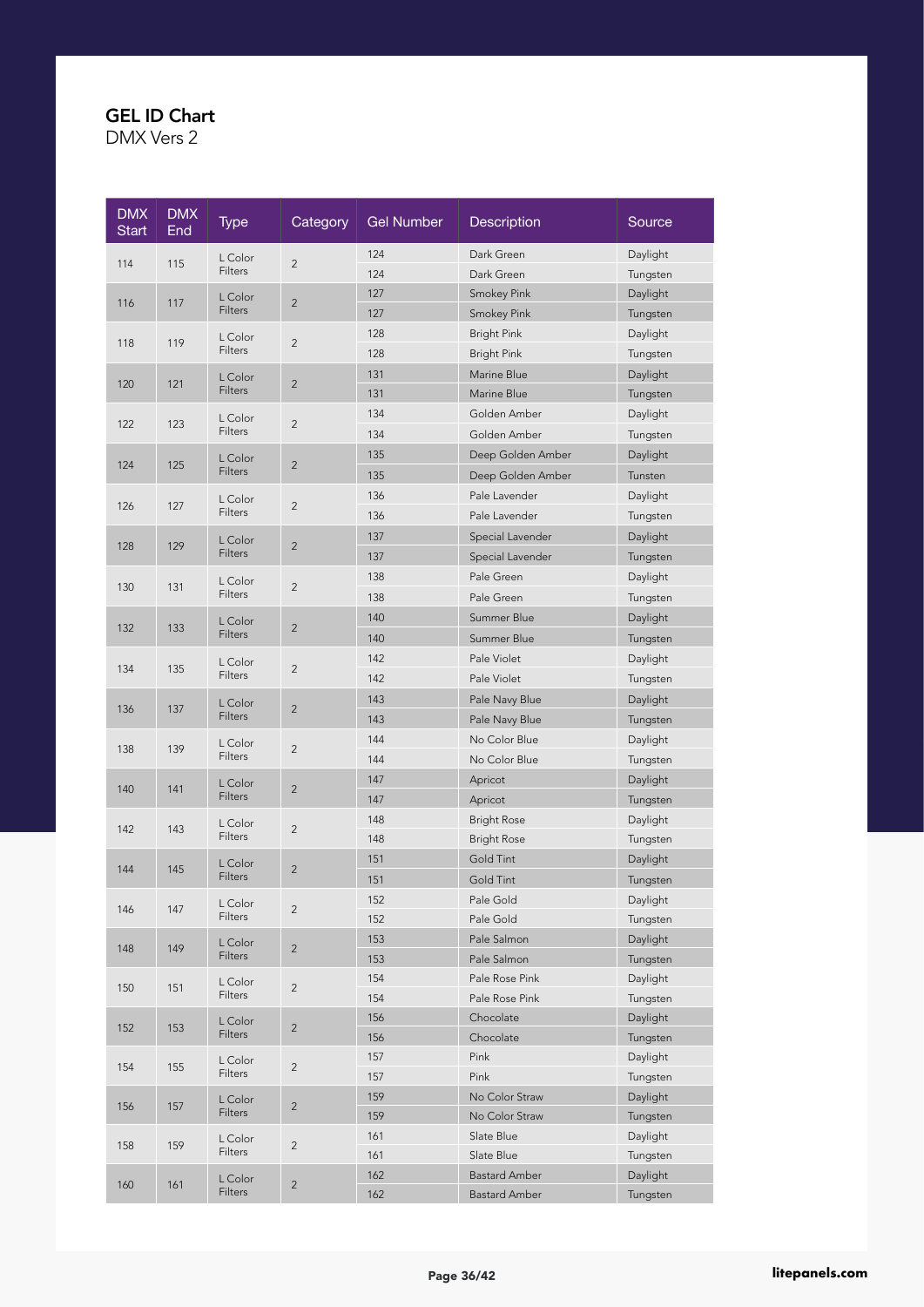| <b>DMX</b><br><b>Start</b> | <b>DMX</b><br>End | Type           | Category                  | <b>Gel Number</b> | Description            | Source   |
|----------------------------|-------------------|----------------|---------------------------|-------------------|------------------------|----------|
|                            |                   | L Color        | $\overline{c}$            | 164               | Flame Red              | Daylight |
| 162                        | 163               | Filters        |                           | 164               | Flame Red              | Tungsten |
|                            |                   | L Color        | $\sqrt{2}$                | 165               | Daylight Blue          | Daylight |
| 164                        | 165               | Filters        |                           | 165               | Daylight Blue          | Tungsten |
| 166                        | 167               | L Color        | $\overline{c}$            | 169               | Lilac Tint             | Daylight |
|                            |                   | Filters        |                           | 169               | Lilac Tint             | Tungsten |
| 168                        | 169               | L Color        | $\overline{c}$            | 170               | Deep Lavender          | Daylight |
|                            |                   | <b>Filters</b> |                           | 170               | Deep Lavender          | Tungsten |
| 170                        | 171               | L Color        | $\overline{c}$            | 174               | Dark Steel Blue        | Daylight |
|                            |                   | Filters        |                           | 174               | Dark Steel Blue        | Tungsten |
| 172                        | 173               | L Color        | $\overline{2}$            | 176               | Loving Amber           | Daylight |
|                            |                   | Filters        |                           | 176               | Loving Amber           | Tunsten  |
| 174                        | 175               | L Color        | $\overline{c}$            | 180               | Dark Lavender          | Daylight |
|                            |                   | Filters        |                           | 180               | Dark Lavender          | Tungsten |
| 176                        | 177               | L Color        | $\overline{2}$            | 182               | Light Red              | Daylight |
|                            |                   | Filters        |                           | 182               | Light Red              | Tungsten |
| 178                        | 179               | L Color        | $\overline{c}$            | 192               | Flesh Pink             | Daylight |
|                            |                   | Filters        |                           | 192               | Flesh Pink             | Tungsten |
| 180                        | 181               | L Color        | $\overline{2}$            | 194               | Surprise Pink          | Daylight |
|                            |                   | <b>Filters</b> |                           | 194               | Surprise Pink          | Tungsten |
| 182                        | 183               | L Color        | $\overline{c}$            | 195               | Zenith Blue            | Daylight |
|                            |                   | Filters        |                           | 195               | Zenith Blue            | Tungsten |
| 184                        | 185               | L Color        | $\overline{2}$            | 196               | True Blue              | Daylight |
|                            |                   | Filters        |                           | 196               | True Blue              | Tungsten |
| 186                        | 187               | L Color        | $\overline{2}$            | 197               | Alice Blue             | Daylight |
|                            |                   | Filters        |                           | 197               | Alice Blue             | Tungsten |
| 188                        | 189               | L Color        | $\overline{2}$            | 198               | Palace Blue            | Daylight |
|                            |                   | Filters        |                           | 198               | Palace Blue            | Tungsten |
| 190                        | 191               | L Color        | $\overline{c}$            | 199               | Regal Blue             | Daylight |
|                            |                   | Filters        |                           | 199               | Regal Blue             | Tungsten |
|                            |                   |                |                           |                   |                        |          |
|                            |                   | L 600          |                           | 600               | Arctic White           | Daylight |
| 0                          | $\mathbf{1}$      | Series         | 3                         | 600               | Arctic White           | Tungsten |
| $\overline{c}$             | $\mathsf 3$       | L 600          | 3                         | 601               | Silver                 | Daylight |
|                            |                   | Series         |                           | 601               | Silver                 | Tungsten |
| 4                          | 5                 | L 600          | 3                         | 602               | Platinum               | Daylight |
|                            |                   | Series         |                           | 602               | Platinum               | Tungsten |
| 6                          | $\overline{7}$    | L 600          | 3                         | 603               | Moonlight White        | Daylight |
|                            |                   | Series         |                           | 603               | Moonlight White        | Tungsten |
| $\bf 8$                    | $\, \varphi$      | L 600          | $\ensuremath{\mathsf{3}}$ | 604               | Full CT85              | Daylight |
|                            |                   | Series         |                           | 604               | Full CT85              | Tungsten |
| 10                         | 11                | L 600          | $\mathsf 3$               | 650               | <b>Industry Sodium</b> | Daylight |
|                            |                   | Series         |                           | 650               | <b>Industry Sodium</b> | Tunsten  |
| 12                         | 13                | L 600          | $\ensuremath{\mathsf{3}}$ | 651               | HI Sodium              | Daylight |
|                            |                   | Series         |                           | 651               | HI Sodium              | Tungsten |
| 14                         | 15                | L 600          | $\mathsf 3$               | 652               | Urban Sodium           | Daylight |
|                            |                   | Series         |                           | 652               | Urban Sodium           | Tungsten |
| 16                         | $17\,$            | L 600          | $\ensuremath{\mathsf{3}}$ | 653               | LO Sodium              | Daylight |
|                            |                   | Series         |                           | 653               | LO Sodium              | Tungsten |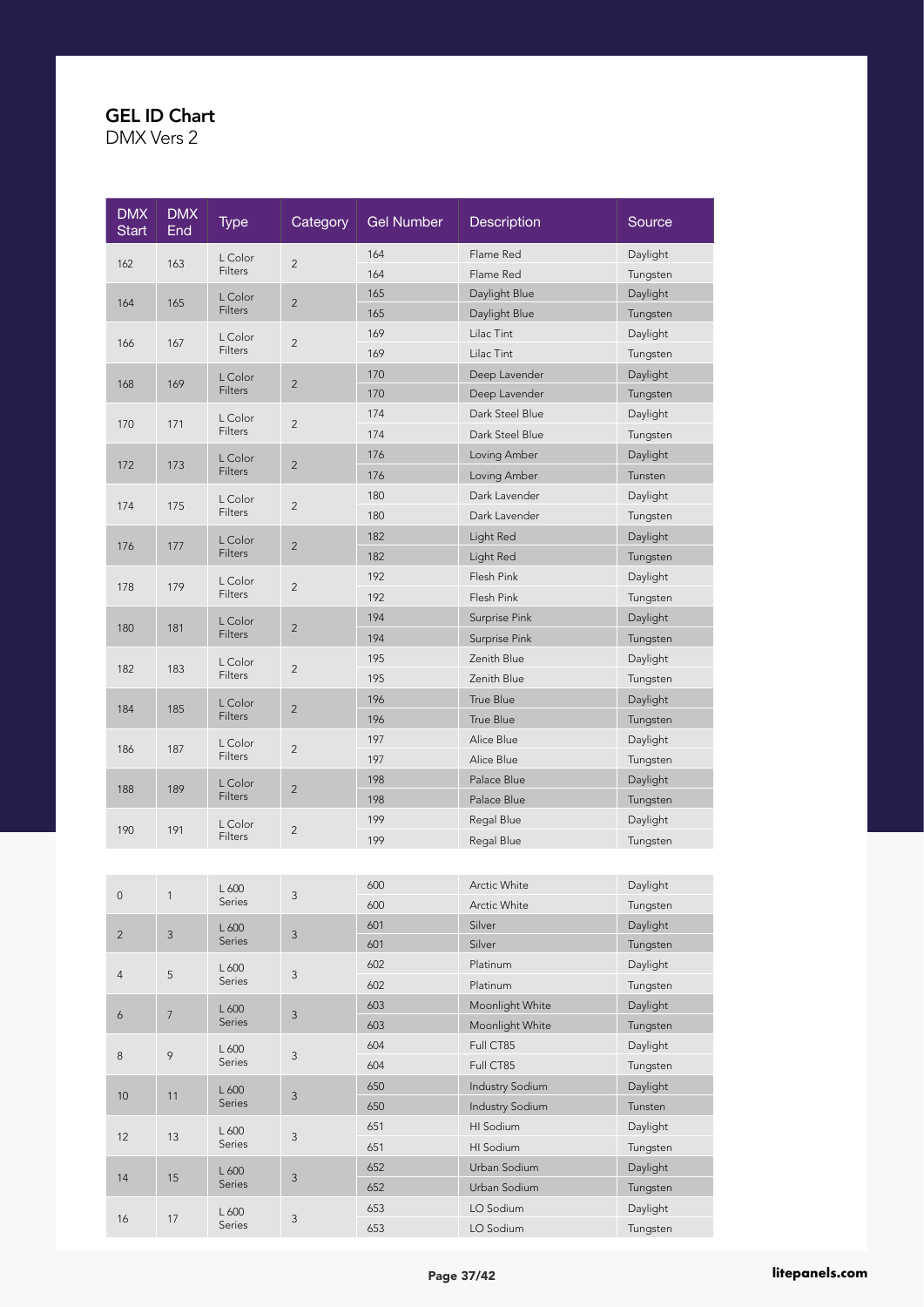| <b>DMX</b><br><b>Start</b> | <b>DMX</b><br>End | <b>Type</b>           | Category       | <b>Gel Number</b> | <b>Description</b>          | Source              |                     |          |
|----------------------------|-------------------|-----------------------|----------------|-------------------|-----------------------------|---------------------|---------------------|----------|
| $\mathsf{O}\xspace$        | $\mathbf{1}$      | L Cosmetic            | $\overline{4}$ | 184               | Cosmetic Peach              | Daylight            |                     |          |
|                            |                   | <b>Filters</b>        |                | 184               | Cosmetic Peach              | Tungsten            |                     |          |
| $\overline{2}$             | $\mathbf{3}$      | L Cosmetic            | $\overline{4}$ | 186               | <b>Cosmetic Silver Rose</b> | Daylight            |                     |          |
|                            |                   | <b>Filters</b>        |                | 186               | <b>Cosmetic Silver Rose</b> | Tungsten            |                     |          |
| $\overline{4}$             | 5                 | L Cosmetic            | $\overline{4}$ | 187               | Cosmetic Rouge              | Daylight            |                     |          |
|                            |                   | Filters               |                | 187               | Cosmetic Rouge              | Tungsten            |                     |          |
| 6                          | $\overline{7}$    | L Cosmetic            | $\overline{4}$ | 188               | <b>Cosmetic Highlight</b>   | Daylight            |                     |          |
|                            |                   | <b>Filters</b>        |                | 188               | Cosmetic Highlight          | Tungsten            |                     |          |
| 8                          | 9                 | L Cosmetic            | $\overline{4}$ | 189               | <b>Cosmetic Silver Moss</b> | Daylight            |                     |          |
|                            |                   | <b>Filters</b>        |                | 189               | <b>Cosmetic Silver Moss</b> | Tungsten            |                     |          |
|                            |                   | L Cosmetic            |                |                   |                             | 191                 | Cosmetic Aqua Blue  | Daylight |
| 10                         | 11                | Filters               | 4              | 191               | Cosmetic Aqua Blue          | Tunsten             |                     |          |
|                            |                   | L Cosmetic            | 4              | 705               | Lily Frost                  | Daylight            |                     |          |
| 12                         | 13                | <b>Filters</b>        |                | 705               | Lily Frost                  | Tungsten            |                     |          |
|                            |                   | L Cosmetic            | $\overline{4}$ | 717               | Shanklin Frost              | Daylight            |                     |          |
| 14                         | 15                | <b>Filters</b>        |                | 717               | Shanklin Frost              | Tungsten            |                     |          |
|                            | 17                | L Cosmetic<br>Filters |                |                   |                             | 718                 | Half Shanklin Frost | Daylight |
| 16                         |                   |                       |                | 4                 | 718                         | Half Shanklin Frost | Tungsten            |          |
|                            |                   | L Cosmetic            |                | 749               | Hampshire Rose              | Daylight            |                     |          |
| 18                         | 19                | <b>Filters</b>        | $\overline{4}$ | 749               | Hampshire Rose              | Tungsten            |                     |          |
|                            |                   | L Cosmetic            |                | 774               | Soft Amber Key 1            | Daylight            |                     |          |
| 20                         | 21                | <b>Filters</b>        | 4              | 774               | Soft Amber Key 1            | Tungsten            |                     |          |
|                            |                   | L Cosmetic            |                | 775               | Soft Amber Key 2            | Daylight            |                     |          |
| 22                         | 23                | Filters               | $\overline{4}$ | 775               | Soft Amber Key 2            | Tungsten            |                     |          |
|                            |                   | L Cosmetic            |                | 791               | Morrocan Frost              | Daylight            |                     |          |
| 24                         | 25                | Filters               | 4              | 791               | Morrocan Frost              | Tungsten            |                     |          |

| $\mathbf{0}$    | 1              | $L$ 700         | 5 | 700 | Perfect Lavender      | Daylight |
|-----------------|----------------|-----------------|---|-----|-----------------------|----------|
|                 |                | Series          |   | 700 | Perfect Lavender      | Tungsten |
| $\overline{2}$  | $\mathbf{3}$   | $L$ 700         | 5 | 701 | Provence              | Daylight |
|                 |                | Series          |   | 701 | Provence              | Tungsten |
| $\overline{4}$  | 5              | L 700           | 5 | 702 | Special Pale Lavender | Daylight |
|                 |                | Series          |   | 702 | Special Pale Lavender | Tungsten |
|                 | $\overline{7}$ | L 700           | 5 | 703 | Cold Lavender         | Daylight |
| 6               |                | Series          |   | 703 | Cold Lavender         | Tungsten |
|                 | 9              | L 700<br>Series | 5 | 704 | Lily                  | Daylight |
| 8               |                |                 |   | 704 | Lily                  | Tungsten |
|                 |                | L 700<br>Series | 5 | 706 | King Fals Lavender    | Daylight |
| 10 <sup>°</sup> | 11             |                 |   | 706 | King Fals Lavender    | Tunsten  |
|                 |                | $L$ 700         |   | 708 | Cool Lavender         | Daylight |
| 12              | 13             | <b>Series</b>   | 5 | 708 | Cool Lavender         | Tungsten |
|                 |                | $L$ 700         |   | 709 | Electric Lilac        | Daylight |
| 14              | 15             | Series          | 5 | 709 | Electric Lilac        | Tungsten |
|                 |                | $L$ 700         |   | 710 | Spir Special Blue     | Daylight |
| 16              |                | 17<br>Series    | 5 | 710 | Spir Special Blue     | Tungsten |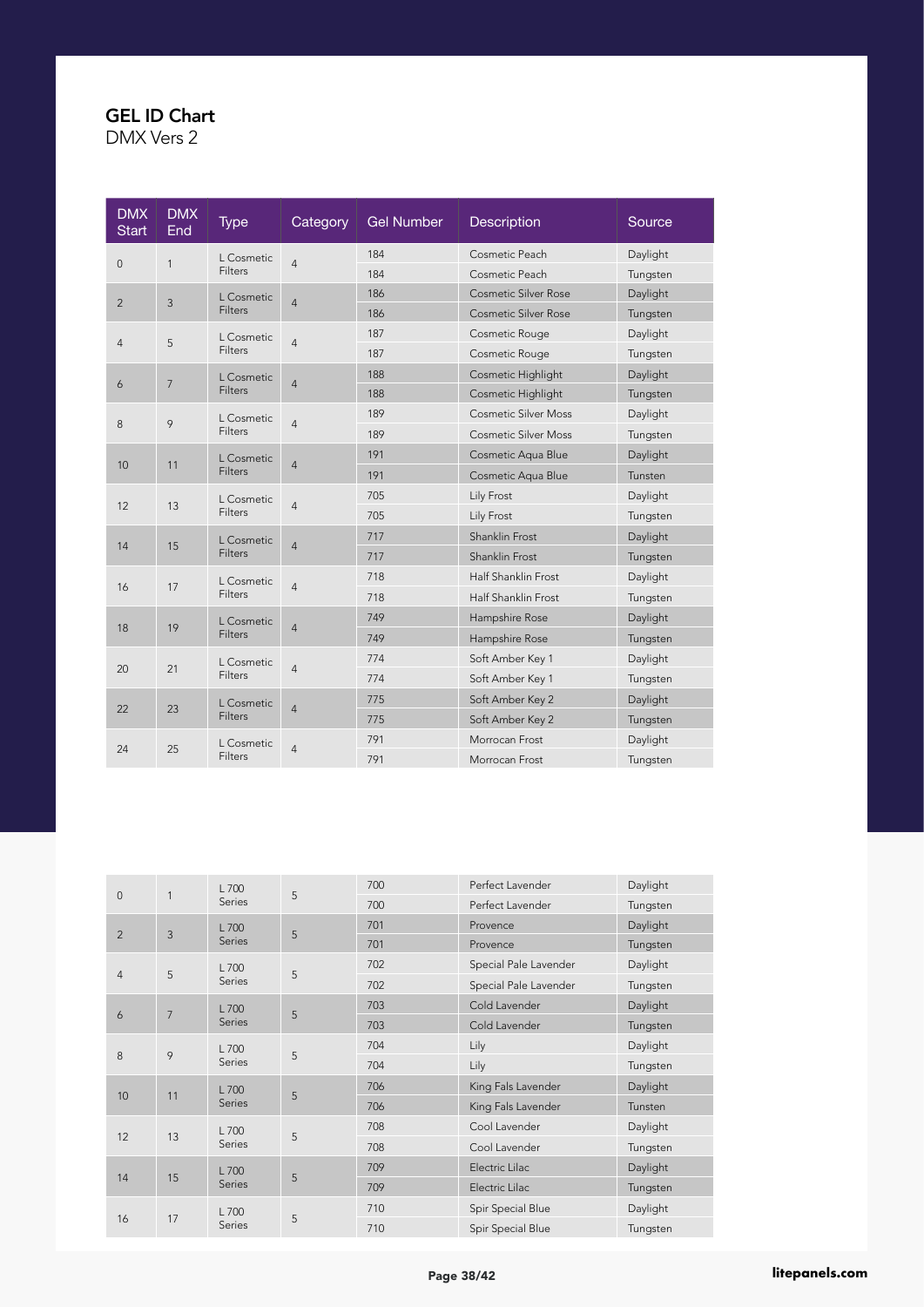| <b>DMX</b><br><b>Start</b> | <b>DMX</b><br>End | Type          | Category    | <b>Gel Number</b> | Description           | Source   |
|----------------------------|-------------------|---------------|-------------|-------------------|-----------------------|----------|
|                            |                   | L 700         |             | 711               | Cold Blue             | Daylight |
| 18                         | 19                | Series        | 5           | 711               | Cold Blue             | Tungsten |
|                            |                   | L 700         |             | 712               | <b>Bedford Blue</b>   | Daylight |
| 20                         | 21                | <b>Series</b> | 5           | 712               | <b>Bedford Blue</b>   | Tungsten |
|                            |                   | L 700         |             | 713               | J. Winter Blue        | Daylight |
| 22                         | 23                | Series        | 5           | 713               | J. Winter Blue        | Tungsten |
|                            |                   | L 700         |             | 714               | Elysian Blue          | Daylight |
| 24                         | 25                | Series        | 5           | 714               | Elysian Blue          | Tungsten |
|                            |                   | L 700         |             | 715               | Cabana Blue           | Daylight |
| 26                         | 27                | Series        | 5           | 715               | Cabana Blue           | Tungsten |
|                            |                   | L 700         |             | 716               | Mikkel Blue           | Daylight |
| 28                         | 29                | Series        | 5           | 716               | Mikkel Blue           | Tunsten  |
|                            |                   | L 700         |             | 719               | Colour Wash Blue      | Daylight |
| 30                         | 31                | Series        | 5           | 719               | Colour Wash Blue      | Tungsten |
|                            |                   | L 700         |             | 721               | <b>Berry Blue</b>     | Daylight |
| 32                         | 33                | <b>Series</b> | 5           | 721               | <b>Berry Blue</b>     | Tungsten |
|                            |                   | L700          |             | 723               | Virgin Blue           | Daylight |
| 34                         | 35                | Series        | 5           | 723               | Virgin Blue           | Tungsten |
|                            |                   | L700          |             | 724               | Ocean Blue            | Daylight |
| 36                         | 37                | <b>Series</b> | 5           | 724               | Ocean Blue            | Tungsten |
|                            |                   | L700          |             | 725               | Old Steel Blue        | Daylight |
| 38                         | 39                | Series        | $\sqrt{5}$  | 725               | Old Steel Blue        | Tungsten |
|                            |                   | L700          |             | 728               | Steel Green           | Daylight |
| 40                         | 41                | <b>Series</b> | 5           | 728               | Steel Green           | Tungsten |
|                            |                   | L 700         |             | 730               | Liberty Green         | Daylight |
| 42                         | 43                | Series        | 5           | 730               | Liberty Green         | Tungsten |
|                            |                   | L 700         |             | 731               | Dirty Ice             | Daylight |
| 44                         | 44                | Series        | 5           | 731               | Dirty Ice             | Tungsten |
|                            |                   | L 700         |             | 733               | Damp Squib            | Daylight |
| 46                         | 47                | Series        | 5           | 733               | Damp Squib            | Tungsten |
|                            |                   | L700          |             | 738               | <b>JAS</b> Green      | Daylight |
| 48                         | 49                | Series        | 5           | 738               | <b>JAS</b> Green      | Tungsten |
|                            |                   | L 700         |             | 740               | Aurora Borealis Green | Daylight |
| 50                         | 51                | Series        | 5           | 740               | Aurora Borealis Green | Tungsten |
|                            |                   | L 700         |             | 742               | Bram Brown            | Daylight |
| 52                         | 53                | Series        | $\mathsf S$ | 742               | Bram Brown            | Tungsten |
| 54                         | 55                | L 700         | $\mathsf S$ | 744               | Dirty White           | Daylight |
|                            |                   | Series        |             | 744               | Dirty White           | Tungsten |
| 56                         | 57                | L 700         | 5           | 747               | Easy White            | Daylight |
|                            |                   | Series        |             | 747               | Easy White            | Tungsten |
| 58                         | 59                | L 700         | $\mathsf S$ | 748               | Seedy Pink            | Daylight |
|                            |                   | Series        |             | 748               | Seedy Pink            | Tungsten |
| 60                         | 61                | L 700         | 5           | 763               | Wheat                 | Daylight |
|                            |                   | Series        |             | 763               | Wheat                 | Tungsten |
| 62                         | 63                | L 700         | 5           | 764               | Sun Colour Straw      | Daylight |
|                            |                   | Series        |             | 764               | Sun Colour Straw      | Tungsten |
| 64                         | 65                | L 700         | $\mathsf S$ | 765               | Yellow                | Daylight |
|                            |                   | Series        |             | 765               | Yellow                | Tungsten |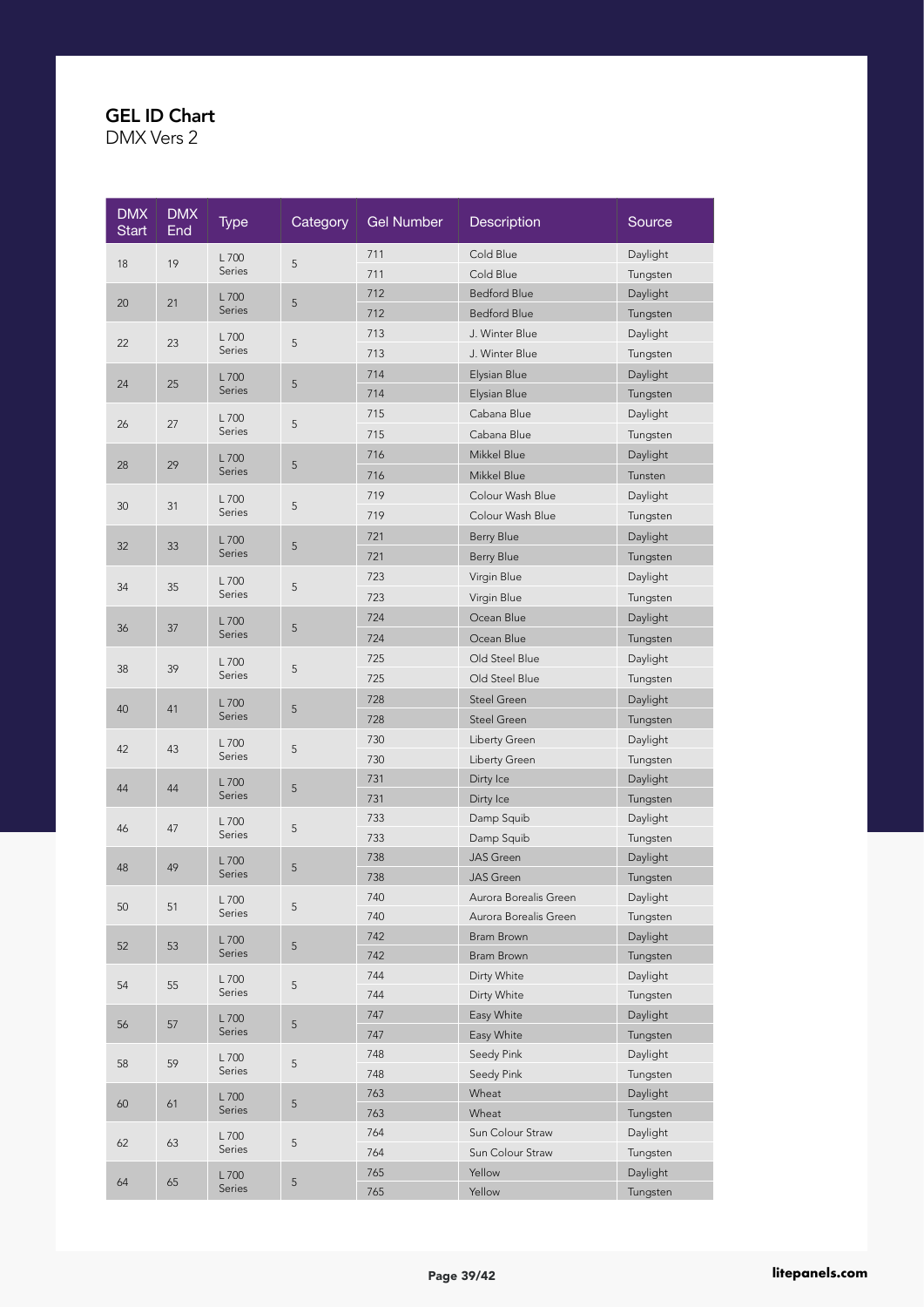| <b>DMX</b><br><b>Start</b> | <b>DMX</b><br><b>End</b> | Type          | Category | <b>Gel Number</b> | <b>Description</b>  | Source           |          |  |  |     |                     |          |
|----------------------------|--------------------------|---------------|----------|-------------------|---------------------|------------------|----------|--|--|-----|---------------------|----------|
|                            | 67                       | L 700         | 5        | 773               | Cardbox Amber       | Daylight         |          |  |  |     |                     |          |
| 66                         |                          | Series        |          | 773               | Cardbox Amber       | Tungsten         |          |  |  |     |                     |          |
|                            |                          | L 700         |          | 776               | Nectarine           | Daylight         |          |  |  |     |                     |          |
| 68                         | 69                       | Series        | 5        | 776               | Nectarine           | Tungsten         |          |  |  |     |                     |          |
|                            |                          | L 700         |          | 778               | Millennium Gold     | Daylight         |          |  |  |     |                     |          |
| 70                         | 71                       | Series        | 5        | 778               | Millennium Gold     | Tungsten         |          |  |  |     |                     |          |
|                            |                          |               |          | L 700             |                     |                  |          |  |  | 779 | <b>Bastard Pink</b> | Daylight |
| 72                         | 73                       | Series        | 5        | 779               | <b>Bastard Pink</b> | Tungsten         |          |  |  |     |                     |          |
|                            |                          | L 700         |          |                   | 781                 | <b>Terry Red</b> | Daylight |  |  |     |                     |          |
| 74                         | 75                       | Series        | 5        | 781               | Terry Red           | Tungsten         |          |  |  |     |                     |          |
|                            |                          | L 700         |          | 789               | <b>Blood Red</b>    | Daylight         |          |  |  |     |                     |          |
| 76                         | 77                       | <b>Series</b> | 5        | 789               | <b>Blood Red</b>    | Tunsten          |          |  |  |     |                     |          |
|                            |                          | L 700         |          | 790               | Moroccan Pink       | Daylight         |          |  |  |     |                     |          |
| 78                         | 79                       | <b>Series</b> | 5        | 790               | Moroccan Pink       | Tungsten         |          |  |  |     |                     |          |
|                            |                          | L 700         |          | 794               | Pretty 'n Pink      | Daylight         |          |  |  |     |                     |          |
| 80                         | 81                       | <b>Series</b> | 5        | 794               | Pretty 'n Pink      | Tungsten         |          |  |  |     |                     |          |
|                            |                          | L700          |          | 795               | Magical Magenta     | Daylight         |          |  |  |     |                     |          |
| 82                         | 83                       | Series        | 5        | 795               | Magical Magenta     | Tungsten         |          |  |  |     |                     |          |